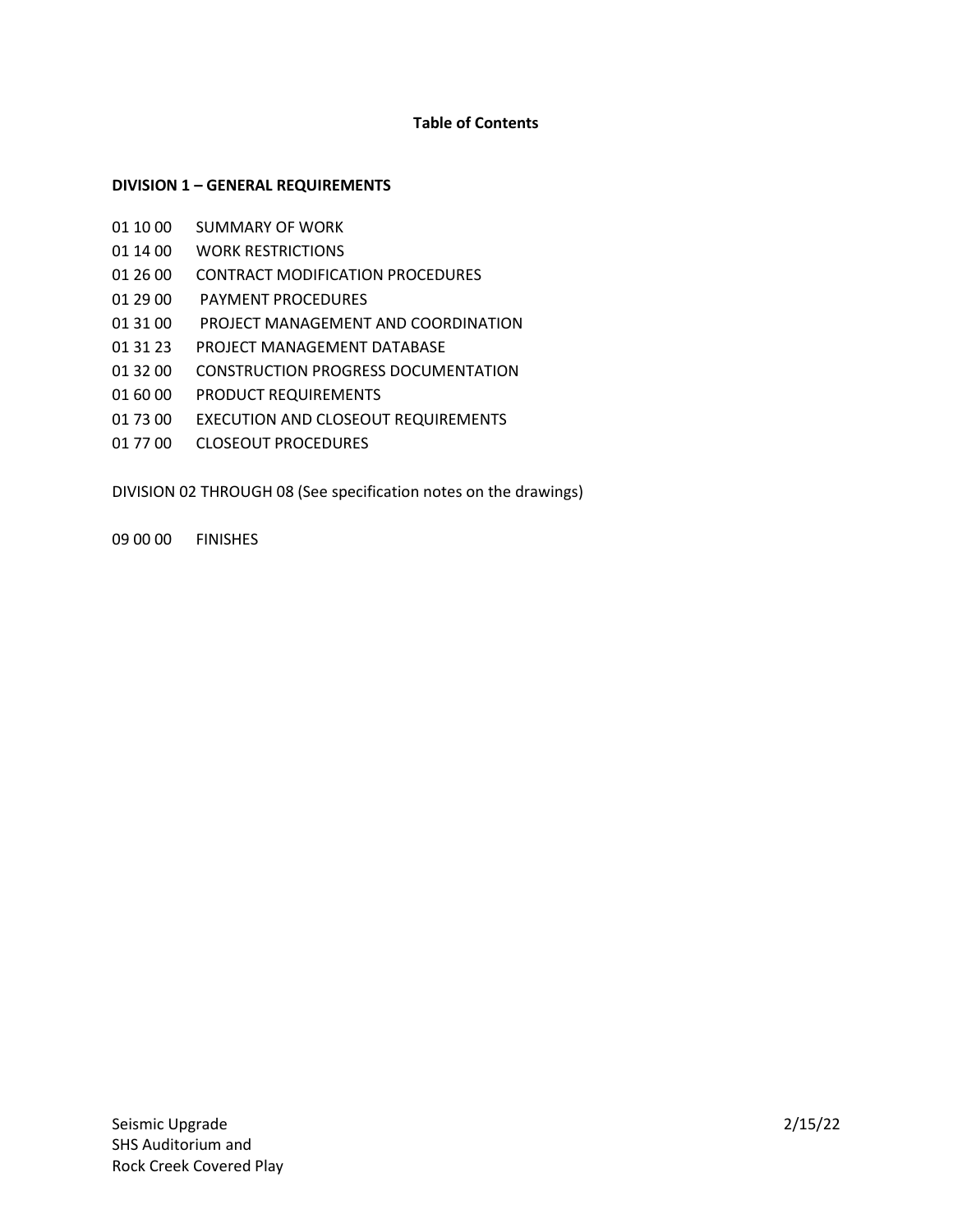# **01 10 00 SUMMARY OF WORK**

PART 1 – GENERAL

#### 1.01 SECTION INCLUDES

- A. Related Requirements
- B. Work Covered by Contract Documents.
- C. Contract Method.
- D. Permits and Fees
- E. Work by the District or Others.
- F. Contractor's Use and Site Premise.

#### 1.02 RELATED REQUIREMENTS

A. General Conditions of the Contract for Construction.

# 1.03 WORK COVERED BY THE CONTRACT DOCUMENTS

A. All work shall be performed on the Beaverton School District properties of:

- Sunset High School (SHS), 13840 NW Cornell Rd, Portland, Oregon 97006.
- Rock Creek Elementary, 4125 NW 185<sup>th</sup> Ave, Portland, OR 97229.

B. The Work shall include all supplies, tools, equipment, scaffolding, transportation, utilities, service, superintendence, labor, and the furnishing of all materials, items, and accessories needed for the Project.

1. Sunset High School: A seismic upgrade primarily consisting of tying the original tilt up concrete panels to the adjacent floor slab and finish restoration.

2. Rock Creek Elementary: A seismic upgrade to the covered play area including two new moment frames and upgraded beam connections.

3. All on-site work, including demolition, installation, and final cleaning is required to be completed during the regularly scheduled hours. Contractor is to coordinate work to accommodate the continuous operation of the adjacent streets and utilities, without interruption or hindrance.

4. The Contractor shall provide for all scheduling, coordination, cutting and patching and all other items required by the Contract Documents to complete the Work.

5. The contractor will be required to learn and use Owners Project Management database (e-Builder)for this project.

C. Work of this Contract, as more completely detailed in the Contract Documents consists of one scope of work at two Beaverton School District schools. The scope of work for the school includes, but is not limited to, the following elements:

### SEISMIC UPGRADE – Sunset High School Auditorium

- 1. ARCHITECTURAL
	- a. Removal of carpeting as noted on SK-2.
	- b. Prepping of concrete floor to receive leveling products.
	- c. Flooring Filling of floor areas around steel brackets to level the floor.
	- d. Flooring new carpet and base
	- e. Carpentry MDF filler at base of wall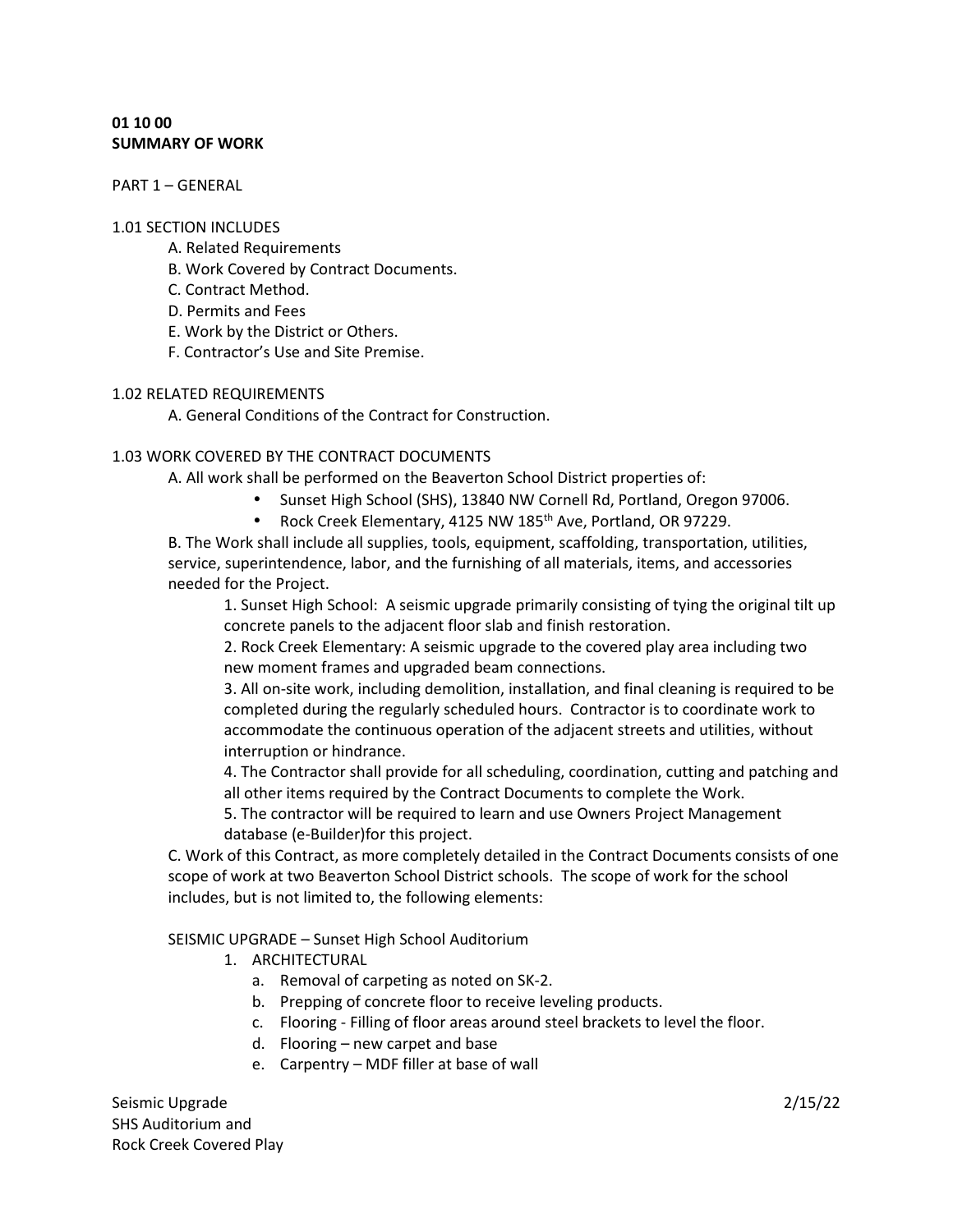- f. Painting
- 2. STRUCTURAL
	- a. Core drilling
	- b. Misc Steel
	- c. Misc Anchors

# SEISMIC UPGRADE – Rock Creek Elementary

- 3. ARCHITECTURAL
	- a. Painting structural brackets at covered play roof areas to match existing.
	- b. Painting Moment Frames to match adjacent steel posts.
	- c. Move/restore bark chips to allow excavation.
	- d. Remove/reinstall site furnishings at Moment Frame locations as required.
- 4. STRUCTURAL
	- a. Misc Steel
	- b. Misc Anchors
	- c. Steel erection
- 5. CIVIL
	- a. Locates for existing utilities
	- b. Removal of hard surfaces for footings
	- c. Excavation
	- d. Restore hard surfaces

# 1.04 SPECIFIC WORK ELEMENTS

# A. Sunset High School

 1. Mock up of angle installation and floor fill. Contractor shall install a mockup installation of not less than 3 angles installed in the sound booth. Work to include removal of VCT, floor prep, core drilling, angle installation, welding, grouting, floor fill and MDF installation. Mock up to be completed and accepted prior to start of structural work.

# B. Rock Creek Elementary

 1. Work under contract by others. There is a maintenance project currently scheduled to start on 6/27 to resurface areas also being worked on under this contract. See SK-3 and SK-4 for information and dates. The seismic work of this project to incorporate schedule restrictions noted on SK-3 and SK-4.

# 1.05 CONTRACT METHOD

A. Construct the work under the AIA Contract, furnished by the Owner. See Sample contract.

# 1.06 WORK BY THE DISTRICT OR OTHERS

A. If District-awarded contracts interfere with each other due to work being performed at the same time or at the same Site, the District will determine the sequence of work under all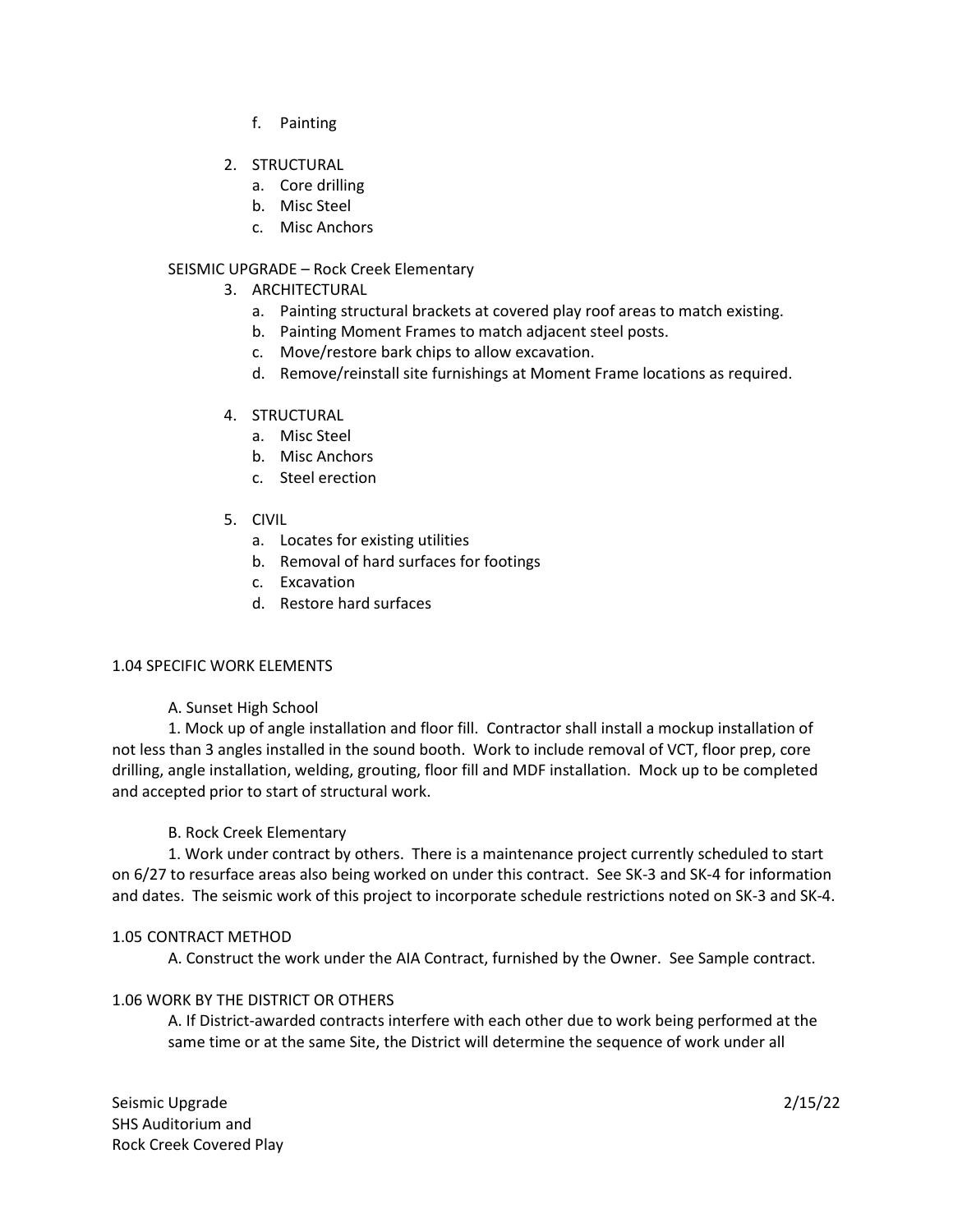contracts. "Contractor's Use of Site and Premises" Articles in this Section outline the District's policies on use of site.

B. Coordinate Work with utilities of the District and public or private agencies.

C. The Contractor shall afford the District and the Owner's separate contractors reasonable opportunity for the introduction and storage of their materials and equipment and the execution of their work.

# 1.07 OWNER FURNISHED PRODUCTS INSTALLED BY CONTRACTOR (OFCI) A. There are no OFCI items on this project.

# 1.08 OWNER FURNISHED PRODUCTS INSTALLED BY OWNER (OFOI)

A. There are no OFOI items on this project.

# 1.09 HAZARDOUS MATERIALS PROCEDURES

A. The District will directly retain an accredited Asbestos Consultant to provide documentation regarding the finding of asbestos and mitigation measures as required by the Asbestos Hazard Emergency Response Act. The Contractor is responsible for the following procedures when encountering suspected hazardous materials:

1. Immediately reporting to the District and its Asbestos Consultant the finding of suspected asbestos material.

2. Following of any rapid response procedures to isolate District staff, students, visitors, and Contractor staff from the suspected material, while maintaining continued progress on the remainder of the project work.

3. Sending a sample of the suspected material to a qualified testing laboratory, receiving test results and informing the District and their Asbestos Consultant.

4. If a material is confirmed to contain asbestos, considering any recommendations from the District and/or its Asbestos Consultant and then implementing asbestos remediation.

5. Resuming full scale work activities on the project as soon as the remediation is complete.

# 1.10 ASBESTOS FREE CERTIFICATION

Absolutely no materials containing asbestos are to be provided or installed as part of this Project. The Contractor shall ensure that no subcontractor or any of Contractor's own forces installs any materials containing asbestos. At final closeout of the Project, the Contractor shall provide to the School District certification that no materials containing asbestos have been installed in the Project and that the Project is asbestos free as required by the State of Oregon.

1. Upload certification to eBuilder for review to verify it meets the needs of the District.

# 1.11 PERMITS AND FEES

A. The Owner will reimburse the Contractor as a direct expense (no markup) for the building permit. All other permits will be the responsibility of the Contractor.

# 1.12 CONTRACTOR'S USE OF SITE AND PREMISES

A. Construction operations are to be limited to areas indicated on contractor's logistics plan approved by the Owner.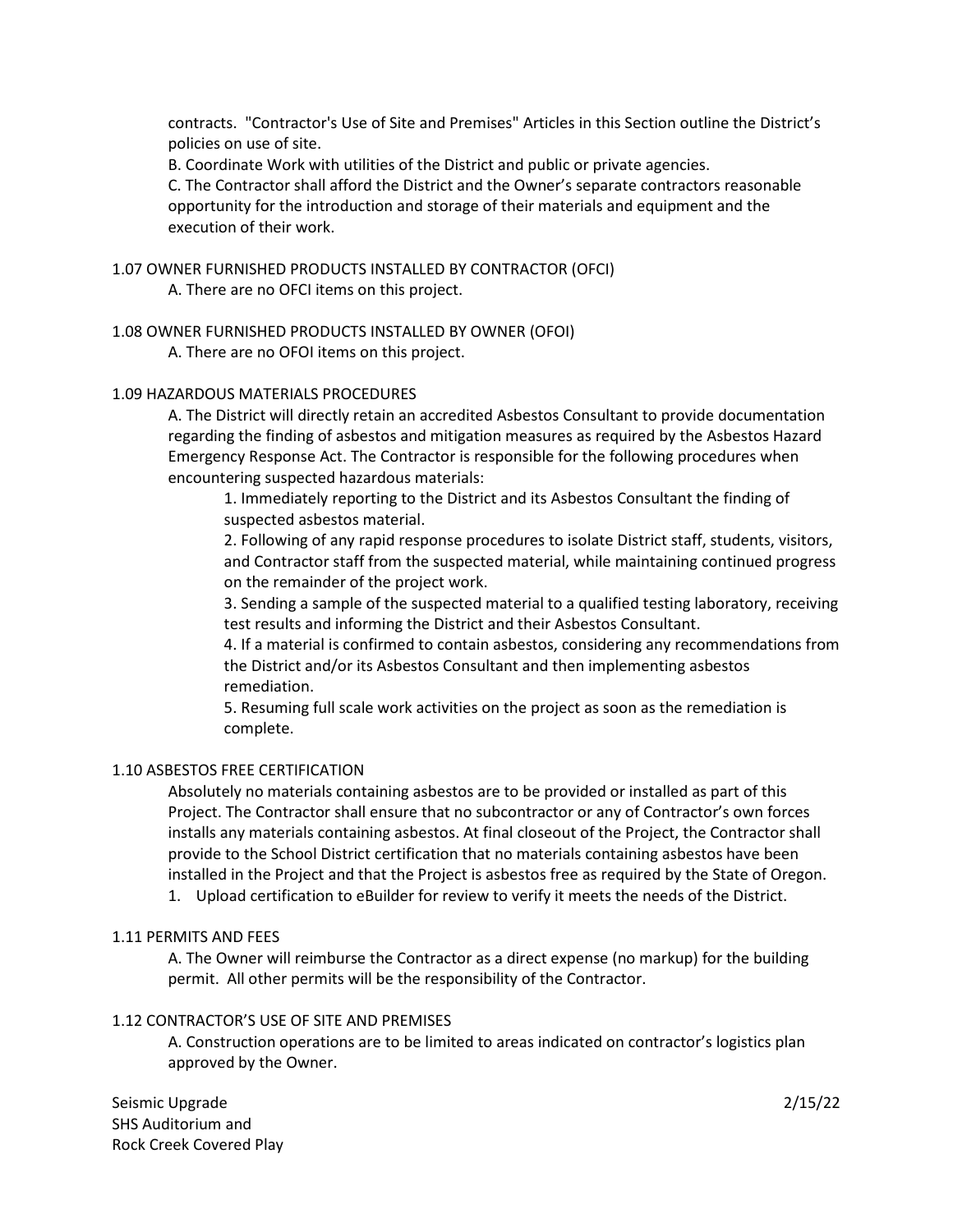### B. Use of the Site:

1. Do not unreasonably encumber Site or facility with materials and equipment.

2. Do not load structure with weight that will endanger structure.

3. Confine operations at the site to the areas permitted. Portions of the site beyond areas in which work is indicated are not to be disturbed.

4. Keep existing driveways and entrances serving the premises clear and available at all times. Do not use parking for storage of materials.

5. Move stored products which interfere with the District operations and other contractors.

6. Assume full responsibility for the protection and safekeeping of stored products.

7. Obtain and pay for use of additional storage land work areas needed for Contractor operations if necessary.

8. Provide resources for trash removal. Facility dumpsters and trash cans cannot be used for Contractor's trash disposal. Contractor shall not interfere with District waste facilities and scheduled trash pickup.

9. Lock automotive type vehicles and other mechanized or motorized construction equipment when parked and unattended. Do not leave vehicles or equipment unattended with the motor running or ignition key in place.

10. Areas of the site which will be occupied by the Contractor or impacted by construction shall be restored to existing conditions. Contractor is responsible for damage caused by construction activities to playgrounds and surfaces not rated for heavy traffic.

11. It is understood that the Contractor has the most knowledge about staging construction and the extent of restoration required. The Contract Documents therefore do not indicate new construction to replace existing.

12. Landscaping damaged by the Contractor or associated activities shall be repaired to original conditions. All newly seeded or planted areas will be maintained through a period of establishment as determined as reasonable but not less than one growing season. Contractor shall follow requirements as indicated below:

a. The Contractor shall be responsible for protecting seeded areas from damage and maintaining seeded areas as necessary to establish a complete coverage of the specified vegetation in a healthy and growing condition for 365 days from the date of substantial completion of the project.

b. Mowing: Mow all seeded areas as required to maintain in a healthy growing condition, and to control the germination and spread of noxious weeds. Mow a minimum of once per maintenance period. Line trimmers may be used where appropriate.

c. Re-Seeding: Upon detection of damaged or failing areas and areas showing unsatisfactory growth and coverage, the Contractor shall restore the area as necessary to establish a complete cover crop. Reseed using the seed mixes specified.

d. Provide necessary watering of seeded areas via temporary irrigation system or hand watering. Any irrigation system is subject to requirements for system use, such as approved backflow devices. Perform necessary site visits and observations to maintain the proper amounts of moisture in soils to promote healthy and vigorous plant growth. Correct conditions of over or under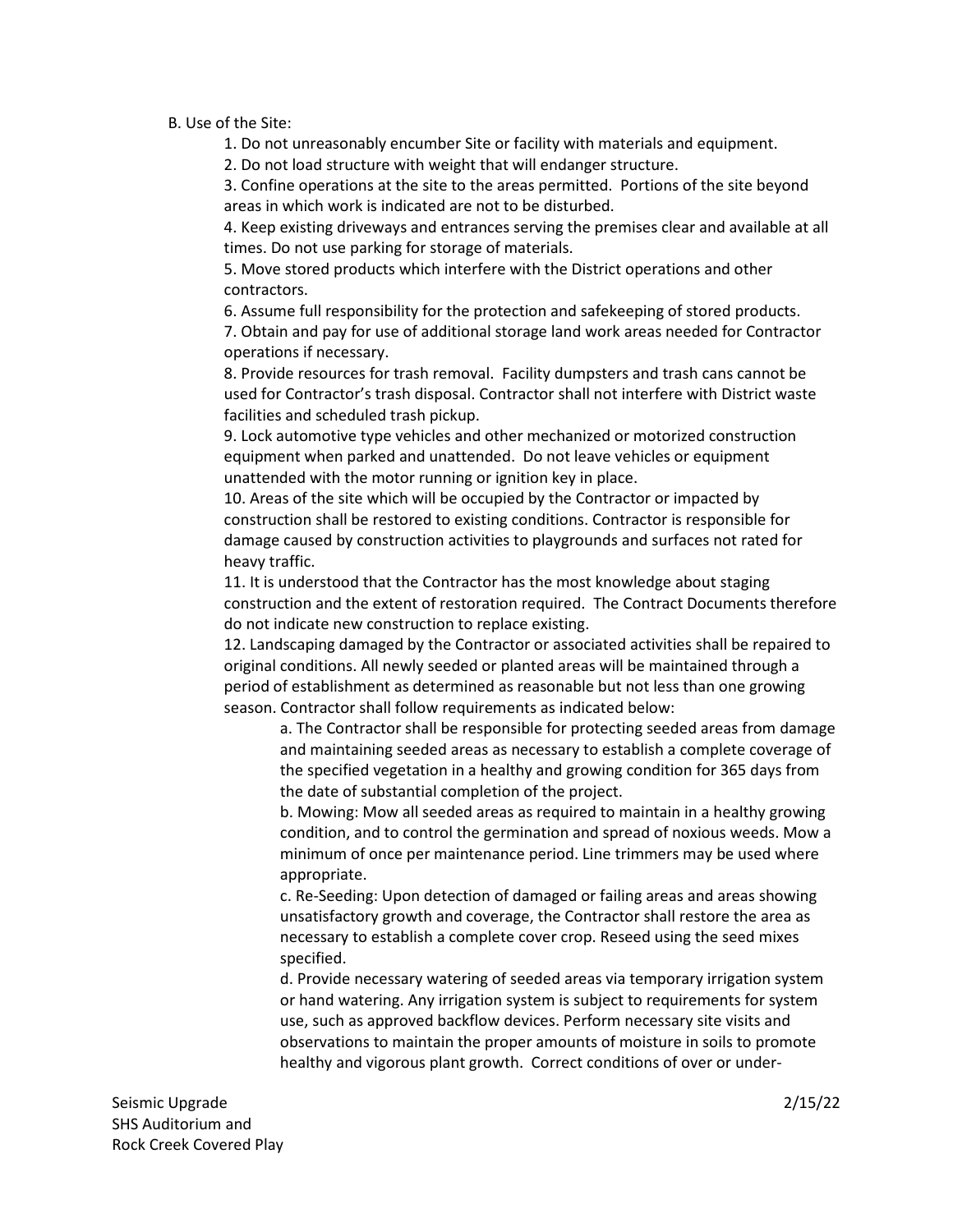watering as may be determined by weekly observations during the irrigation season.

13. Contractor is to protect existing trees in the vicinity of construction operations. No Work, staging, or vehicle traffic is to extend into the drip line of a tree. Contractor will be responsible for any and all penalties, fines, arborist reports, inspections, and required remediation steps for causing damage to a tree or its root system.

C. Contractor's Use of the Existing Building:

1. Maintain the existing building in a safe and weather tight condition throughout the construction period. Repair damage caused by construction operations. Take all precautions necessary to protect building during construction period.

2. Keep public areas such as hallways, stairs, elevator lobbies, and toilet rooms free from the accumulation of waste materials, rubbish, or construction debris.

3. Cleaning:

a. Contractor to ensure that non-construction areas remain free of construction dust throughout the course of the project.

b. When school is in session, daily cleaning of all construction-related dust and debris is the responsibility of the Contractor. Contractor must remove dust that falls overnight from the previous night's work or over the weekend from weekend work prior to staff and students occupying the space. Required cleaning includes dust/debris on the floor, student desks, teacher desks, chairs, the top of light fixtures, the top of sprinkler piping and other exposed pipes and/or ducts, all classroom accessories (animal cages, furniture, sinks, cabinets, etc.), cardboard and other storage boxes, and all items in classrooms and other spaces affected by construction. Contractor will be back charged full cost of cleaning by Owner if Owner is required to clean up dust and debris from Contractor's construction operations.

4. Area of exterior work will need to be secured with a construction fence to provide security for roof access point as well as to secure chutes or any areas where materials are loading/unloading from the roof.

5. In the event of a water intrusion incident, the Contractor shall follow the below procedures:

a. Notify the District of the incident immediately.

b. Investigate the source of the water intrusion and put measures in place to stop the infiltration of water or moisture into the building.

c. Hire a professional remediation company that is pre-approved by the District to manage and remediate the damage within 24 hours of becoming aware of the event.

d. If the areas impacted by the water intrusion are not sufficiently dried-out (as determined by moisture testing performed by a certified professional) within 48 hours to stop any potential mold growth, Contractor is to pay for a baseline mold test to be performed to establish whether any mold has started to grow. A final mold test will be required to clear the area after the remediation work is complete.

e. In addition to returning the affected areas to their original condition, Contractor is responsible for replacing any FF&E that is damaged, paying for the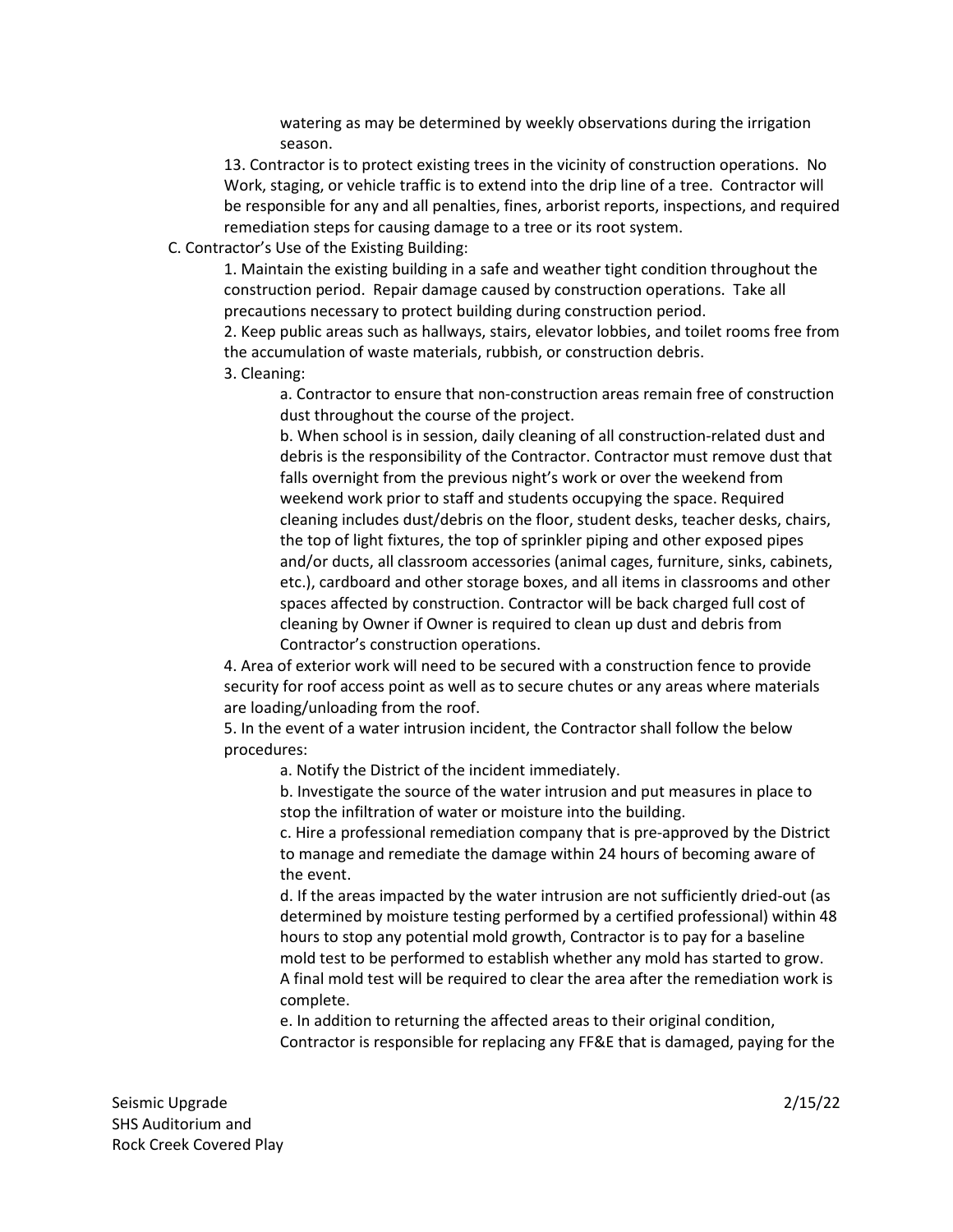necessary relocation of school operations, and paying for the District's employees and agents involved in managing and/or remediating the damage.

6. All roof openings, and areas where any portion of the roofing has been removed shall be made temporarily waterproof using EPDM rubber roofing or an equivalent product that is a minimum of 40 mils thick. Visqueen, plastic tarps, and other similar products are not acceptable.

7. Shrouding of existing furnishings, fixtures, and equipment:

a. Contractor is to gather and shroud all furnishings near the work zone to protect them from dust, debris, and liquids.

b. Furnishings are to be replaced to their former position at the end of the Work.

c. Maintain clearance for circulation and egress within the halls.

d. Furniture and contents from each room shall be stored separately and cannot be mingled.

8. In addition to the above requirements, the contractor shall prepare a detailed temporary barrier plan that covers at a minimum procedure associated with:

a. Separating the work zones from the non-work zones.

b. Flooring protection from demolition and new construction damage.

c. Cover mechanical grilles to protect from dust migration and damage.

d. Light fixtures protection from dust migration and damage.

e. Locker protection from dust migration and damage.

f. Walk off mats at transitions from work zones to non-work zones to prevent dust migration.

g. Temporary barriers shall be fully sealed and maintained so that they do not allow dust migration or passage of unauthorized personnel.

h. All furniture, fixtures, and equipment exposed to dust hazard shall be covered with plastic.

i. Contractor will be back charged if Owner is required to clean-up dust and debris from their construction operations.

D. Contractor's Site Conduct:

1. Identifying name tags will be worn at all times.

2. No loitering in the school buildings.

3. The site is a tobacco-free site. This means no smoking or chewing on the property.

4. Keep the project free of pop cans, lunch wrappers, etc.

5. The supervisor will review the scheduling of any work that is excessively noisy.

6. Profanity is not acceptable.

7. The wearing of clothing with logos displaying alcohol, tobacco, illegal substances, or suggestive themes is not acceptable attire.

8. The Contractor, the Contractor's employees and all subcontractor's and subcontractor's employees who perform Work will be required to comply with the Owner's policies and procedures.

9. Beyond courtesy, there should be no interaction between Contractor and the District's staff.

E. Emergency Building Exits During Construction:

1. Maintain required access to existing emergency exits as required by governing jurisdiction. Any changes made to the egress plan by the Contractor shall be the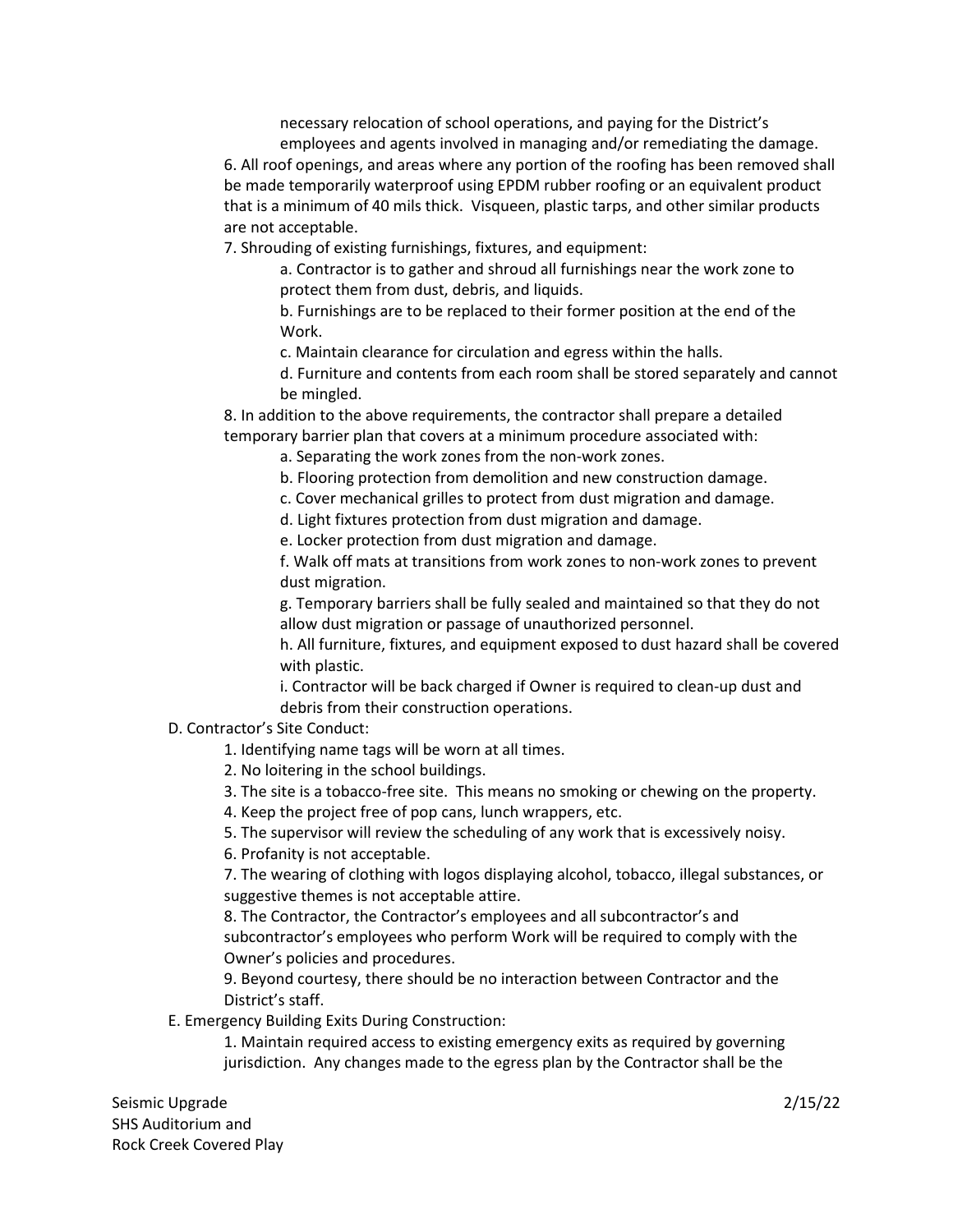Contractor's responsibility to get it professionally designed and approved by the governing jurisdiction.

2. Protect the public and the District's staff from construction hazards in the emergency egress pathways.

3. Protection barriers from falling material hazards shall be professionally designed and submitted to the District for approval.

PART 2 – PRODUCTS – NOT USED PART 3 – EXECUTION – NOT USED END OF SECTION 01 10 00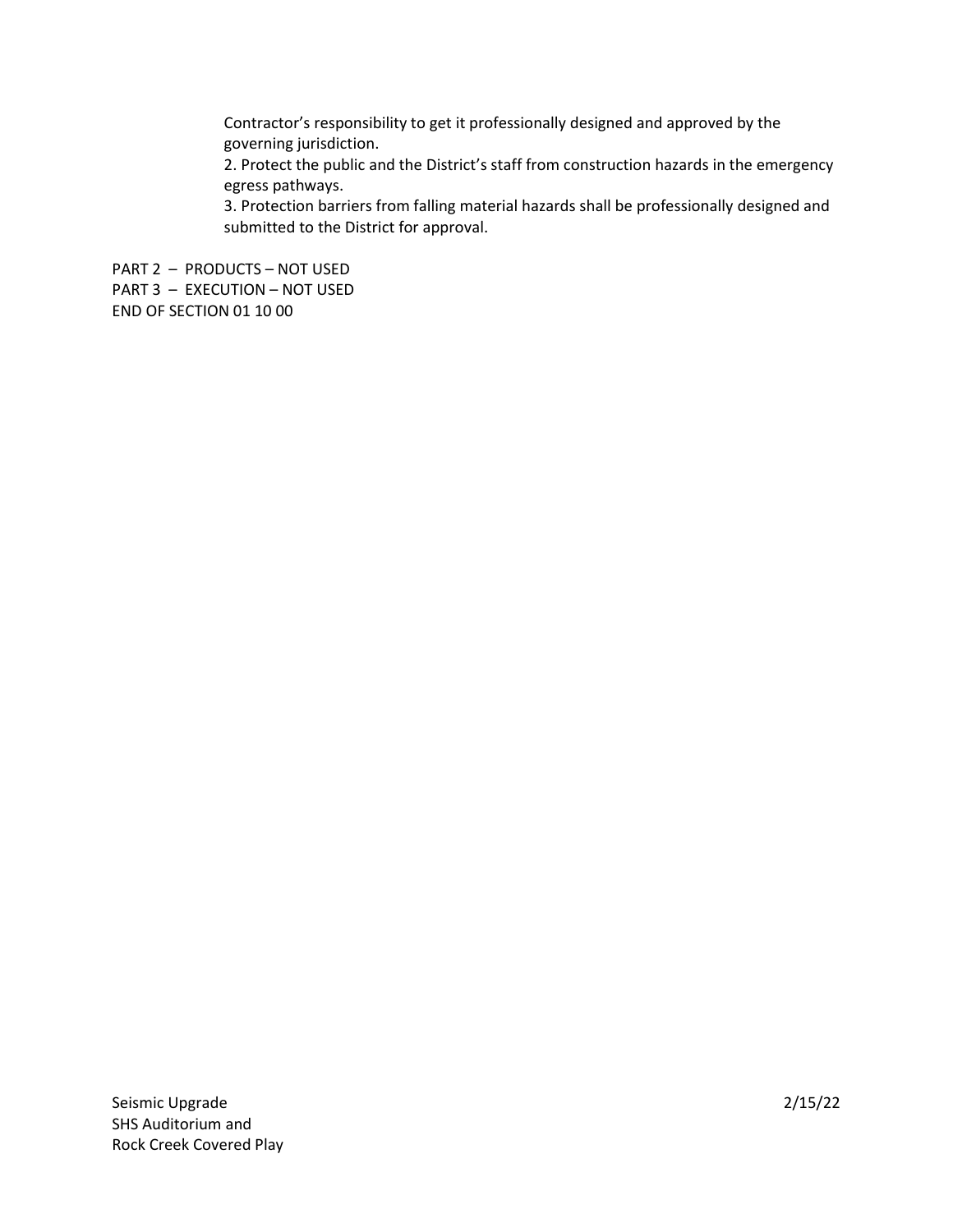# **01 14 00 WORK RESTRICTIONS**

### PART 1 - GENERAL

### 1.01 Section includes

- A. Related Requirements
- B. Access to Site
- C. Coordination with Occupants
- D. Use of Site
- E. Standard Working Hours/Days
- F. Deviation from Standard Hours/Days

# 1.02 RELATED REQUIREMENTS

A. General Conditions of the Contract for Construction

# 1.03 ACCESS TO SITE

- A. Contractor shall limit use of premises for Work and for construction operations.
- B. There shall be no access through or from adjacent residences.
- C. Coordinate use of premises under direction of the District.

# 1.04 COORDINATION WITH OCCUPANTS

A. District staff will occupy portions of the building throughout the construction period. Contractor shall coordinate use of premises with owner.

B. The District shall permit public closure of the areas of work within the building. 1. Contractor shall limit access to authorized personnel only and shall not allow public access without prior authorization from the District.

# 1.05 SECURITY REQUIREMENTS

A. All personnel under the employment of the Contractor and its Subcontractors who spend time at the project site are to wear photo ID badges while on the work site. Individuals not wearing badges will be removed from the project work site. ID badges are to contain:

- 1. Individual's full name (no nicknames).
- 2. Individual's company affiliation.
- 3. Recent photograph of the individual; taken within the last 4 years.
- B. Badges must be always worn by workers in a visible location.

C. All personnel under the employment of the Contractor and its Subcontractors that spend time at the project site must pass a formal background screening review before being allowed on the work site. Background screening is to be done by a professional screening firm meeting the following qualifications:

1. Must have a minimum of five years of screening experience specifically for construction industry clients,

2. Must have a minimum of fifteen employees.

3. Must be able to provide access to an internet-based screening management software system which has a feature to allow access by the District to view the pass-no pass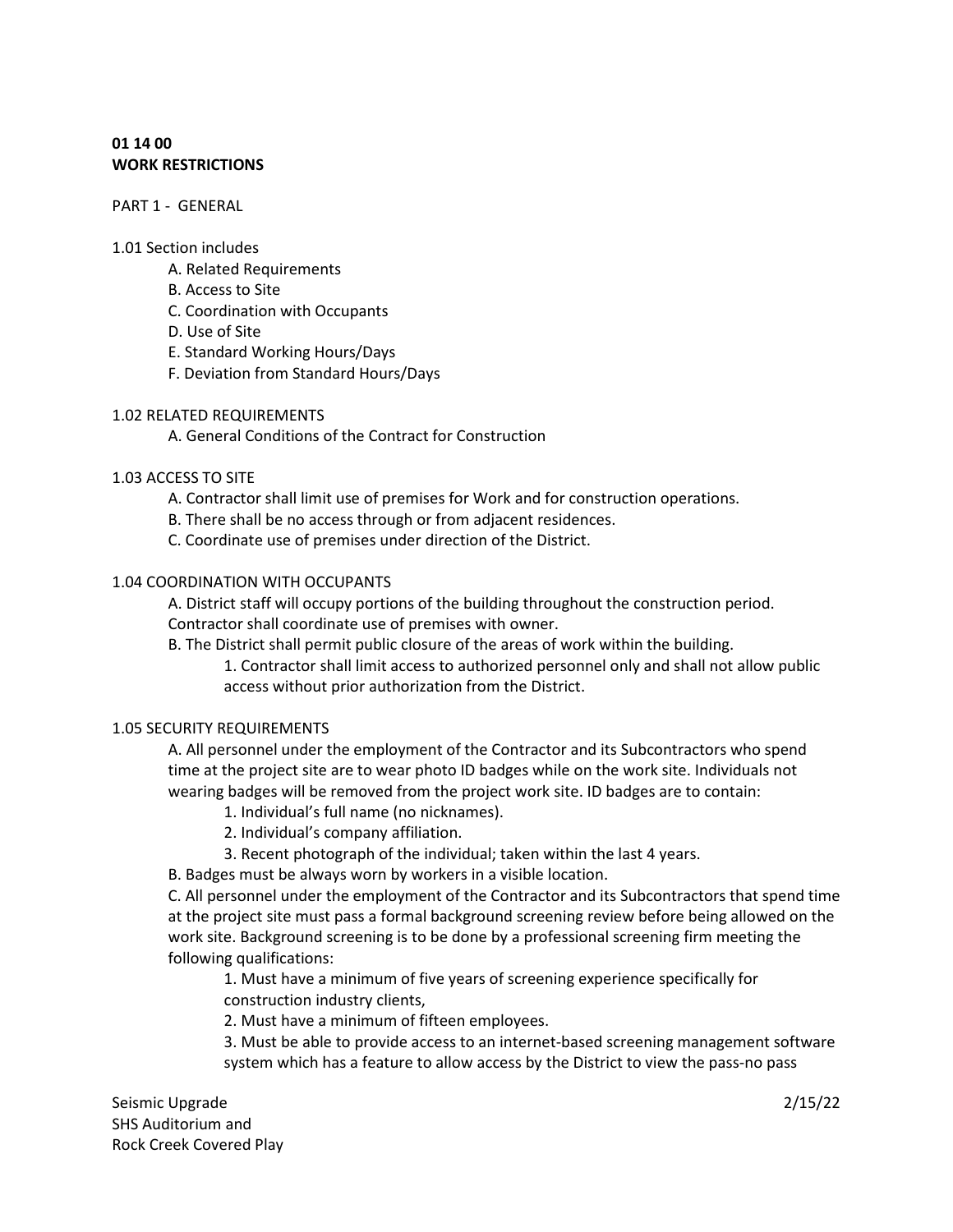result for each screened Contractor/Subcontractor employee working on a District project.

4. Must be accredited by the National Association of Professional Background Screeners (NAPBS).

D. Each individual will be screened for having committed any crime as listed in ORS 342.143, most recent edition.

### 1.06 USE OF SITE

A. Contractor shall have full access to the Site during construction, but shall coordinate and limit locations as required for the operations of other construction projects and owner use. Contractor to indicate locations and schedule to owner in advance for approval.

B. Contractor shall direct all construction vehicle and delivery traffic along an access route as approved by the Owner.

C. Contractor shall professionally prepare a site logistics plan defining Contractor areas for work, access, staging, and storage utilizing CAD, Bluebeam, Adobe Acrobat, or other similar software. D. Provide staging and logistics plan delineated on Project Site Plan. Include crane operations plan, material lay-down area plan, job office location, fence locations, gate locations, and fence locking plan. Project Site Plan shall be on 11x17 paper and shall be professionally prepared.

1. Provide field office trailer during construction. Coordination with owner is required. E. Contractor shall submit staging and logistics plan to District and governing authorities for review and approval prior to commencement of Work.

F. Contractor shall limit his use of the premises for Work and for storage to allow for:

1. District occupancy and operations.

2. Coordinated use of premises under direction of Owner.

3. Full responsibility for protection and safekeeping of products under this Contract stored at Site.

4. Moving stored products, under Contractor's control, which interfere with operations of District or a separate Contractor.

5. Obtaining and paying for use of additional storage or work areas needed for operations.

6. Conformance to fire / life safety requirements and fire equipment access.

7. Worker vehicle parking on-site.

G. The existing fire alarm system and fire sprinkler system shall remain operational twenty-four (24) hours/day, seven (7) days/week. If at any time during the Project the existing system is not fully operational the Contractor, at its own expense, shall provide a "Fire Watch" acceptable to the Owner until the existing system is made fully operational.

H. Work on weekends, evenings or holidays may be required to meet the project phasing schedules. Provide 72 hours notification to the Owner to ensure necessary inspections, monitoring, testing, etc. are provided during these work hours.

I. Temporary hard barriers as necessary shall be constructed prior to the start of work in accordance with Section 01 10 00 – Summary of Work.

J. On a site plan indicate lay down areas, pedestrian walkways, and contractor parking areas Snow fencing is not acceptable as hard fencing.

K. The Contractor shall submit a diagram one week prior to start of construction indicating the construction zone, and barricades and access for students and School Personnel, for approval by the Owner.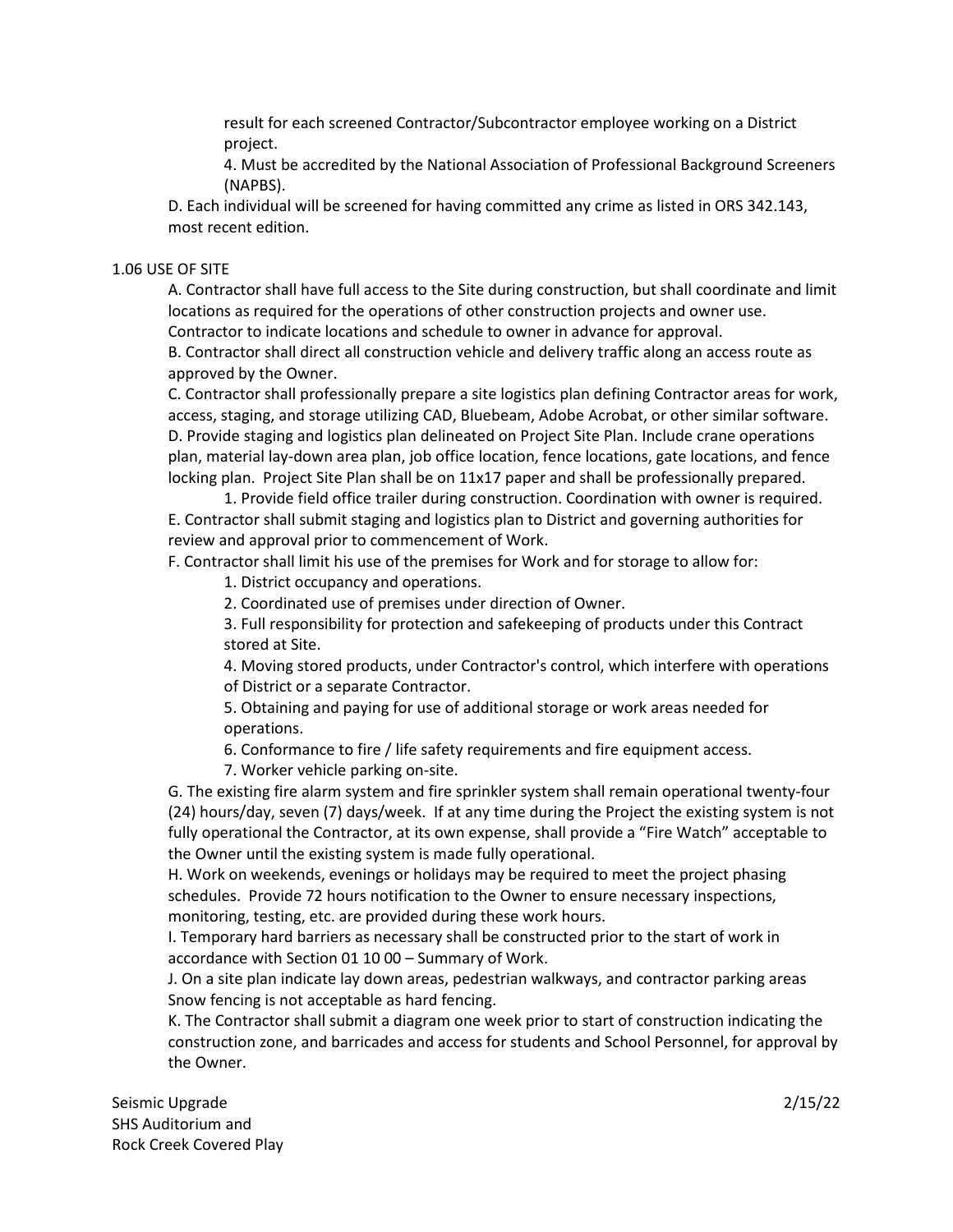L. The Contractor must provide and maintain access and code compliant egress to and from all occupied spaces.

M. Contractor shall post temporary signage (appropriate and secure) to redirect students and staff for emergency exiting.

N. The Contractor shall diligently maintain all construction zone barricades and fencing.

1. Fence panels shall be secured with two fence clamps per joint.

- 2. The Contractor shall secure end panels in a manner acceptable to the Owner.
- 3. The use of tie wire will not be an acceptable method for securing fence panels.
- 4. Construction zone gates shall be secured with chains and District provided padlocks.

# 1.07 STANDARD WORKING HOURS/DAYS

A. The project schedule assumes a 5-day work week. It is up to the contractor to determine their required work week needed to meet the required substantial completion date. Contractor is required to provide onsite management on days that they are working including Saturdays.

B. Exterior work and interior work that generates noise shall be performed in accordance with local codes.

C. For work occurring during the school year between Monday and Friday, before beginning work, contractor shall check in daily with the Project Manager to review the previous day's work and discuss upcoming work for that day/evening. This check-in will take place on every school day, Monday through Friday, so District staff members can be made aware of current construction activity.

# 1.08 DEVIATION FROM STANDARD HOURS/DAYS

A. For any deviation from the above stated working days/times, Contractor shall submit a request in writing to the District at least 48 hours prior to the date in question. While the District cannot assure approval in every instance, efforts shall be made to accommodate such requests.

- PART 2 PRODUCTS NOT USED
- PART 3 EXECUTION

# 3.01 CONTRACT TIME / MILESTONE SCHEDULE AND DESCRIPTION OF PHASES

A. Contract Time and Milestone Schedule:

REFER TO INVITATION TO BID FOR ALL DATES REFERENCED IN THIS SECTION.

- 1. Sunset High floor leveling: This refers to the completion of all of the Step 1, Cementitious underlayment work shown on SK-1. Note that following this Milestone, the contractor will need to be prepared to clear the auditorium for the school's potential use of the Auditorium if requested.
- 2. Rock Creek Footings completed: This refers to the 4 concrete footings to be installed for the new Moment Frames. Note that there is a adjacent District project to replace Asphalt and Concrete under the covered play area. All overhead structural work at these areas to be completed.
- B. Description of General Construction Requirements: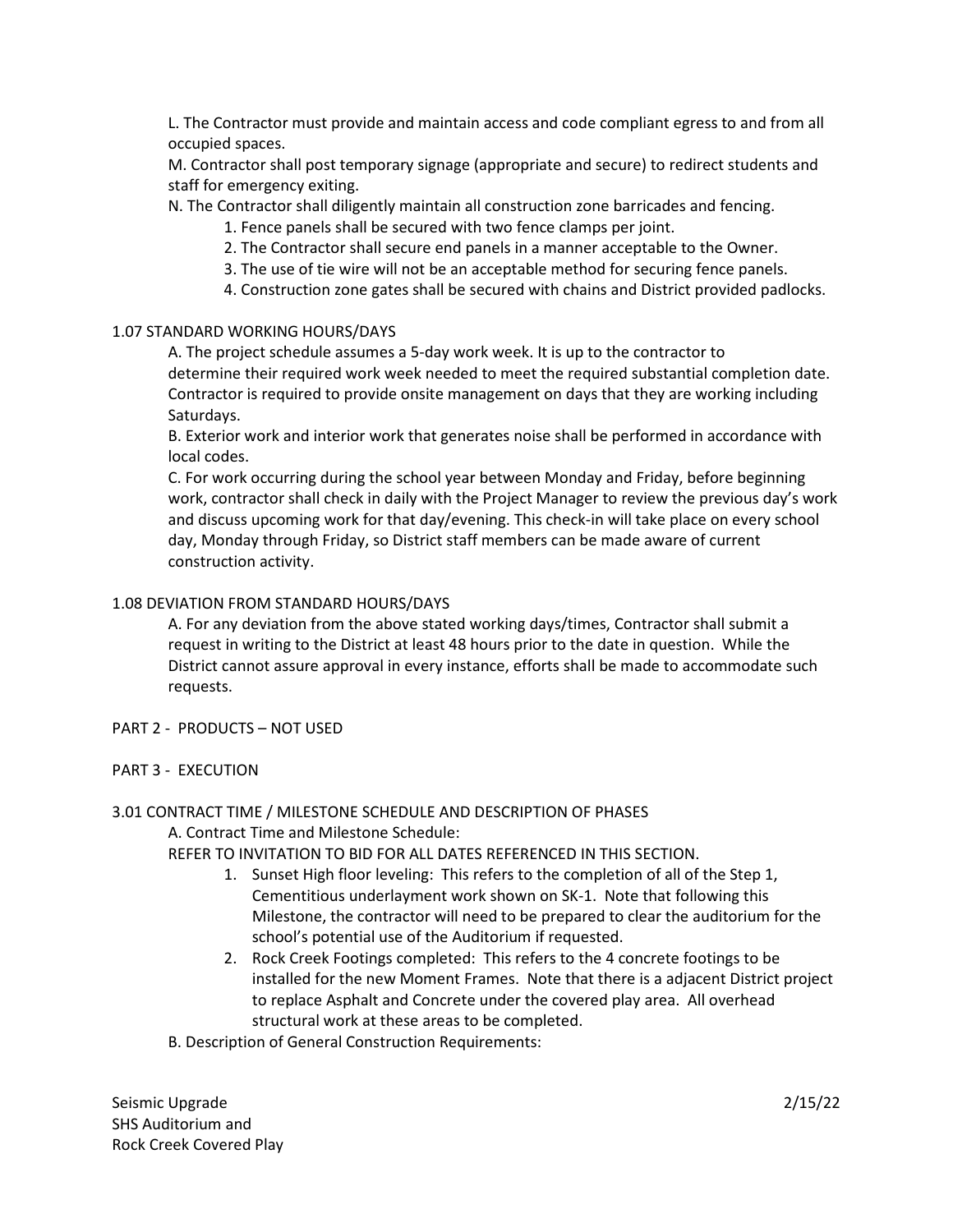1. These descriptions of the construction requirements are general in nature and in no way offer the complete and concise description of all the work required by the Contract Documents.

2. The start dates represented in the milestone schedule are preliminary and the District reserves the right to modify these dates based on when the Notice to Proceed is issued. 3. The Contractor is responsible for providing the manpower and scheduling the shifts necessary to complete the work in accordance with the Contract Time and Milestone Schedule.

4. The School will remain open during the academic year and will be partially occupied during summer construction periods. The Work of this project must consider that the site will be occupied by students and staff and will be phased as generally described above and in other contract documents. Provide additional cleaning when school is in session as indicated in Section 01 10 00 – Summary of Work.

5. Non-School hours are defined as hours before 7:00 AM, and after 3:00 PM on days when school is in session.

6. Follow Washington County Noise Ordinance.

7. Work that is hazardous, noisy, or that causes vibration may not be performed in the buildings or on the site during school hours, without written approval from the Owner. This includes but is not limited to the following work activities:

a. Hazardous materials abatement.

b. Concrete bushing, chipping, grinding, jack hammering.

c. The use of Powder-Actuated (PAT's) fasteners.

d. Chemicals used in quantities that cause excessive odor, such as hot tar, and cannot be effectively ventilated. As determined by the Owners Representative.

e. Large impact drills for use in concrete.

f. Smaller Bulldog type impact drills for ¼" holes or less.

g. Operation of cranes in occupied areas, including drilling rigs, and concrete pump trucks unless the occupants can be sufficiently isolated from the swing zone.

j. Chop Saws for metal studs or other metal cutting. These may be used if isolated in a temporary sound deadening room constructed by the Contractor as approved by the Owner's representative.

k. Earthwork compaction, including the operation of vibratory compaction equipment.

#### 3.02 LIQUIDATED DAMAGES

A. Substantial Completion: The delayed Substantial Completion of any phase of the Work will result in the assessment and withholding of Liquidated Damages for each day of delayed Substantial Completion. Refer to the STATEMENT OF WORK for daily rate. See Section 01 77 00 "Closeout Procedures" for requirements by phase of the project.

B. Final Completion: The delayed Final Completion of the Work will result in the assessment and withholding of Liquidated Damages for each day beyond the Contract Time until all punch list items are completed. Liquidated damages include but are not limited to: The District's project team labor (including the CM), additional time spent re-inspecting work that was completed incorrectly, and attorney's fees related to the delay in completing the work.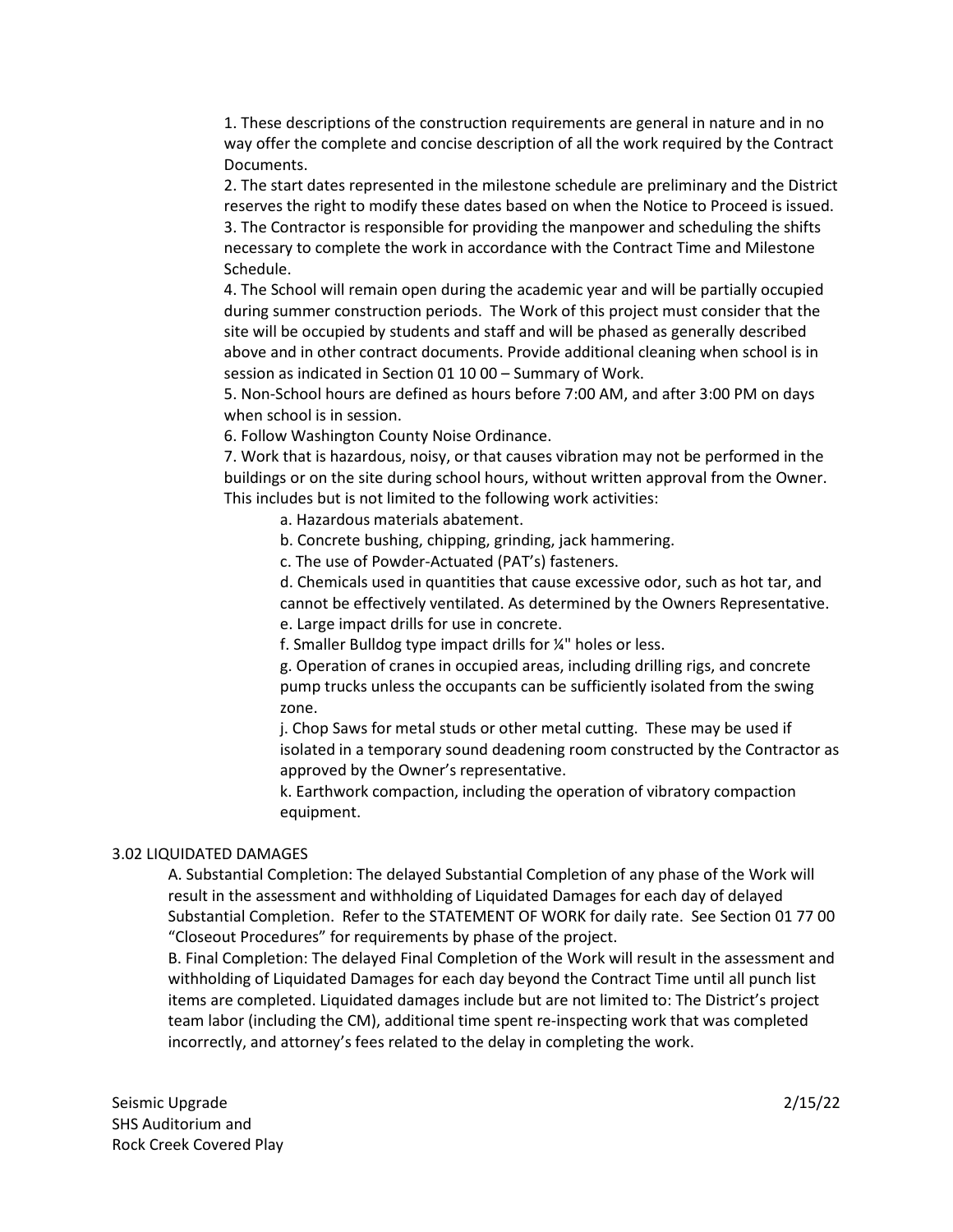# END OF SECTION 01 14 00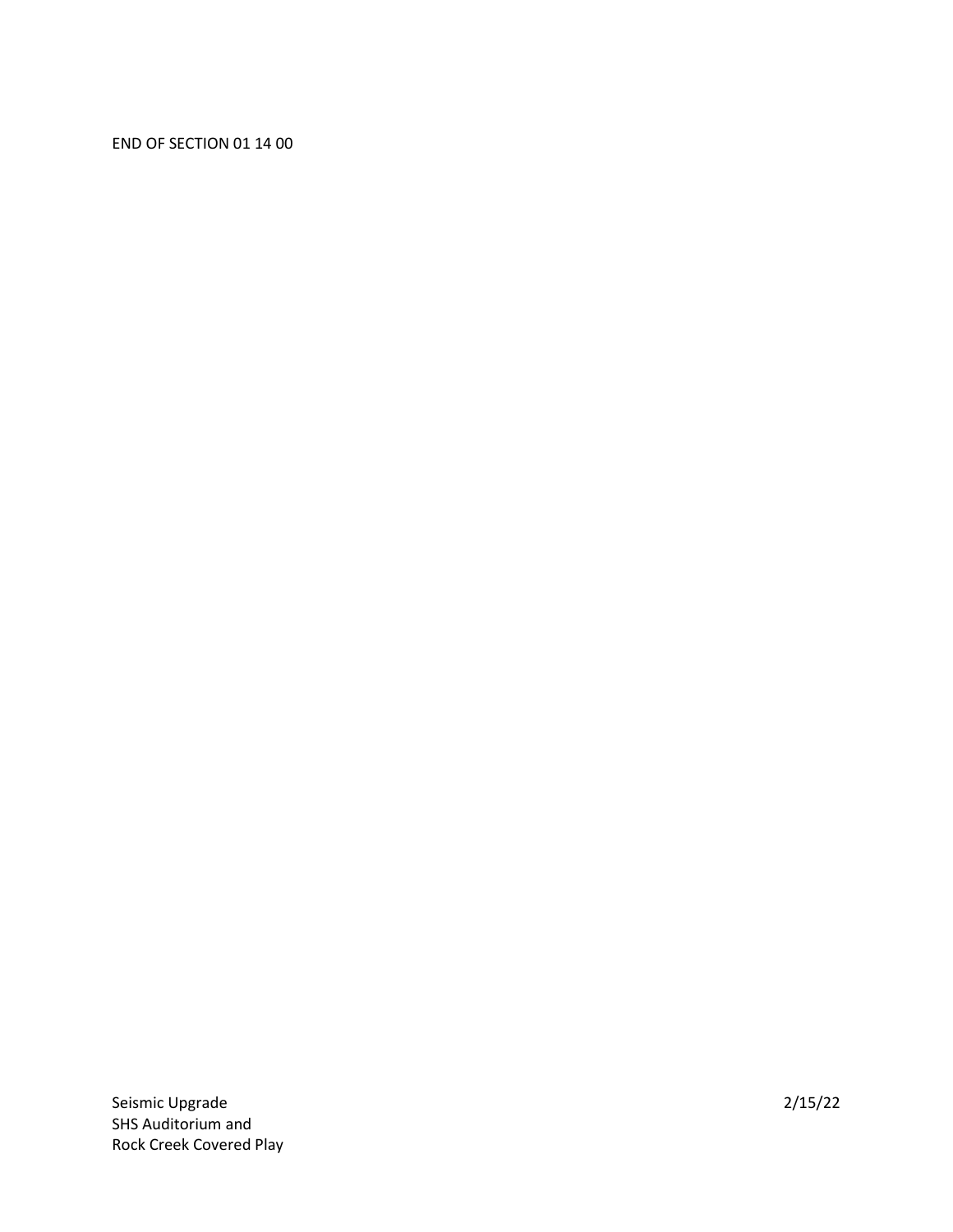# **01 26 00 CONTRACT MODIFICATION PROCEDURES**

PART 1 - GENERAL

### 1.01 SECTION INCLUDES

- A. Related Requirements
- B. Requests for Information (RFI)
- C. Architectural Supplemental Instructions (ASI)
- D. Construction Change Directives (CCD)
- E. Change Order Requests (COR)
- F. Change Orders

# 1.02 RELATED REQUIREMENTS

A. Section 01 31 23 Project Management Database

# 1.03 REQUESTS FOR INFORMATION

A. Initiating the Request for Information (RFI).

1. Where the Contractor requires additional information to assist in interpreting the documents or understanding how to apply the provisions of the Contract Documents, the Contractor shall submit an RFI to the Architect to distribute as appropriate to the Project team.

2. Upon submitting an RFI, Contractor is to determine if there are portions of the ongoing Work that are directly affected by the issue described in the RFI that need to be stopped until further direction is received, and they are to notify the Architect and Owner of this in writing. The Architect and/or Owner will direct Contractor as to whether or not they are to stop working in those areas.

# B. All requests shall include the following:

1. RFI number (assign sequential numbers to RFIs).

2. Specific reference to the drawings, specifications or field conditions that initiated the need for interpretation, including drawing number(s), detail number(s), and specification section numbers(s).

- 3. List of subcontractors involved.
- 4. Date of request.
- 5. Date that response is needed.

6. Background: State purpose of Request. Provide concise information necessary for the Architect's understanding of the Request.

- 7. State Contractor's interpretation of the requirements of the Contract Documents.
- 8. Provide statements in condensed and precise question format, and where

appropriate, compose in such a way that "yes" or "no" would be acceptable response. 9. If the statement of the question for which interpretation is requested is ambiguous or unclear, the Request shall be considered incomplete.

10. Use additional forms, diagrams or marked-up Contract Drawings where necessary.

11. Reason for need for information (unanticipated field condition, conflict in

documents, change in requirements of third party such as code entity).

C. Suggested options for resolution.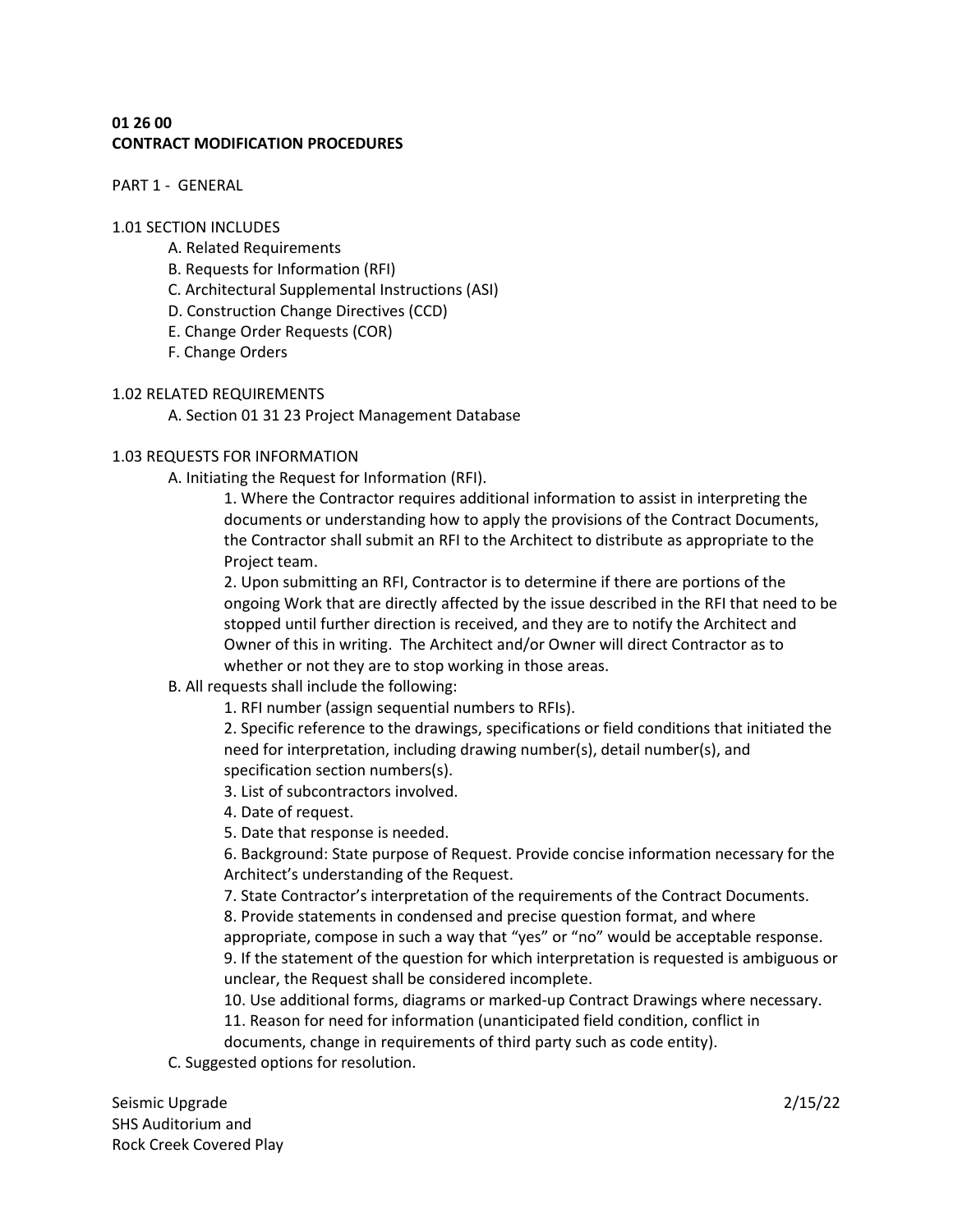D. Indication of whether or not the issue appears to have potential impact on the Contract Sum or Contract Time.

E. Space for Architect's response.

F. Limit Requests for Information to not more than one issue or question.

1. Avoid questions that may include multiple sub-issues

2. If Architect determines that a Request contains more than one issue, Contractor will be required to resubmit.

G. Architect's Review

1. After receipt of an RFI, Architect will determine whether the Request is complete. 2. If Request is determined to be incomplete, Architect will notify Contractor in writing of the deficiencies. Architect will take no further action on incomplete RFI until deficiencies are remedied.

3. Allow 5 working days for review by Architect.

a. If a longer review time is deemed necessary, Architect will notify Contractor of the anticipated response time, within 5 working days of receipt of the complete RFI.

b. Indicate "URGENT" on RFIs which may impact the Project Schedule to notify Architect of priority.

c. Urgent RFIs will take precedence and be answered as soon as possible.

# H. Architect's Response

1. Responses issued by Architect will be to explain and clarify the intent of the Contract Documents.

2. Responses of the Architect shall be consistent with the intent of the Contract.

# I. Distribution and Notification

1. Upon receipt of the Architect's response, Contractor shall distribute copies to the initiator of the request and to all affected parties.

2. Contractor is responsible for immediately implementing the changes to the Contract Documents in accordance with the Architect's response. Contractor shall be responsible for costs incurred due to continuing with Work that is contrary to the direction given in the Architect's response.

3. Contractor is to notify the Owner within 48 hours of receiving the Architect's response of any cost or schedule impacts due to the changes made to the Contract Documents by the Architect's response.

4. If there is a cost impact or a schedule impact due to the Architect's response, Contractor shall process a Change Order Request and obtain Owner's approval before proceeding with the changes. While waiting for the Owner's approval, Contractor shall not proceed with Work that will need to be redone if/when the cost or schedule impacts are approved.

# J. Coordination with Contractor Submittals

1. Contractor shall take special care to ensure that RFI responses are included and coordinated with all trades and required project Submittals and Shop Drawings.

2. Submittals and Shop Drawings that do not incorporate all RFI responses shall be returned to Contractor without review as incomplete.

# K. Administrative Costs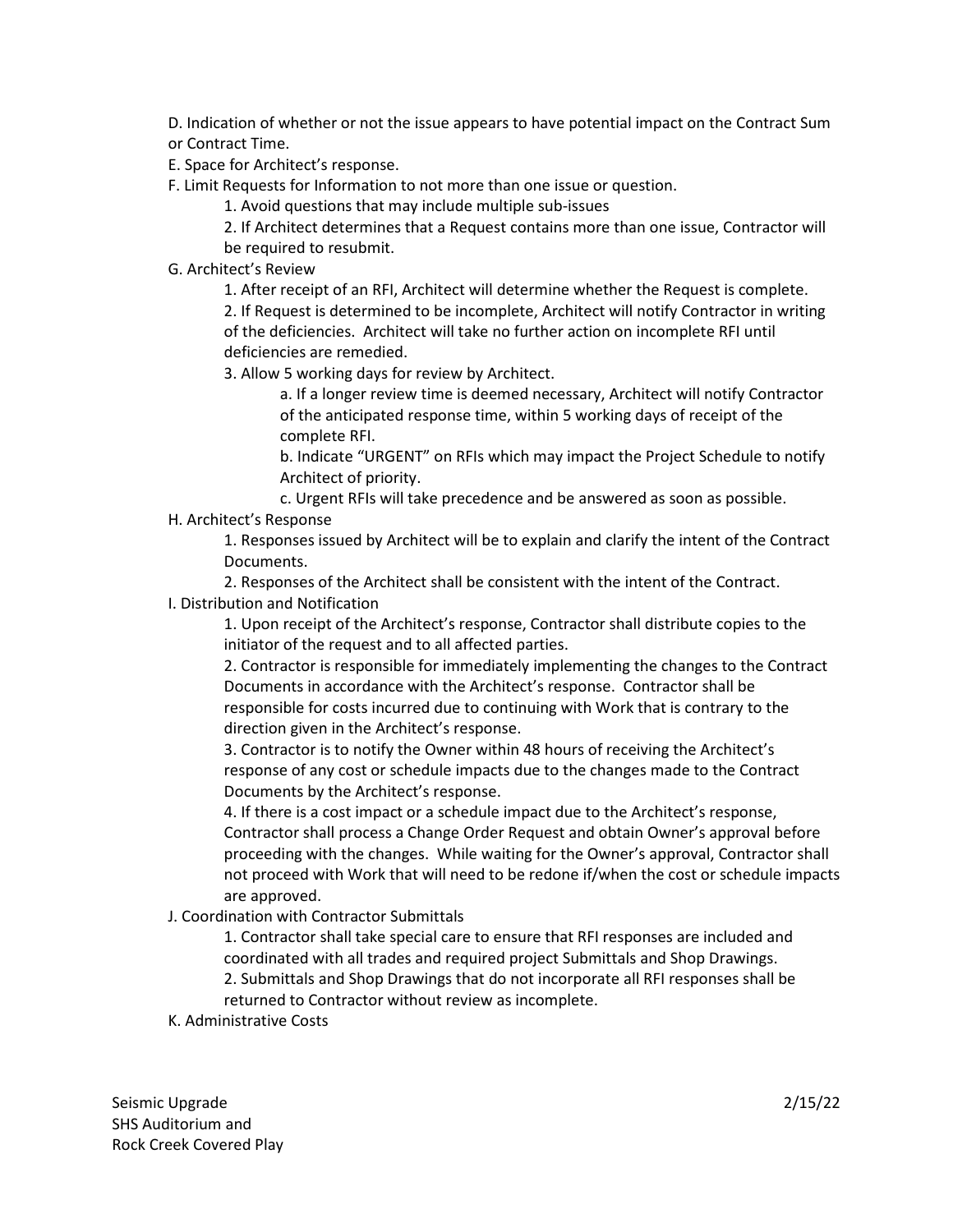1. Requests for Information (RFIs) for information that is already contained or provided for in the Contract Documents may result in additional administrative costs to the Owner, which the Owner may charge to the Contractor.

2. Requests for Information (RFIs) for solutions to Contractor's errors may result in additional administrative costs to the Owner, which the Owner may charge to the Contractor.

3. Requests for Information (RFIs) for Substitution Requests may result in additional administrative costs to the Owner, which the Owner may charge to the Contractor.

# 1.04 ARCHITECTURAL SUPPLEMENTAL INSTRUCTIONS

A. The District, without invalidating the Contract, may issue Architectural Supplemental Instructions (ASI) authorizing changes in the Work.

B. Distribution and Notification

1. Upon receipt of the ASI, Contractor shall distribute copies to all affected parties. 2. Contractor is responsible for immediately implementing the changes to the Contract Documents in accordance with the ASI. Contractor shall be responsible for costs incurred due to continuing with Work that is contrary to the direction given in the ASI. 3. Contractor is to notify the Owner within 48 hours of receiving the ASI of any cost or schedule impacts due to the changes made to the Contract Documents by the ASI. 4. If there is a cost impact or a schedule impact due to the ASI, Contractor shall process a Change Order Request and obtain Owner's approval before proceeding with the changes. While waiting for the Owner's approval, Contractor shall not proceed with Work that will need to be redone if/when the cost or schedule impacts are approved.

# C. Coordination with Contractor Submittals

1. Contractor shall take special care to ensure that ASI's are included and coordinated with all trades and required project Submittals and Shop Drawings.

2. Submittals and Shop Drawings that do not incorporate all ASI's shall be returned to Contractor without review as incomplete.

# 1.05 CONSTRUCTION CHANGE DIRECTIVES

A. Where the District has requested a change to the Work and the District and Contractor cannot agree to the terms of adjustment to the Contract Sum or Contract Time, the District shall issue a Construction Change Directive compelling to the Contractor to commence with the change, tracking both the time and cost of the work until such time as the Contractor and District can come to an agreement.

B. Construction Change Directives shall contain a complete description of the changes in the work and shall designate the method to be followed to determine changes in the Contract Sum or Contract Time.

C. Contractor shall maintain detailed records on a time and materials basis of the Work required.

D. Upon completion of the change in the Work, the Contractor shall submit an itemized account and supporting data necessary to substantiate the cost and time adjustments to the Contract for preparation of a Change Order by the District's Representative.

E. Payment to the Contractor shall not be made on basis of a Construction Change Directive until it is made into a Change Order approved by the District, its Representative, the Contractor and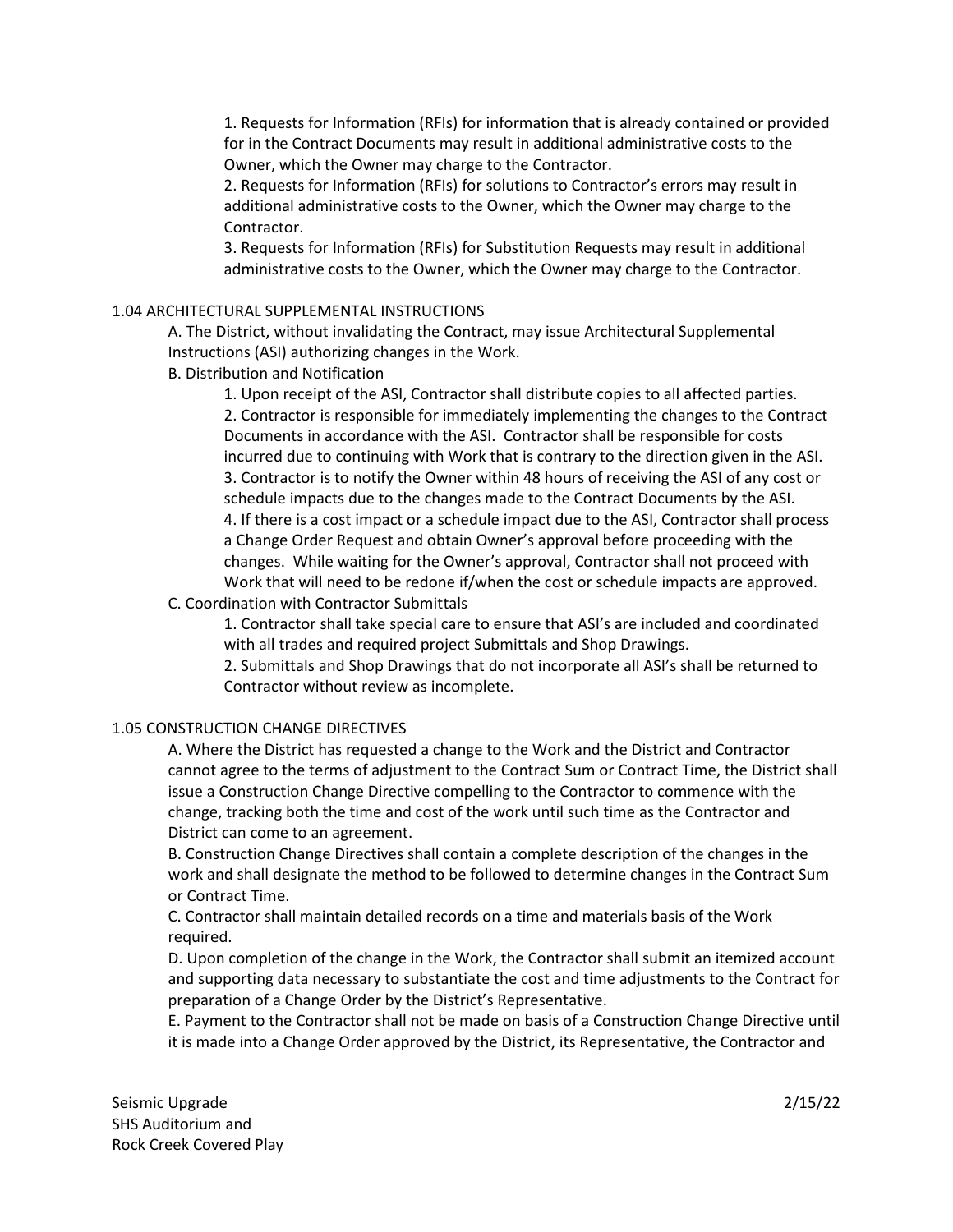the Architect/Engineer. Portions of a Construction Change Directive shall not be eligible to be made into a Change Order for partial payment.

### 1.06 CHANGE ORDER REQUESTS

A. Contractor shall process a Change Order Request (COR) for changes to the Contract Documents that result in revisions in the Contract Sum or Contract Time.

B. A separate COR shall be created for each issue.

C. Contractor is to submit the COR to the Architect for review via eBuilder (per Section 01 31 23).

D. The Architect shall review the COR's scope and pricing and may request additional information or clarification from the Contractor.

E. After completing their review, the Architect will forward the COR to the Construction Manager with their comments.

F. The Construction Manager will review the COR's scope and pricing and may request additional information or clarification from the Contractor or the Architect.

G. After completing their review, the Construction Manager will forward the COR to the District's Representative with their recommendation.

H. The District's Representative will review the COR's scope and pricing along with the Architect's comments and the Construction Manager's recommendations and may request additional information or clarification from the Contractor, Architect, or Construction Manager. I. Upon approval of the COR by the District's Representative, the Contractor can officially proceed with the changes.

J. Approved COR's will be rolled-up into a Change Order on a monthly basis.

K. Change Order Request must be received within 30 calendar days after the work related to the change order request has been performed and must have been identified within an RFI prior to the work being performed to be considered.

# 1.07 CHANGE ORDERS

A. Change Orders shall be recorded as a revision to the Contract for Construction and Contractor shall immediately upon execution add their content and value to both the Construction Schedule and the Schedule of Values.

B. Applications for Payment shall include all executed change orders in order to be considered complete and acceptable for payment processing.

PART 2 – PRODUCTS - NOT USED

PART 3 – EXECUTION - NOT USED

END OF SECTION 01 26 00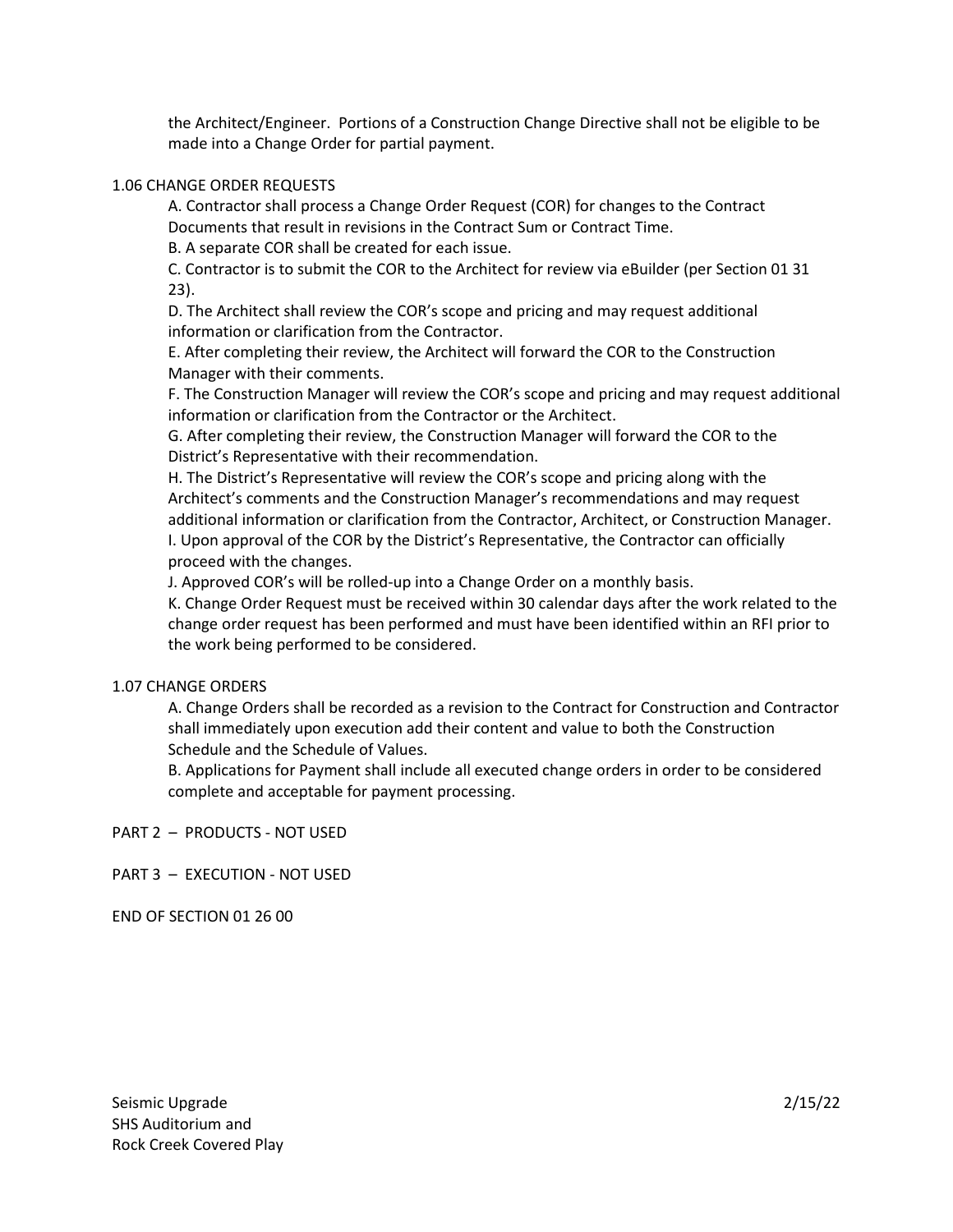# **01 29 00 PAYMENT PROCEDURES**

PART 1 - GENERAL

#### 1.01 SECTION INCLUDES

- A. Related Requirements
- B. Schedule of Values
- C. Progress Payment Procedures
- D. Payment for Stored Materials
- E. Payment for Deposits on Ordered Materials
- F. Payment Procedures for Testing Laboratory Services

### 1.02 RELATED REQUIREMENTS

A. The General Conditions to the Contract

### 1.03 SCHEDULE OF VALUES

A. Within 10 days of the Contract Award, the Contractor shall submit to the District for review and approval, the Schedule of Values, using the AIA Form G703.

B. The Schedule of Values shall allocate the entire Contract Sum among the various portions of the Work and shall be prepared in such form as approved by the District and supported by such data to substantiate its accuracy.

C. The Schedule of Values shall be itemized to the following level of detail:

1. Separate the costs into Specification Sections (PVC Roofing, Sheet Metal Flashing, etc.).

2. Separate costs for each Specification Section into Demo, Install Labor, and Install Materials.

3. No one line item shall be more than 5% of the Contract Sum.

D. District shall review and approve the Schedule of Values for use in the preparation of Applications for Payment.

### 1.04 PROGRESS PAYMENT PROCEDURES

A. Each Application for Payment shall be submitted based on the procedures outlined in the Contract.

B. Applications for Payment that have an inflated % complete for any give line item shall be rejected. Contractor shall revise and resubmit the Application for Payment with the corrected % complete. The Contractor shall be responsible for hardships due to delays in the approval of the Application for Payments that are caused by errors in the Applications.

C. General Conditions shall be billed monthly at the same % complete as the total % complete for that Application for Payment.

### 1.05 PAYMENT FOR STORED MATERIALS

A. Contractor may be entitled to receive payment for stored materials provided the following conditions have been met:

1. A valid off-site stored materials insurance certificate is to be provided to the District. The policy needs to reference the project that the materials are for, and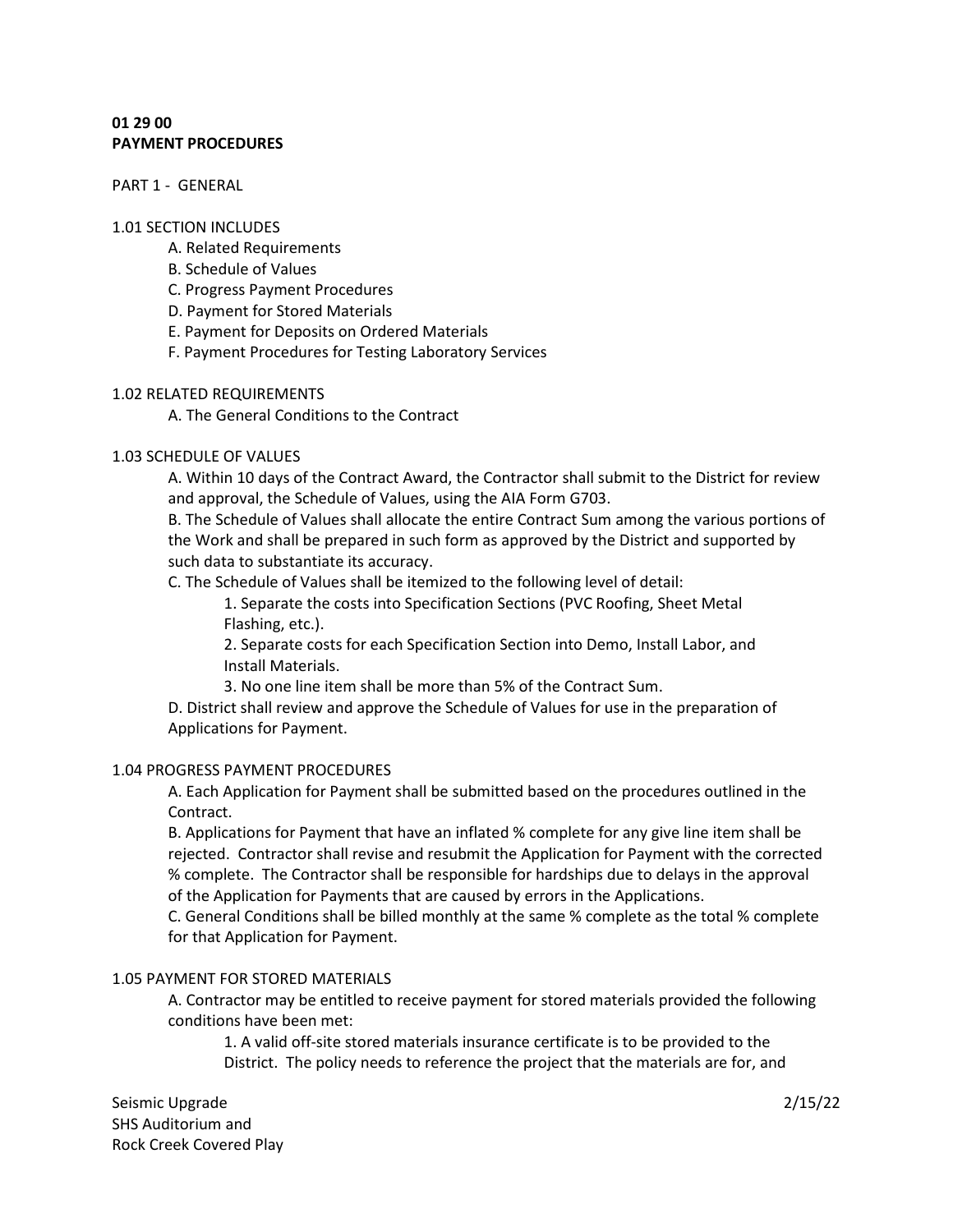the value of the policy needs to meet or exceed the value of stored materials. The District is to be listed as additional insured on the policy.

2. Materials shall be clearly labeled as District property and specific to the project, and shall be stored separately from other materials.

3. The District shall obtain verification from an independent third party that all items are present within the warehouse. The cost of the initial verification process will be the responsibility of the Contractor to pay for.

4. Keys and alarm codes are to be provided to the District representative for unfettered access to the warehouse until the stored materials are delivered to the project site. Periodic unannounced inspection visits to the warehouse may be made a District representative. If the materials are removed without permission from the District, Contractor shall immediately reimburse the District for the entire payment made for the stored materials.

5. Digital photos of the off-site stored materials labeled for the project are to be submitted with the Application for Payment.

6. Contractor is to provide an executed bill of sale as proof of payment for stored materials.

7. Verification of stored materials and partial payment for such materials do not constitute acceptance on the part of the District. If materials stored are found to be unsuitable for installation or incorporation into the Work for any reason, Contractor shall bear full responsibility for any and all corrections needed.

8. District shall not be responsible for any additional costs incurred for the storage of materials unless such storage is the result of and a part of an approved Change Order where the District is found to be responsible for such costs.

#### 1.06 PAYMENT FOR DEPOSITS ON ORDERED MATERIALS

A. Where the Contractor has placed an order for materials or services and an initial deposit is required, the Contractor shall have the right to submit invoices for deposits as a part of the Application for Payment with supporting documentation indicating why such deposits are necessary.

B. The District shall review submitted invoices and shall have the right to approve or reject the payment for the deposit. The District is not obligated to pay for any deposits required for materials not present at the project site.

PART 2 - PRODUCTS - NOT USED

PART 3 - EXECUTION - NOT USED

END OF SECTION 01 29 00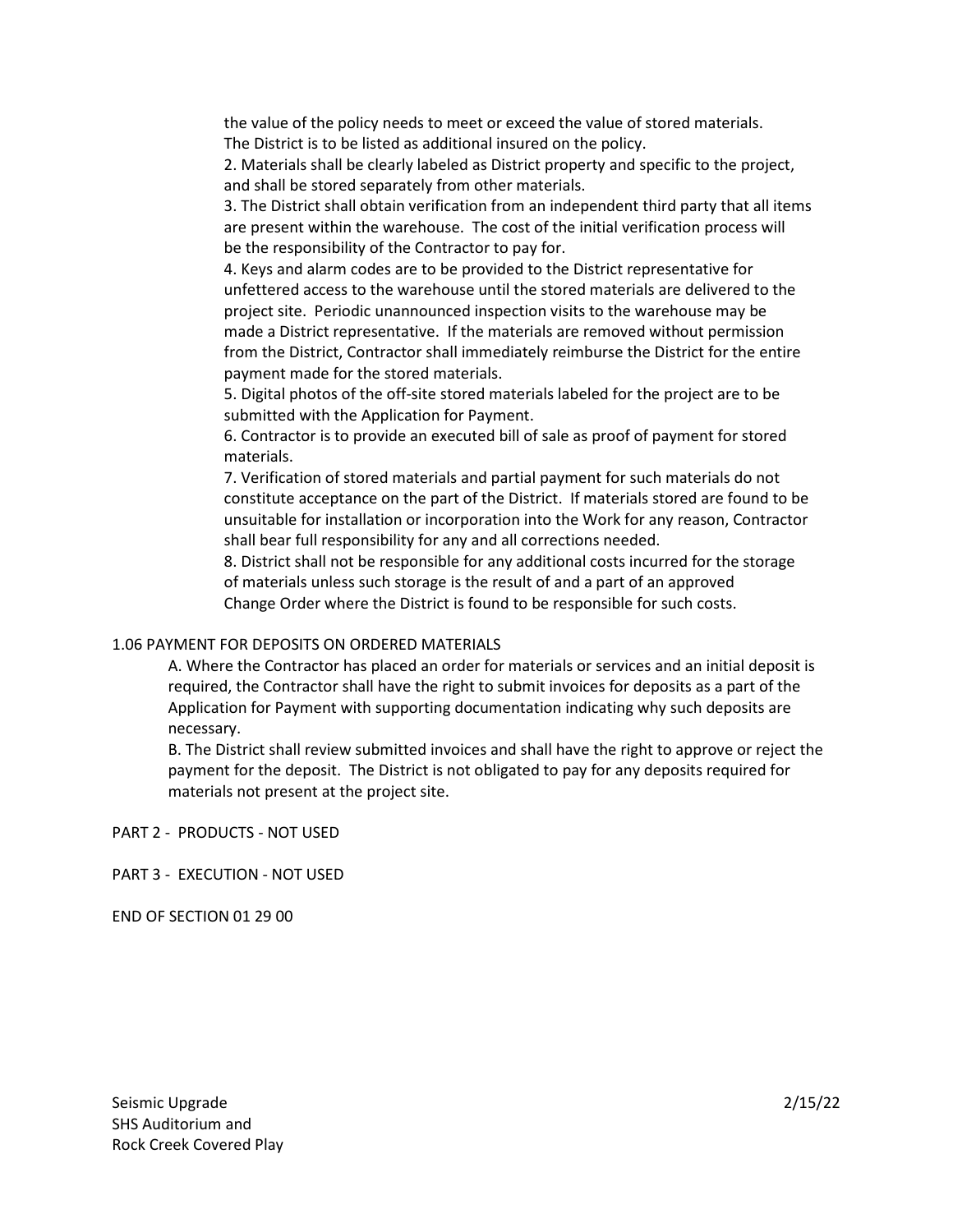# **01 31 00 PROJECT MANAGEMENT AND COORDINATION**

PART 1 - GENERAL

### 1.01 SECTION INCLUDES

- A. Related Requirements
- B. Project Coordination
- C. Construction Organization and Start-up
- D. Construction Coordination
- E. Coordinating Subcontractors' Work
- F. Project Meetings

### 1.02 RELATED REQUIREMENTS

A. General Conditions of the Contract for Construction

# 1.03 PROJECT COORDINATION

A. Before submitting the Bid to the District, and continuously after the execution of this Contract, the Contractor shall carefully study and compare the Contract Documents and shall at once report to the District, any error, inconsistency or omission it may discover including any requirement which may be contrary to any law, ordinance, rule, regulation or order of any public authority bearing on the performance of the Work.

B. By submitting bid for this Contract and the Work under it, the Contractor agrees that the Contract Documents, along with any addendums or other supplementary written instructions issued that have become a part of the Contract Documents, appear accurate, consistent, and complete insofar as can reasonably be determined. If the Contractor has reported in writing an error, inconsistency or omission and has promptly stopped the affected Work until instructed, and otherwise followed the instructions of the District, the Contractor shall not be liable to the District for any damage resulting from any such errors, inconsistencies or omissions in the Contract Documents. The Contractor shall do no Work without Contract Documents and, when required, reviewed Shop Drawings, Product Data or samples for such portions of the Work.

# 1.04 CONSTRUCTION ORGANIZATION AND START-UP

A. Establish on-site lines of authority and communications by attending Pre-construction Meeting and Progress Meetings as required by the Architect, Engineer, District and District's Representatives.

B. Comply with procedures for intra-project communications including but not limited to:

- 1. Submittals
- 2. Reports and records
- 3. Recommendations
- 4. Coordination drawings
- 5. Schedules
- 6. Resolution of conflicts

C. Communication and transmitted documents are to flow from subcontractors to the GC (prime Contractor) and then in parallel to the Architect and the Owner. Communication and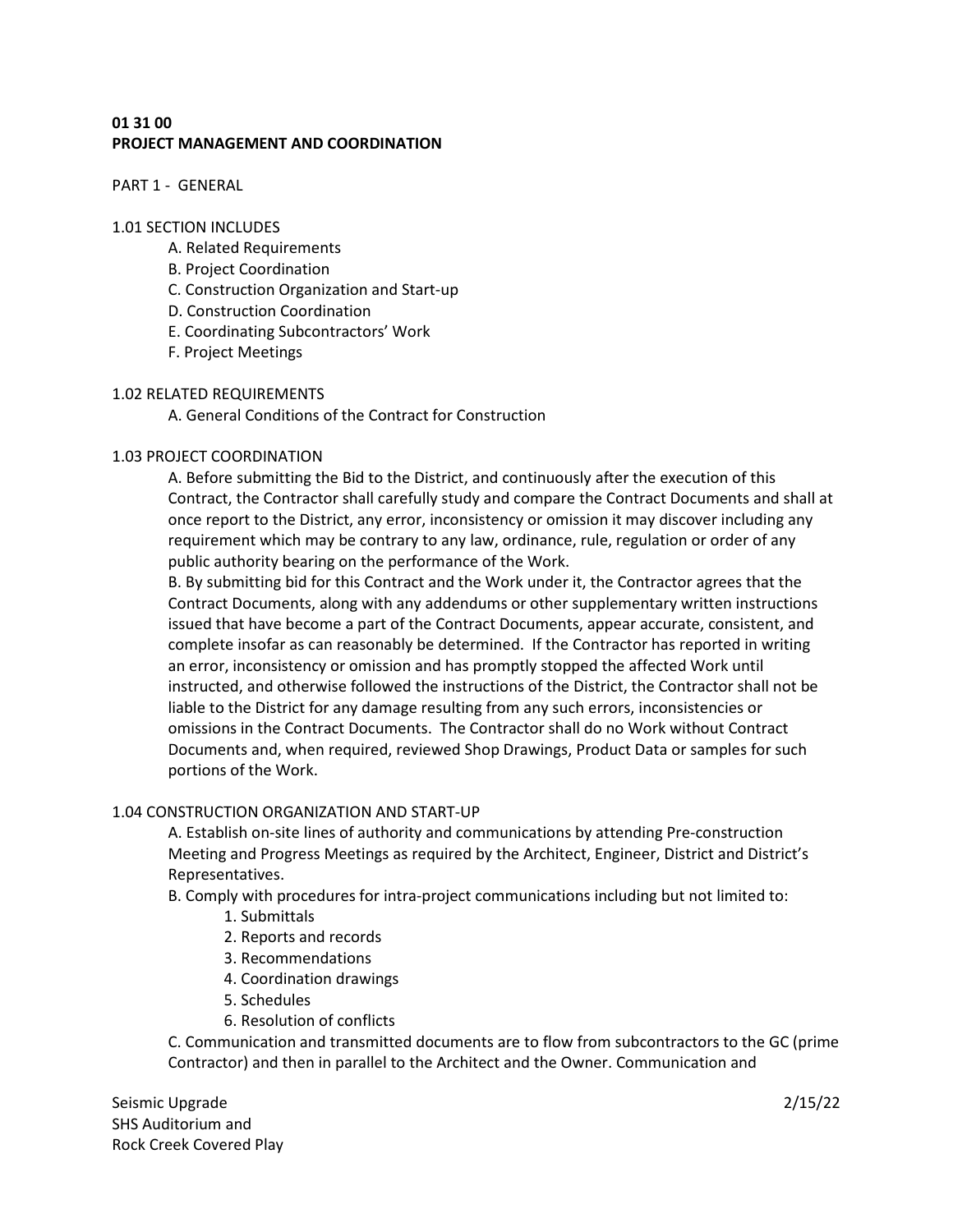document transmission from the Architect and the Owner to the subcontractors is to occur in the same manner, except that the flow will be the reverse of that noted above.

### 1.05 CONSTRUCTION COORDINATION

- A. General Coordination:
	- 1. Coordinate various elements of the work and entities engaged to perform work.

2. Coordinate the work with existing facilities/conditions, and with work by separate contractors and by the Owner.

### B. Mechanical and electrical drawings:

1. Mechanical and Electrical Contract Drawings are diagrammatic. Additional offsets and bends may be required.

2. Install additional offsets and bends in the systems where required by field conditions.

3. The Architect may make minor adjustments in fixture, outlet, grille, louver, or ventilator locations prior to rough-in work with no additional cost.

#### C. Clearances:

1. Provide adequate clearance between Architectural, Structural, Mechanical, and Electrical Systems. Verify physical dimensions of equipment and its available space. Check access routes through concealed or existing spaces for installation of systems or equipment.

2. Review the Construction Documents for possible conflicts prior to rough-in. Contractor is responsible for verification that equipment will fit in the space provided. Resolve conflicts with the Architect prior to rough-in work.

### 1.06 COORDINATING SUBCONTRACTORS' WORK

A. Coordinate the Work of all Subcontractors and make certain that, where the Work of one trade is dependent upon the Work of another trade, the Work first installed is properly placed, installed, aligned, and finished as specified or required to properly receive subsequent materials applied or attached thereto.

B. Direct Subcontractors to correct defects in their workmanship when subcontractors of subsequent materials have a reasonable and justifiable objection to conditions of work.

C. Do not force Subcontractors to apply or install products to improperly finished product.

D. Coordinate changes to assure that:

1. Requirements of Contract Documents are fulfilled.

2. Changes in Contract requirements of all affected trades are reflected in executed Change Orders.

# E. Scheduling and Installation Sequence:

1. Coordinate scheduling, submittals, and Work of various sections of specifications to assure efficient and orderly sequence of installation of interdependent construction elements, with provisions for accommodating items installed later.

2. Schedule work in accordance with current Project Construction Schedule.

- a. Coordinate schedules of all trades.
- b. Verify timely deliveries of products for installation by other trades.
- c. Verify that labor and equipment are adequate for Work and schedule.
- d. Verify that material deliveries are adequate to maintain schedule.

#### 1.07 PROJECT MEETINGS

A. Preconstruction Meetings: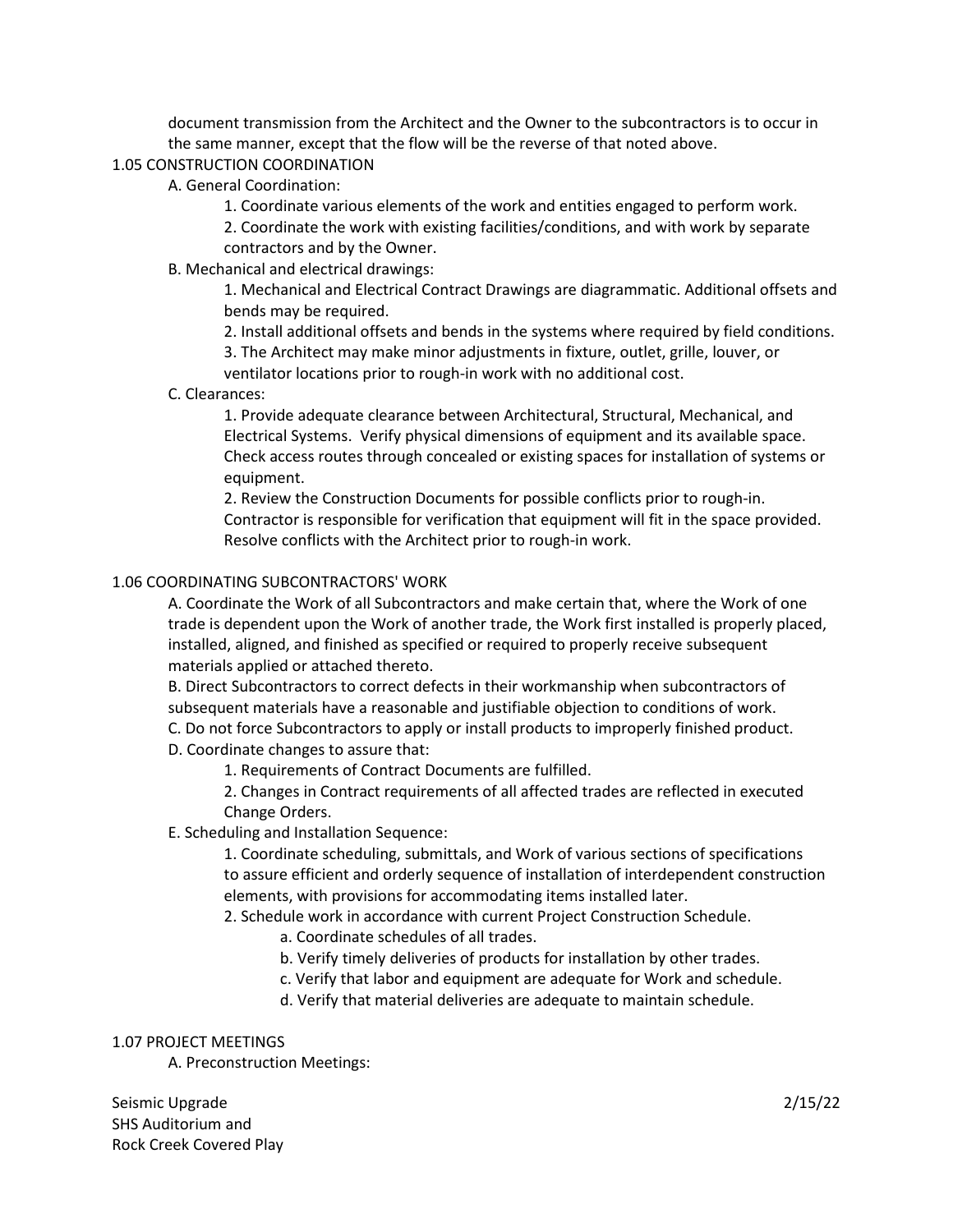1. Owner and the Construction Manager will manage the preconstruction meeting for execution of Owner-Contractor Contract and exchange of preliminary submittals.

B. Site Mobilization Meetings

1. Owner will administer site mobilization conference at Project site for clarification of Owner and Contractor responsibilities in use of site and for review of administrative procedures.

# C. Progress Meetings

1. Contractor shall attend the weekly project site meetings throughout the course of the Work. Contractor shall make physical arrangements for the meetings, prepare agenda with copies of the meeting minutes from the previous meeting and all necessary logs and schedules for the participants.

2. The Owner or the Construction Manager shall preside at the weekly meetings.

3. The Construction Manager will provide meeting minute's format/template. The Construction Manager shall record the minutes at the meetings which shall be distributed by the Contractor Manager within two days to Owner, Architect, Engineer, subcontractors, participants at the meetings, and those affected by decisions made at the meetings.

4. Attendees shall include Contractor's project manager and superintendent, Owner, Construction Manager, and Architect/Engineer as appropriate to the topics for each meeting.

5. Suggested agenda topics: informational items, safety, schedule review, RFI & ASI review, submittal review, Contractor issues, design issues, owner issues, change order requests and pay applications, and closeout.

# D. Pre-Installation Meeting

1. Prior to commencement of critical new activities on site, Contractor shall conduct a Pre-Installation Meeting. Contractor shall ensure that all relevant subcontractors are present inclusive of those performing work immediately prior and subsequent to the subject activity as well as those who are impacted by the Work.

2. The purpose of the meeting is to review field conditions to confirm that the site and all previous work is ready for the commencement of the new activity, confirm clear understanding of the intention of the plans and specifications and to identify potential risks and resolutions to those risks related to the proposed work.

PART 2 – PRODUCTS - NOT USED

# PART 3 – EXECUTION - NOT USED

END OF SECTION 01 30 00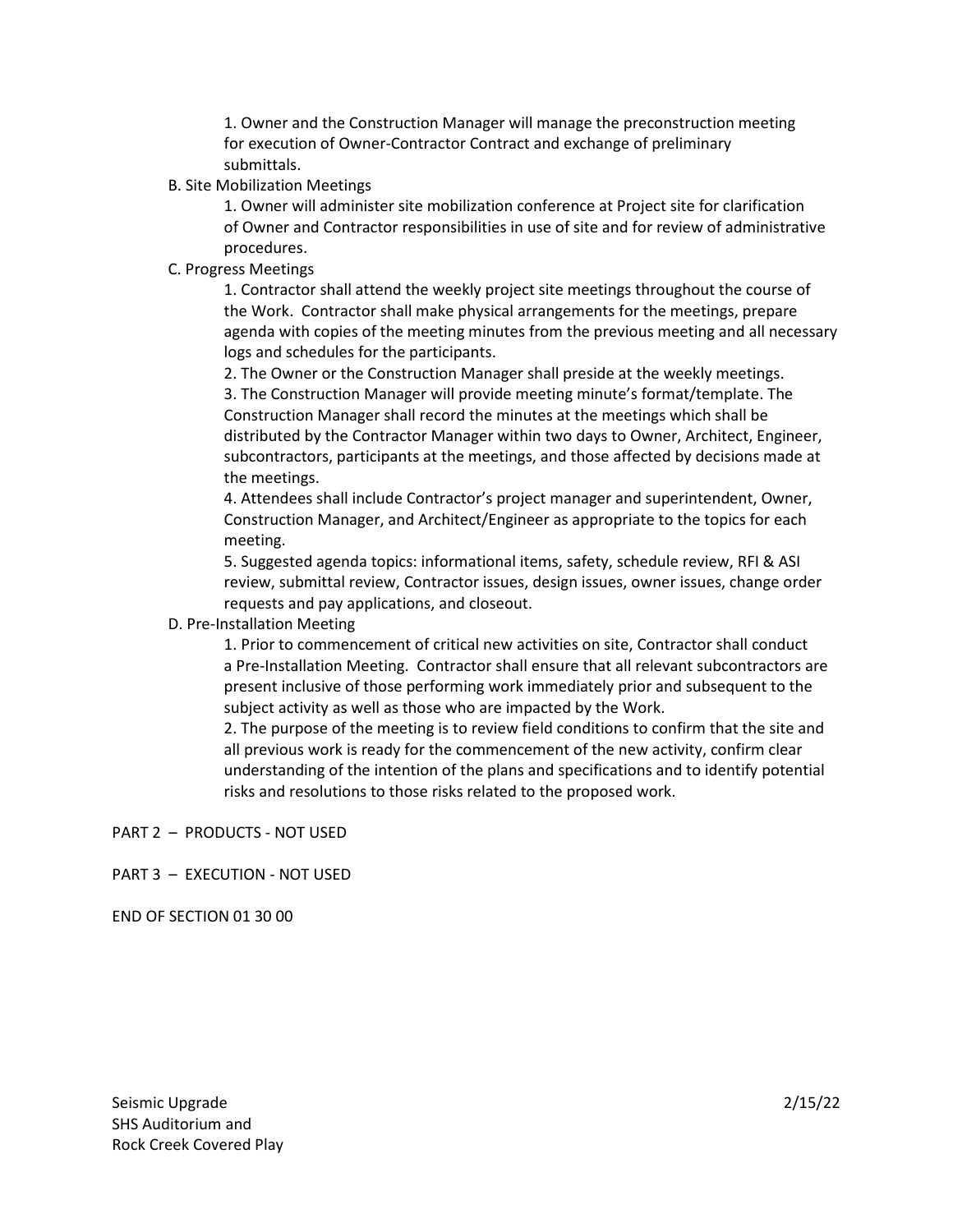# **01 31 23 PROJECT MANAGEMENT DATABASE**

PART 1 - GENERAL

#### 1.01 SECTION INCLUDES

- A. Related Requirements
- B. Summary
- C. General Requirements
- D. System Requirements
- E. System Access
- F. System Use

#### 1.02 RELATED REQUIREMENTS

A. General Conditions of the Contract for Construction

#### 1.03 SUMMARY

A. Project Management Communications: The Owner, Contractor and Architect shall use the Internet web-based project management communications tool, E-Builder® ASP software and protocols included in that software during this project. The use of project management communications as herein described does not replace or change any contractual responsibilities of the participants.

B. Purpose: The intent of using E-Builder<sup>®</sup> is to improve project work efforts by promoting timely initial communications and responses and to reduce the number of paper documents while providing improved record keeping by creation of electronic document files.

#### 1.04 GENERAL REQUIREMENTS

A. Project management communications is available through E-Builder® as provided by "E-Builder®"in the form and manner required by the Owner.

B. The project communications database is on-line and fully functional. User registration, electronic and computer equipment, and Internet connections are the responsibility of each project participant.

C. Support: E-Builder® will provide on-going support through on-line help files.

D. Training: The District will provide a minimum 2-hour e-Builder Training Session for awarded Contractor's project manager or lead member of Contractor's project staff for the specific E-Buildermodules required on this project.

E. Authorized Users: Access to the web site will be by individuals who are licensed users as required by the Owner.

F. Licenses Granted by Owner: Owner shall pay for and provide licenses for the following members of the project team:

- 1. Lead member of Architect's design team responsible.
- 2. Contractor's project manager or lead member of Contractor's project staff.
- 3. Owner's project manager or representative.
- 4. Others as deemed appropriate by Owner.

#### 1.05 SYSTEM REQUIREMENTS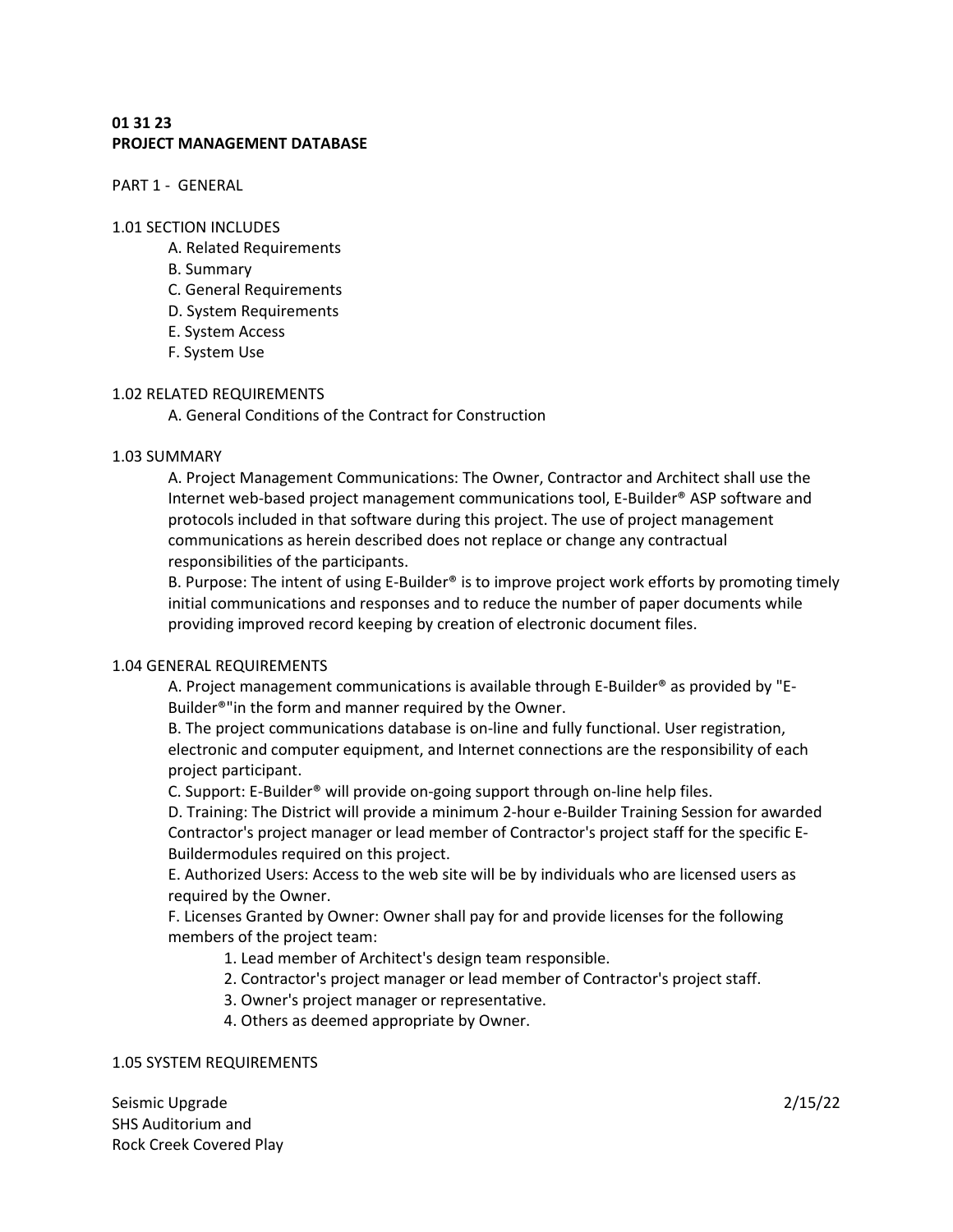# A. System Configuration:

- 1. Operating System: Windows 7 or later, or OS X v10.8 or later.
- 2. Display capable of SVGA (1024 x 768 pixels) 256 colors display.
- 3. 101 key Keyboard.
- 4. Mouse or other pointing device.
- B. Operating system and software configuration:

1. All software shall be properly licensed with vendors or developers. Use of "E-Builder" does not convey any rights or licensure for use of any software, hardware or internet service provider.

2. Software Configuration:

a. The most current version of Microsoft Internet Explorer, Google Chrome, or Safari. This specification is not intended to restrict the host server or client computers provided that industry standard HTTP clients may access the published content.

b. The most current version of Adobe Acrobat Reader (current version is a free distribution for download).

c. Other plug-ins specified by E-Builder® as applicable to the system (current versions are a free distribution for download from www.e-builder.net).d. Users are recommended to have properly licensed versions of the standard Microsoft Office Suite (current version must be purchased) or the equivalent.

# 1.06 SYSTEM ACCESS

A. Minimum Equipment and Internet Connection: In addition to other requirements specified in this Section, the Contractor shall be responsible for providing suitable computer systems for each licensed user at the user's normal work location with high-speed Internet access, i.e. DSL, local cable company's Internet connection, or T1 connection.

B. Authorized users will be contacted directly by the web site provider, E-Builder®, who will assign the temporary user password.

C. Individuals shall be responsible for the proper use of their passwords and access to data as agents of the company in which they are employed.

# 1.07 SYSTEM USE

A. Owner's Administrative Users: Owner administrative users have access and control of user licenses and all posted items. DO NOT POST PRIVATE ITEMS OR YOUR COMPANY'S CONFIDENTIAL ITEMS IN THE DATABASE!

B. Improper or abusive language toward any party or repeated posting of items intended to deceive or disrupt the work of the project will not be tolerated and will result in deletion of the offensive items and revocation of user license at the sole discretion of the Administrative User(s). Costs incurred or associated with such issues shall be the financial responsibility of the party responsible for the transgression.

C. Communications: Communication for this project for the items listed below shall be solely through E-Builder®

1. Submission of Contractor shop drawings and submittals, and receiving processed shop drawings and submittals.

2. Submission of Requests for Information (RFI) and receiving RFI responses from the Owner and Architect.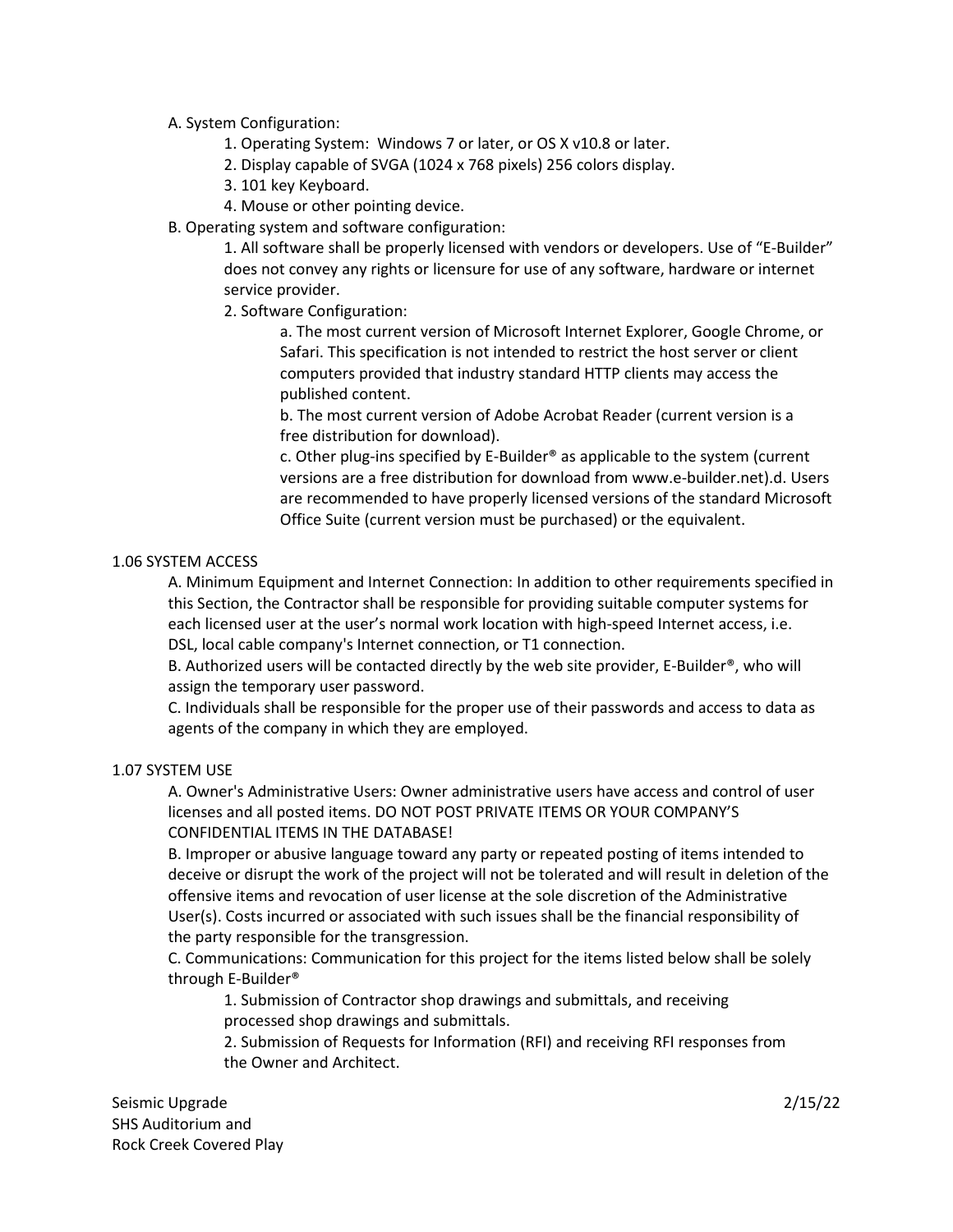3. Receiving Architect's Supplemental Instructions.

4. Submission of invoices and approval or rejection of same.

5. Distribution of meeting minutes.

6. Submission of as-built record drawings (electronic format).

7. Submission of test results and Operation and Maintenance (O&M) manuals (electronic format).

8. Submission of Change Orders (COs) and contract amendments and approval or rejection of same.

9. Transmission of formal letters and notices between the District and the Contractor.

10. All other communication shall be conducted in an industry standard manner. D. In the event of occasional operational problems with e-Builder, transmission of the above documents may be done for a temporary period of time by hand carrying, email, normal mail or express mail. Prior approval must be obtained from the District before utilizing this backup communication system and a resumption of e-Builder use is to initiate as soon as the operational problems are corrected.

E. Communications shall be labeled in a manner that is site- and Contractor-specific and references projects in a coded sequential method. The Owner and Architects will refer to RFIs, Submittals, ASIs, and all other eBuilder tracked communications with the eBuilder assigned number. It is the Contractor's responsibility to coordinate their numbering system with the eBuilder assigned numbers.

F. Project Documentation: The following project documentation will be prepared by Contractor, converted to PDF electronic format, and shall be uploaded to E-Builder® on a **weekly basis** or as project record documents:

1. Project Schedule (See Requirements in the Contract General Conditions).

2. Contractor's Health and Safety Evaluation (See Requirements in Section 01 32 00).

3. Contractor's Daily Construction Progress Reports (See Requirements in Section 01 32 00).

4. Photographic Documentation (See Requirements in Section 01 32 00).

5. Other project supporting documentation as required by District.

6. Close-Out Submittals (See Requirements in Section 01 77 00).

G. Document Integrity and Revisions:

1. Documents, comments, drawings and other records posted to the system shall remain for the project record. The authorship time and date shall be recorded for each document submitted to the system. Submitting a new document or record with a unique ID, authorship, and time stamp shall be the method used to make modifications or corrections.

2. The system shall identify revised or superseded documents and their predecessors.

3. Server or Client side software enhancements during the life of the project shall not alter or restrict the content data published by the system. System upgrades shall not affect access to older documents or software.

H. Document Security: The system shall provide a method for communication of documents. Documents shall allow security group assignment to respect the contractual parties' communication except for Administrative Users.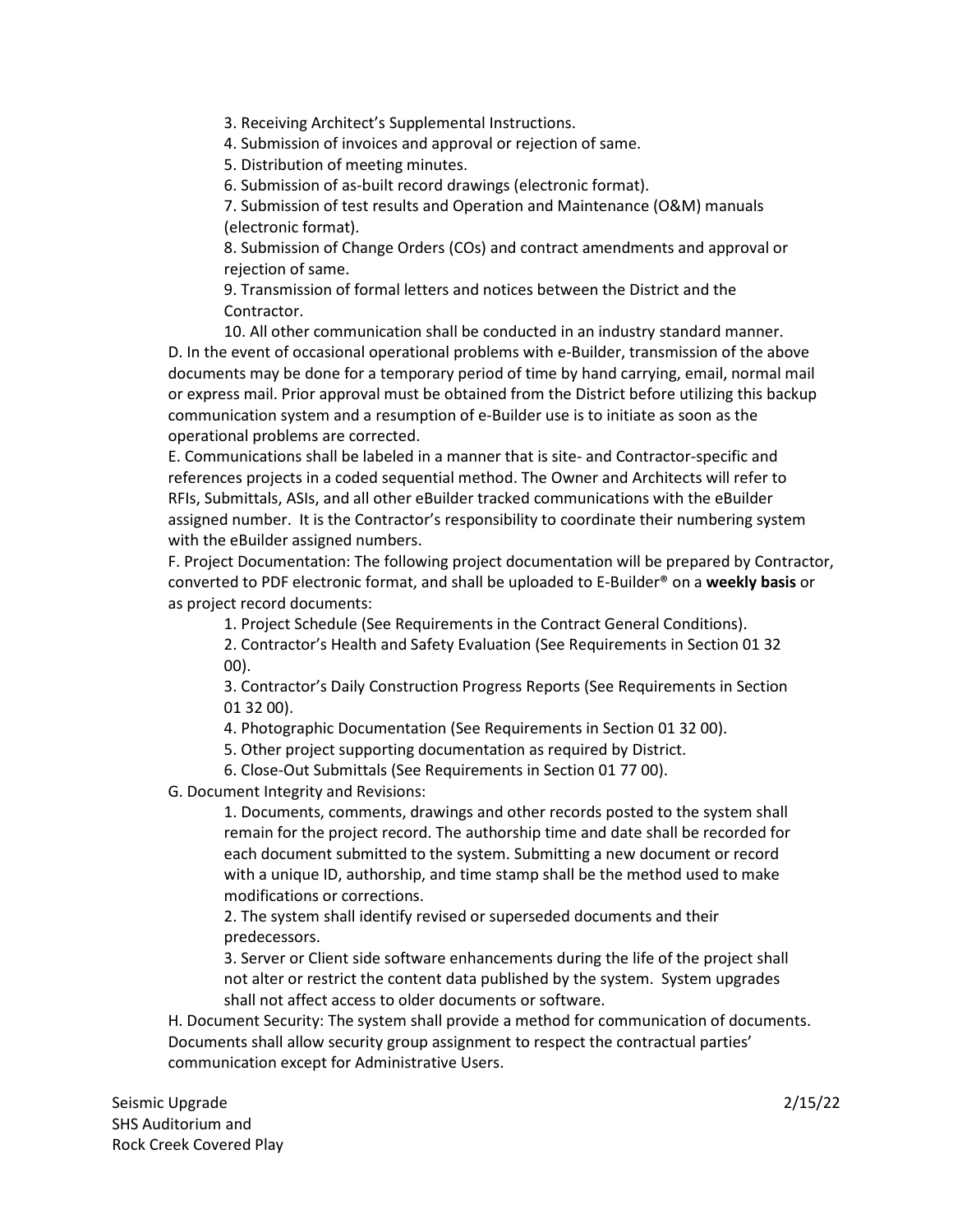I. Document Integration: Documents of various types shall be logically related to one another and discoverable.

J. Notifications and Distribution: Document distribution to project members shall be accomplished both within the extranet system and via email as appropriate. Project document distribution to parties outside of the project communication system shall be accomplished by secure email of outgoing documents and attachments, readable by a standard email client. K. Ownership of Documents and Information: All documents, files or other information posted on the system shall become the property of the Owner.

PART 2 – PRODUCTS – NOT USED

PART 3 – EXECUTION – NOT USED

END OF SECTION 01 31 23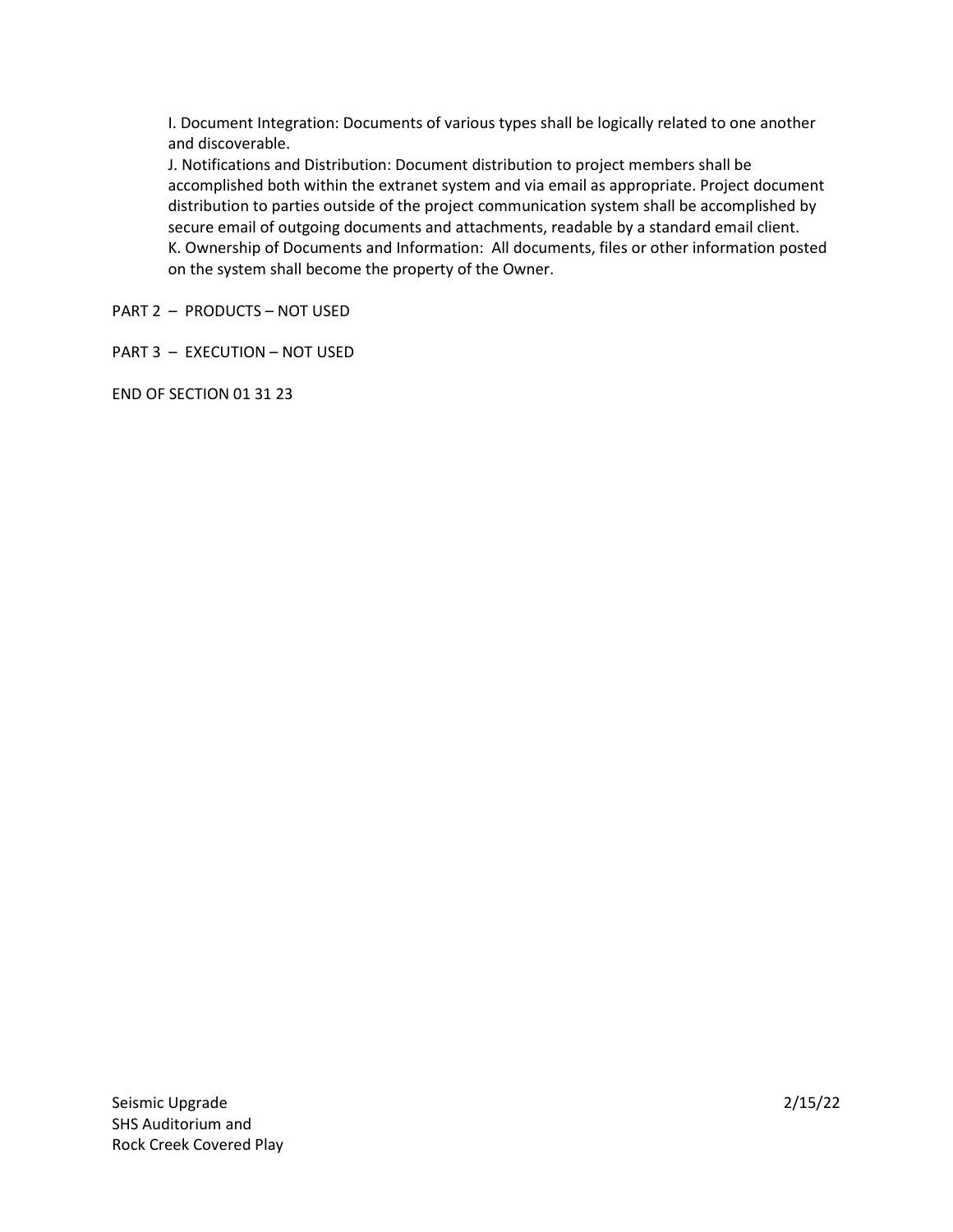# **01 32 00 CONSTRUCTION PROGRESS DOCUMENTATION**

PART 1 - GENERAL

### 1.01 SECTION INCLUDES

- A. Related Requirements
- B. Scheduling of Work
- C. Construction Progress Schedule
- D. Three Week Look Ahead
- E. Recovery Schedule
- F. Submittals Schedule
- G. Deferred Submittals
- H. Site Specific Safety Plans
- I. Site Specific Staging and Logistics Plan
- J. Contractor Health and Safety Evaluation
- K. Construction Progress Reporting
- L. Periodic Work Observation
- M. Photographic Documentation

### 1.02 RELATED REQUIREMENTS

A. General Conditions of the Contract for Construction.

### 1.03 SCHEDULING OF WORK

A. The primary objectives of the project scheduling program are as follows:

1. To ensure the adequate planning, scheduling, and execution of the construction activities so they may be prosecuted in an orderly and expeditious manner within the Contract Time and the Milestones stipulated by the Contract.

2. To provide optimum coordination between Subcontractors.

3. To establish the basis for measuring and monitoring individual Contractor progress and overall project progress.

4. To detect problems for the purpose of taking corrective action to maintain the scheduled program and to provide a mechanism or tool for determining and monitoring such corrective actions.

B. If the Contractor should desire or intend to complete the Work earlier than any required Milestone or Completion date, the District, Architect/Engineer or the District's Representative shall not be liable to the Contractor for any costs or other damages should the Contractor be unable to complete the Work before this earlier date. The duties, obligations and warranties of the District to the Contractor shall be consistent with and applicable only to the completion of the Work on the Milestone and Completion dates required in the Contract, unless the District, the District's Representative and the Contractor otherwise agree in writing.

# 1.04 CONSTRUCTION PROGRESS SCHEDULE

A. Pursuant to the General Conditions of this Contract, the following additional scheduling requirements are a part of this Contract.

B. The Construction Progress Schedule shall be created using the current version of MS Project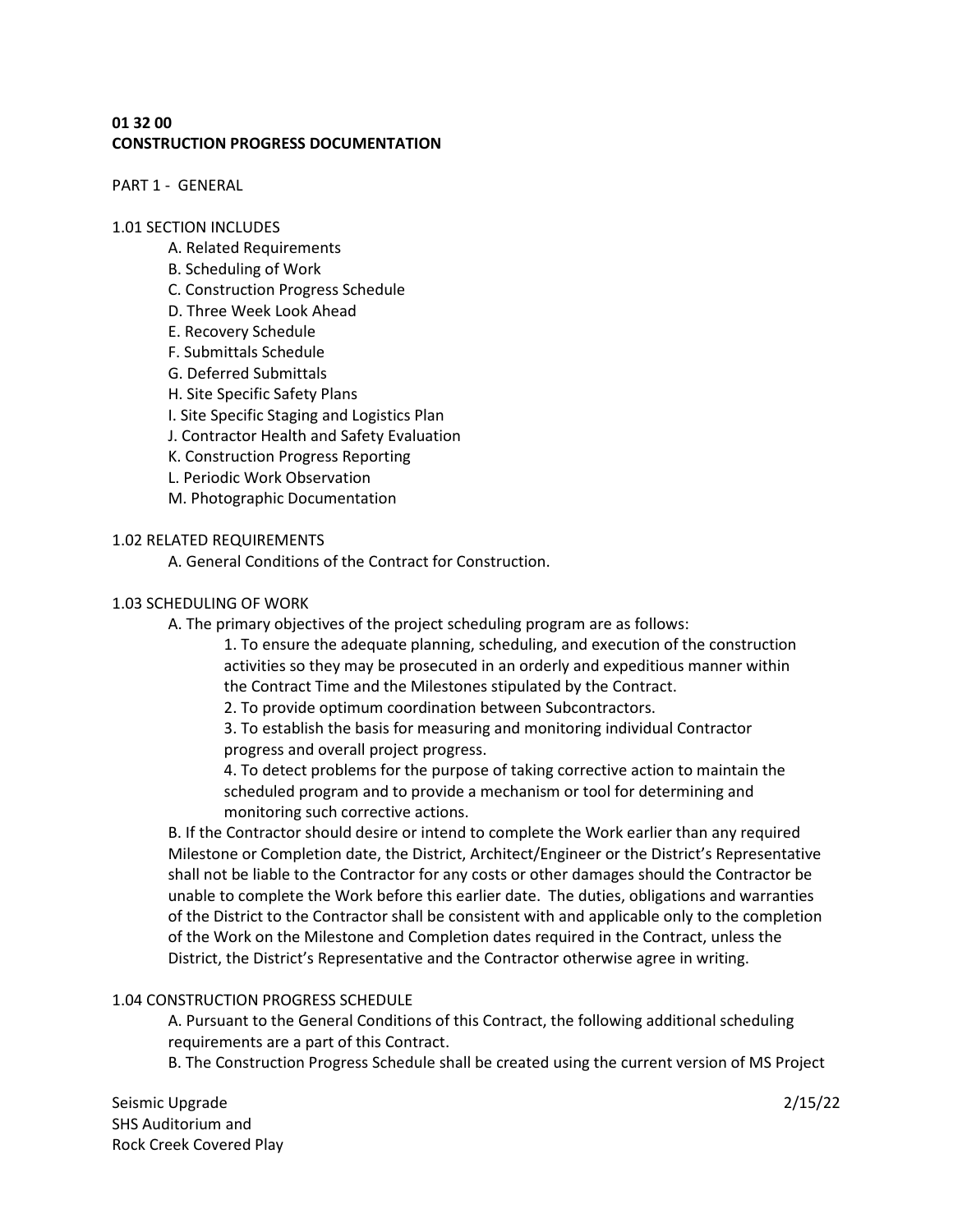or approved equal.

C. Work under this Section shall consist of completing a Construction Progress Schedule showing in detail how the Contractor plans to execute and coordinate the Work. D. Each work item on the Construction Progress Schedule, as well as being correlated to the

payment document, shall be broken into feasible work segments/activities (where practicable) with individual starting and stopping dates.

E. Work shall be segmented to demonstrate its relationship to the various Milestone Dates. Activity titles shall be self-explanatory and abbreviations shall be shown in the legend.

### 1.05 THREE WEEK LOOK AHEAD SCHEDULE

A. Each week the Contractor shall prepare and present an update schedule showing the planned activities for the next three weeks and 1 week prior. The schedule shall be coordinated with the master schedule and accurately portray activities completed and activities planned for the upcoming weeks. Unless otherwise directed by the Owner, the Contractor shall present this schedule at the weekly meeting.

B. Provide copies to the participants at the time of the weekly Progress Meeting.

C. Format shall be 11" by 17" or as necessary to be easily legible.

### 1.06 RECOVERY SCHEDULE

A. Should any conditions exist, such that certain activities shown on the Contractor's Construction Progress Schedule fall behind schedule to the extent that any of the critical path Milestones or Completion Dates are in jeopardy, the Contractor shall be required to, at no cost to the District, prepare and submit a supplementary Recovery Schedule. The Recovery Schedule shall be in a written form with appropriate details including an explanation and display on how he/she intends to reschedule those activities to regain compliance with the Construction Progress Schedule during the immediate subsequent pay period. B. The Contractor and District's Representative shall do the following after determination of the

requirement for a Recovery Schedule:

1. Within three (3) calendar days, the Contractor shall present to the District's Representative the Recovery Schedule.

2. The Recovery Schedule shall represent the Contractor's best judgment regarding how to reorganize and accelerate the Work to get back on schedule within the immediate subsequent pay period. The Recovery Schedule shall be prepared to a similar level of detail as the Construction Progress Schedule.

C. Five (5) calendar days prior to the expiration of the Recovery Schedule, the District's Representative and the Contractor will meet at the job site to determine whether the Contractor has regained compliance with the Construction Schedule. At the direction of the District's Representative, one of the following will happen:

1. If, in the opinion of the District's Representative, the Contractor is still behind schedule, the Contractor in conjunction with the District's Representative will prepare another Recovery Schedule, at the Contractor's expense to take effect during the immediate subsequent pay period.

2. If, in the opinion of the District's Representative, the Contractor has sufficiently regained compliance with the Construction Schedule, the use of the Construction Schedule will be resumed.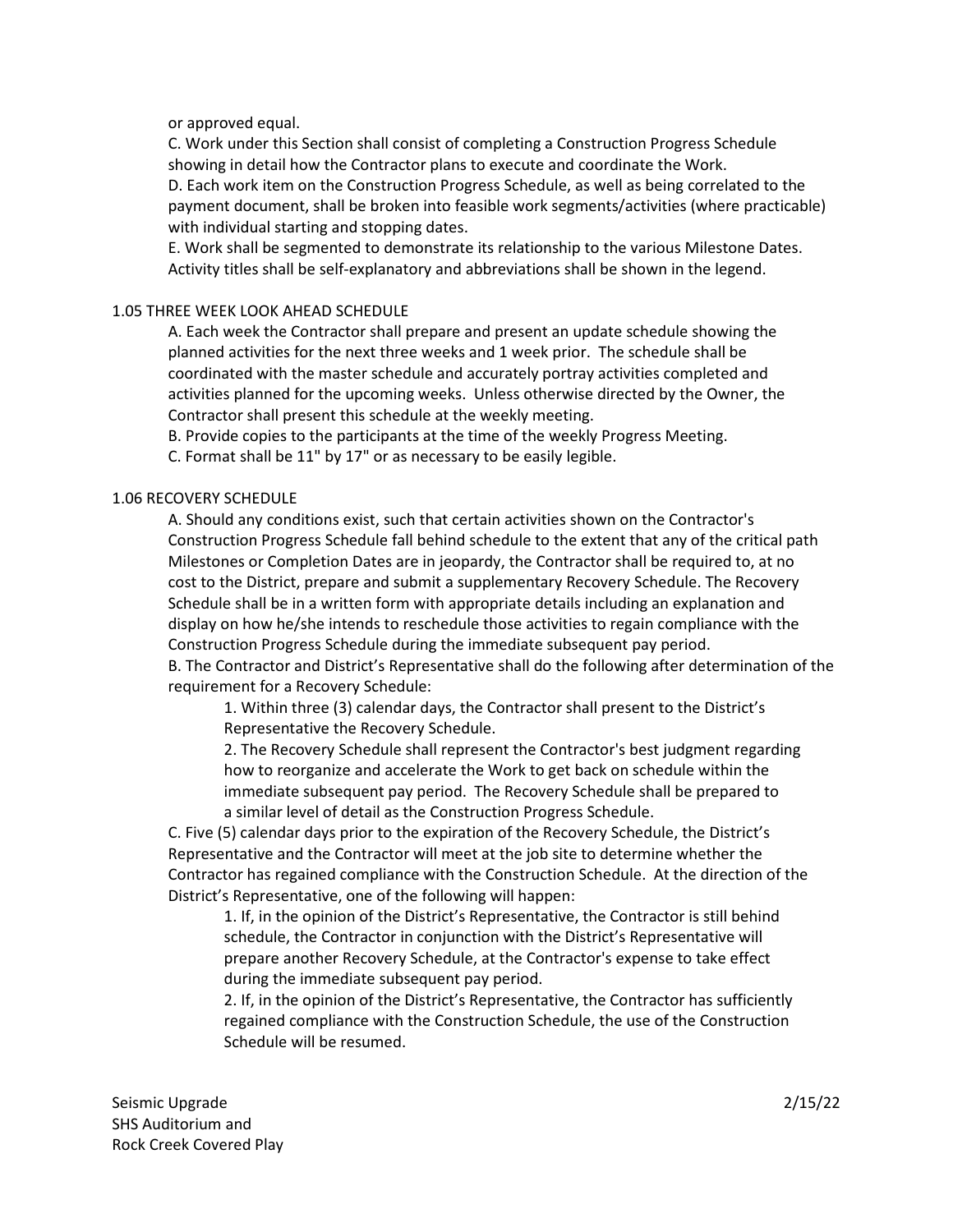### 1.07 SUBMITTALS SCHEDULE

A. In conjunction with the preparation of the Construction Progress Schedule, the Contractor Shall prepare a Submittals Schedule that shall outline all required submittals and when they are required to be approved based on ordering lead times and the incorporation of products into the Work in conformance with the Construction Progress Schedule.

B. Contractor shall then reverse engineer the Submittals Schedule to determine when submittals need to be provided to the District and design team, noting latest approval dates and factoring in time for the re-submittal of items if necessary.

C. The Submittals Schedule shall be clearly identified within Construction Progress Schedule and shall be updated and reviewed at each Project Progress Meeting.

D. Contractor shall fill out submittal log that will include all dates associated with submittals. The log will be updated accordingly and submitted weekly for approval.

### 1.08 DEFERRED SUBMITTALS

A. Certain components of the Work under this project are Delegated Design. It is the Contractor's responsibility to coordinate and assume or assign to subcontractors the complete responsibility for the design, calculation, submittals, fabrication, transportation and installation of the Delegated Design portions or components as required. Delegated Design components of the Work are defined as complete operational systems, provided for their intended use.

B. Submit deferred submittals for Delegated Design elements to the governing agency for the separate approval of each Delegated Design item. Where required, provide design and calculations stamped by a professional engineer licensed in the State of Oregon.

C. Owner shall not be responsible to pay for any delays, additional products, additional hours of work or overtime, restocking or rework required due to failure by the Contractor or the subcontractor to coordinate their work with the work of the other trades on the project or to provide the Delegated Design portion or component in a timely manner to meet the schedule of the project.

# 1.09 SITE SPECIFIC SAFETY PLAN

A. In an effort to reduce accidents and maintain a safe work site, the Contractor, prior to any work on site, shall submit to the Owner a detailed site-specific safety plan which outlines, at a minimum, a detailed description of the following:

- 1. Facility Safety and Security
- 2. Construction Safety and Security
- 3. Disaster Response
- 4. Emergency Procedures and Protection
- 5. Safety and Health Procedures and Work Practices pertaining to;
	- a. Demolition
		- b. Electrical
		- c. Excavations
		- d. Fall Protection
		- e. Fire Prevention
		- f. Hazard Communications
		- g. Heavy Equipment
		- h. Housekeeping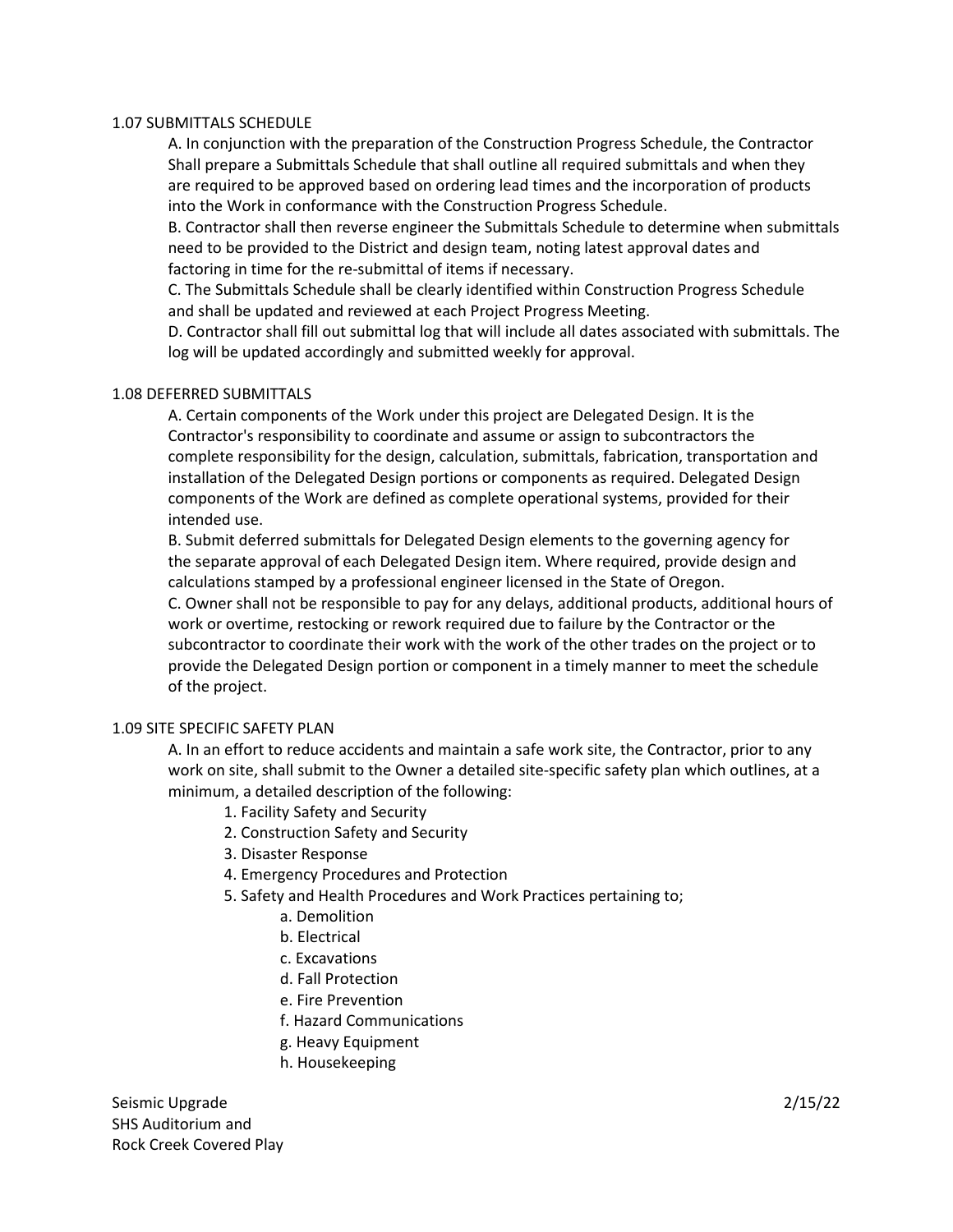i. Mobile Cranes j. Scaffolding k. Signs – Barricades – Fencing

# 1.10 SITE SPECIFIC STAGING AND LOGISTICS PLAN

A. The Contractor, prior to any work on site, shall submit to the Owner a detailed site specific staging and logistics plan

# 1.11 CONTRACTOR HEALTH AND SAFETY EVALUATION FORM

A. The Contractor, prior to any work on site, shall fill out the Owner's required Contractor Health and Safety Evaluation form, and participate in the completion of a Hazard and Potential Exposure Evaluation Checklist.

B. The Owner will provide the Contractor with these forms.

# 1.12 CONSTRUCTION PROGRESS REPORTING

A. The Contractor shall review the progress and quality of the Work on a daily basis and shall report on that progress daily and upload the reports to e-Builder.

B. Written progress reports shall include, at a minimum:

- 1. Project name.
- 2. Date.

3. Author of report.

- 4. Weather conditions including wind, precipitation and temperature.
- 5. Trades present through the reporting period and count.
- 6. A summary of the Work performed that day.
- 7. Materials and equipment delivered, utilized and/or stored on site.
- 8. Conformance with Contract Documents and/or any observed deviations.
- 9. Conformance with or deviation from Construction Progress Schedule.
- 10. Tests and/or inspections performed inclusive of results

11. List of site visitors including regulatory agencies and/or testing and inspection entities.

12. Notes from any safety meetings.

# 1.13 PHOTOGRAPHIC DOCUMENTATION

A. Contractor shall provide ground-level, color digital progress photos weekly for a permanent record of the Project. Photos should be dated and include a description of the picture and the camera location. Contractor shall upload all photos to e-Builder.

B. Contractor shall determine at least six locations for different views. Stand in the same chosen locations week after week until no further progress can be seen from that location.

PART 2 – PRODUCTS - NOT USED

PART 3 – EXECUTION - NOT USED

END OF SECTION 01 32 00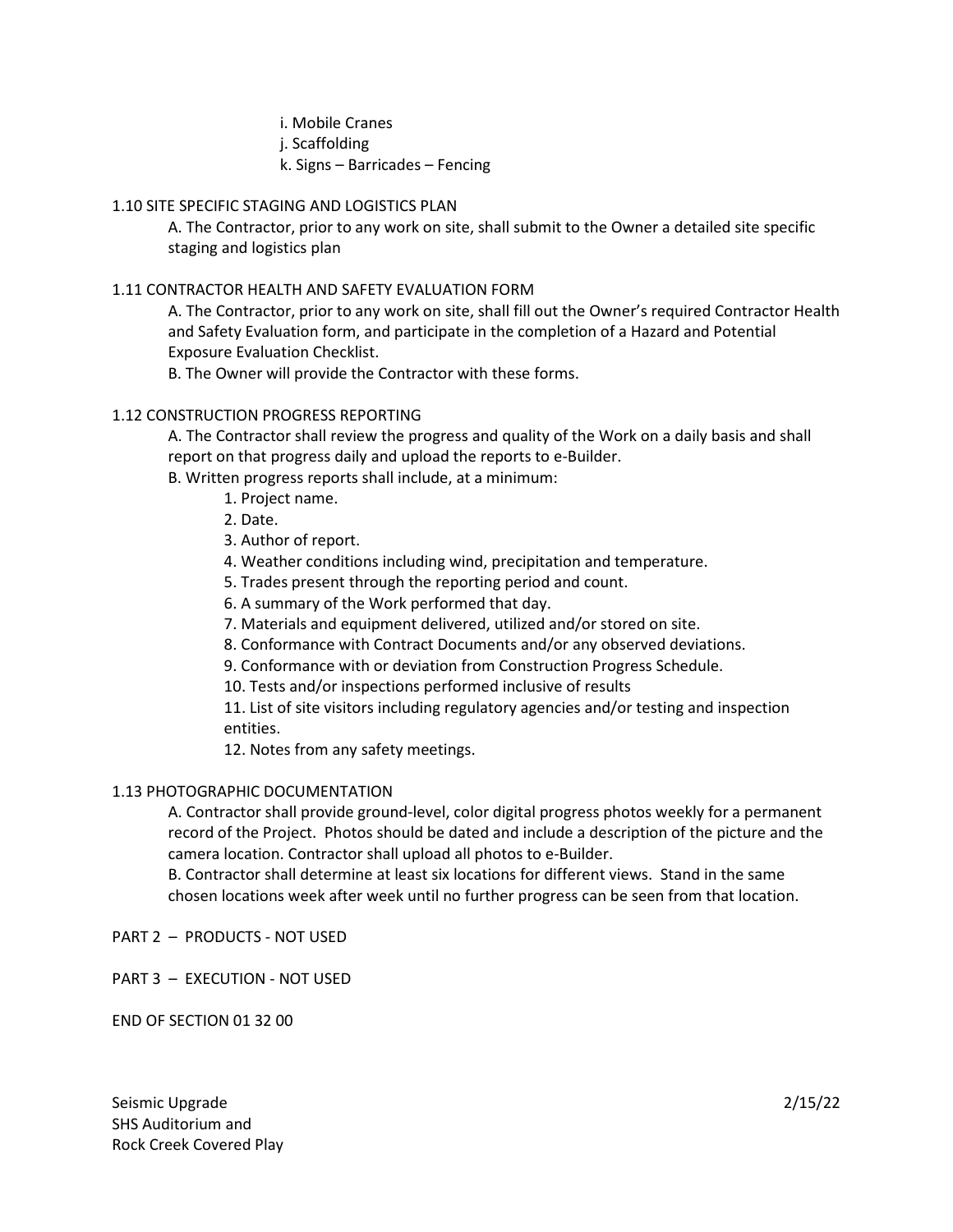# **01 60 00 PRODUCT REQUIREMENTS**

PART 1 - GENERAL

### 1.01 SECTION INCLUDES

- A. General Requirements
- B. Products
- C. Material and Equipment Selection.
- D. Product delivery requirements.
- E. Manufacturer's Instructions.
- F. Product storage and handling requirements.
- G. Product options.

# 1.02 GENERAL REQUIREMENTS

A. General conditions of the Contract for Construction.

# 1.03 PRODUCTS

A. At minimum, comply with specified requirements and reference standards.

B. Specified products define standard of quality, type, function, dimension, appearance, and performance required.

C. Furnish products of qualified manufacturers that are suitable for intended use. Furnish products of each type by single manufacturer unless specified otherwise. Confirm that manufacturer's production capacity can provide sufficient product, on time, to meet Project requirements.

D. Do not use materials and equipment removed from existing premises except as specifically permitted by Contract Documents.

E. Furnish interchangeable components from same manufacturer for components being replaced.

# 1.04 MATERIAL AND EQUIPMENT SELECTION

A. Manufactured and fabricated products:

1. Design, fabricate and assemble in accordance with the best engineering and shop practices.

2. Manufacture like parts of duplicate units to standard sizes and gauges and to be interchangeable.

3. Where two or more items of the same kind are indicated, provided items that are identical and by the same manufacturer.

4. Provide products suitable for service conditions.

5. Adhere to equipment capacities, sizes, and dimensions shown or specified unless variations are specifically approved in writing.

B. Do not use material or equipment for any purpose other than that for which it is designed or is specified.

C. Fabricate and install equipment to deliver its full rated capacity at the efficiency for which it was designed.

D. Select and install equipment to operate at full capacity without excessive noise or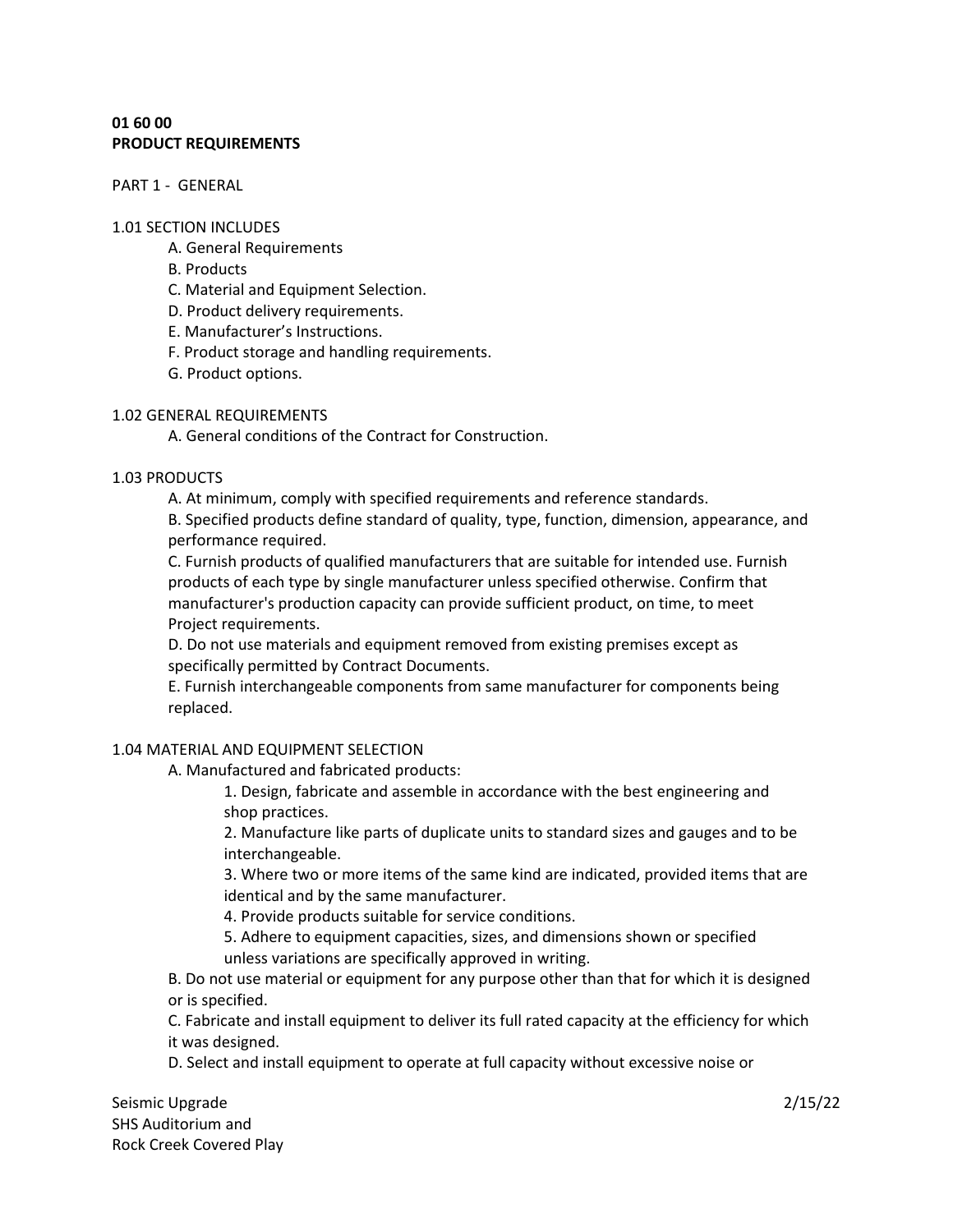vibration.

E. Provide electrical products with Underwriter's Laboratories Label or as approved by the local inspection authority.

### 1.05 PRODUCT DELIVERY REQUIREMENTS

A. Transport and handle products according to manufacturer's instructions.

B. Promptly inspect shipments to ensure products comply with requirements, quantities are correct, and products are undamaged.

C. Provide equipment and personnel to handle products; use methods to prevent soiling, disfigurement, or damage.

### 1.06 MANUFACTURER'S INSTRUCTIONS

A. Perform work in accordance with manufacturer's printed installation instructions. Obtain and distribute copies of such instructions to parties involved in the installation. B. Maintain one set of complete instructions at the job site during installation and until

completion.

C. Handle, install, connect, clean, condition, and adjust products in strict accordance with manufacturer's printed instructions and in conformity with specified requirements.

D. Consult with the Architect for further instructions should job conditions or specified requirements conflict with manufacturer's instructions.

E. Do not proceed with work without clear instructions.

F. Do not omit any preparatory step or installation procedure unless specifically modified or exempted by the Contract Documents.

# 1.07 PRODUCT STORAGE AND HANDLING REQUIREMENTS

A. Store and protect products according to manufacturer's instructions.

B. Store products with seals and labels intact and legible.

C. Store sensitive products in weather-tight, climate-controlled enclosures in an environment suitable to product.

D. For exterior storage of fabricated products, place products on sloped supports aboveground.

E. Provide off-Site storage and protection when Site does not permit on-Site storage or protection.

F. Cover products subject to deterioration with impervious sheet covering. Provide ventilation to prevent condensation and degradation of products.

G. Store loose granular materials on solid flat surfaces in well-drained area. Prevent mixing with foreign matter.

H. Arrange storage of products to permit access for inspection. Periodically inspect to verify products are undamaged and are maintained in acceptable condition.

# 1.08 PRODUCT OPTIONS

A. Products Specified by Reference Standards or by Description Only: Products complying with specified reference standards or description.

B. Products Specified by Naming One or More Manufacturers: Products of one of the manufacturers named and comply with Specifications; no options or substitutions allowed.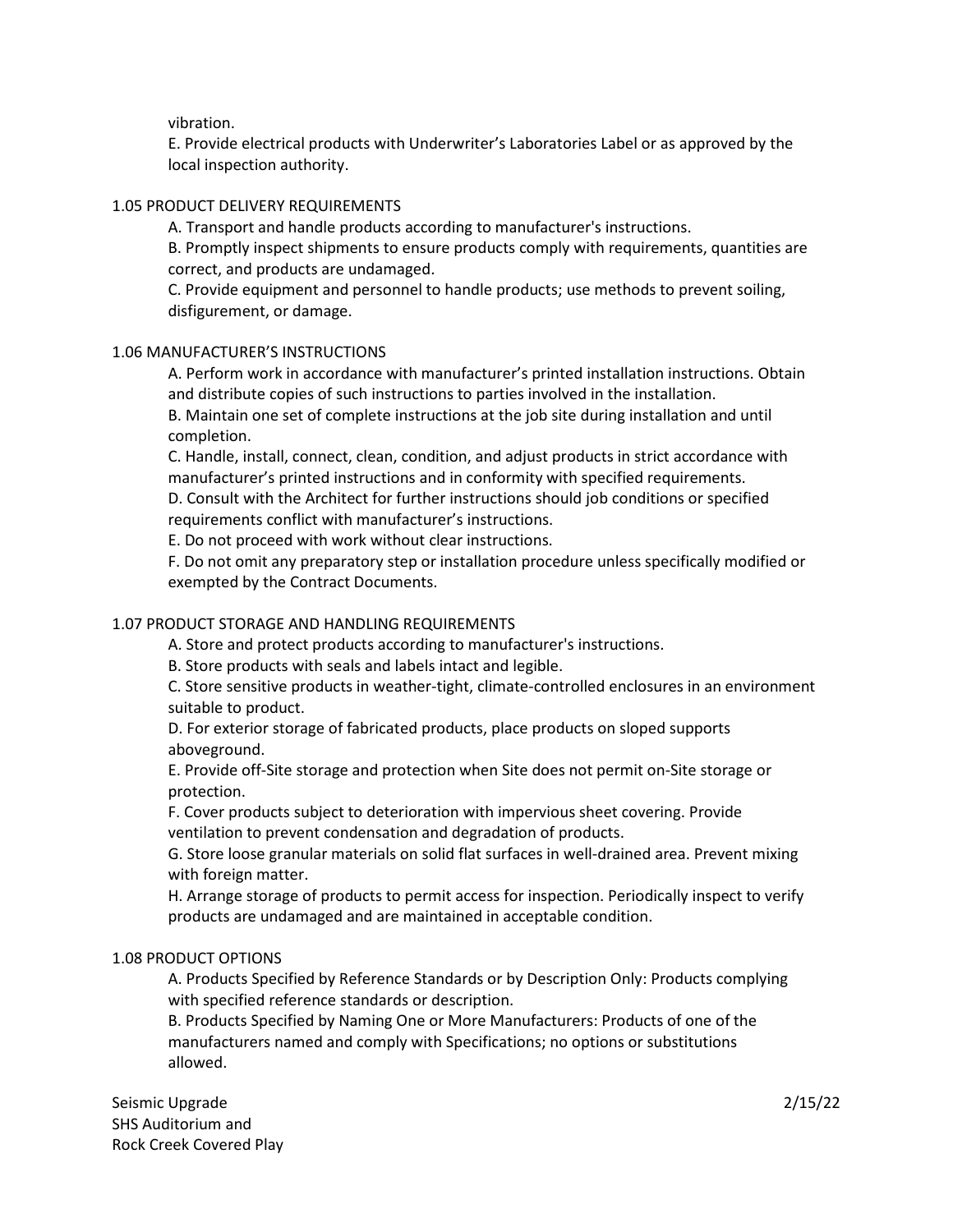C. Products Specified by Naming One or More Manufacturers with Provision for Substitutions: Submit Request for Substitution for any manufacturer not named. D. Or Approved Equal: Where products are specified by name and accompanied by the term "or equal" or "or approved equal" or "or approved", comply with District Substitution Request Procedures.

PART 2 - PRODUCTS – NOT USED

PART 3 - EXECUTION - NOT USED

END OF SECTION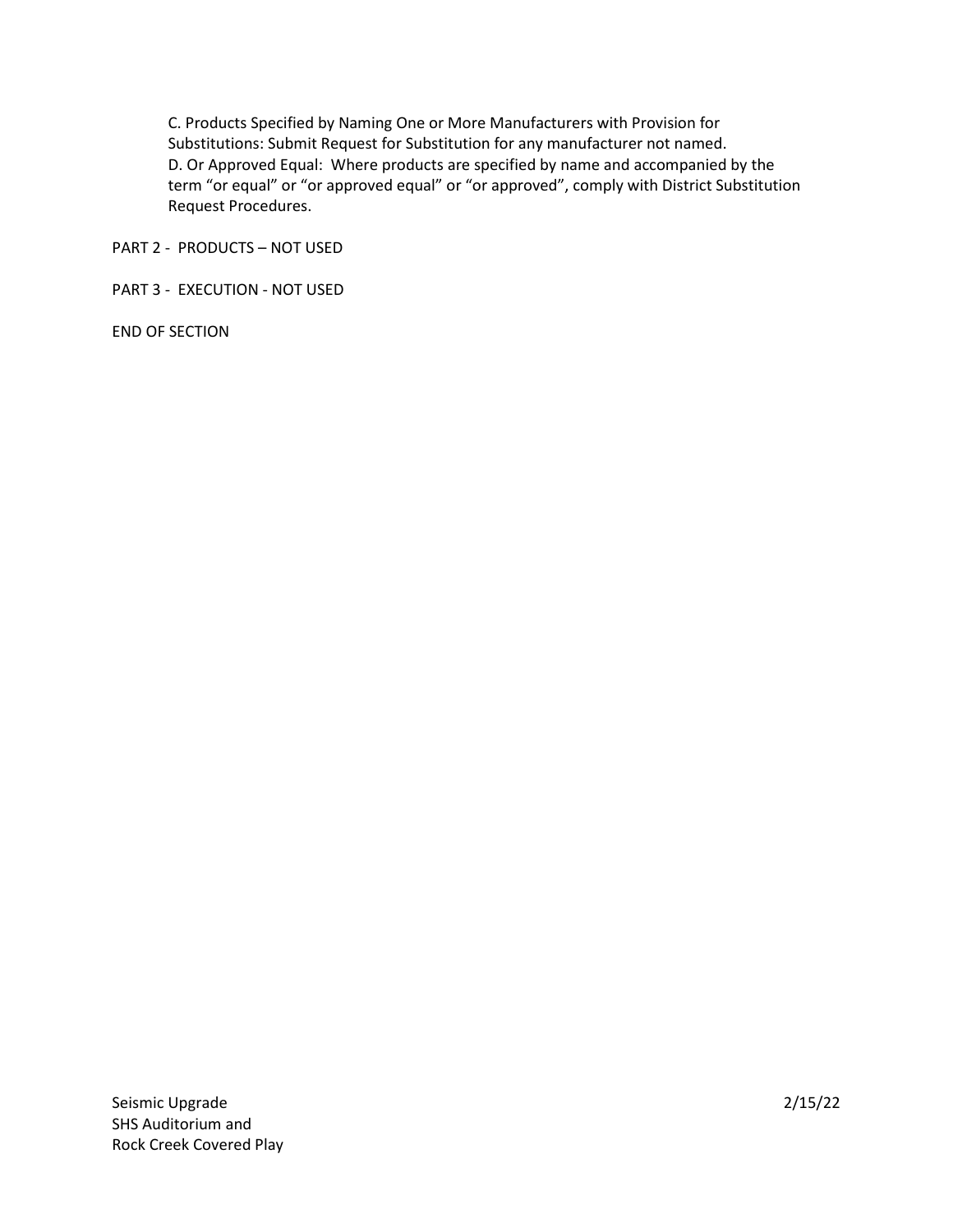# **01 73 00 EXECUTION AND CLOSEOUT REQUIREMENTS**

PART 1 - GENERAL

#### 1.01 SECTION INCLUDES

- A. Related Requirements
- B. Related Sections
- C. Starting of Systems
- D. Demonstration and Instructions
- E. Testing, Adjusting, and Balancing
- F. Project Record Documents
- G. Operation and Maintenance Data
- H. Spare Parts and Maintenance Products
- I. Product Warranties and Product Bonds
- J. Maintenance Service
- K. Examination
- L. Preparation
- M. Execution
- N. Protecting Installed Construction
- O. Final Cleaning

### 1.02 RELATED REQUIREMENTS

A. General conditions of the Contract for Construction.

#### 1.03 RELATED SECTIONS

- A. Section 01 10 00 Summary of Work
- B. Section 01 40 00 Quality Requirements
- C. Section 01 77 00 Closeout Procedures

#### 1.04 STARTING OF SYSTEMS

Not Used

- 1.05 DEMONSTRATION AND INSTRUCTIONS Not Used
- 1.06 TESTING, ADJUSTING, AND BALANCING Not Used
- 1.07 COMMISSIONING (BY OWNER) Not Used

### 1.08 PROJECT RECORD DOCUMENTS

A. Record documents are prepared by the Architect. As-built documents are prepared by the Contractor.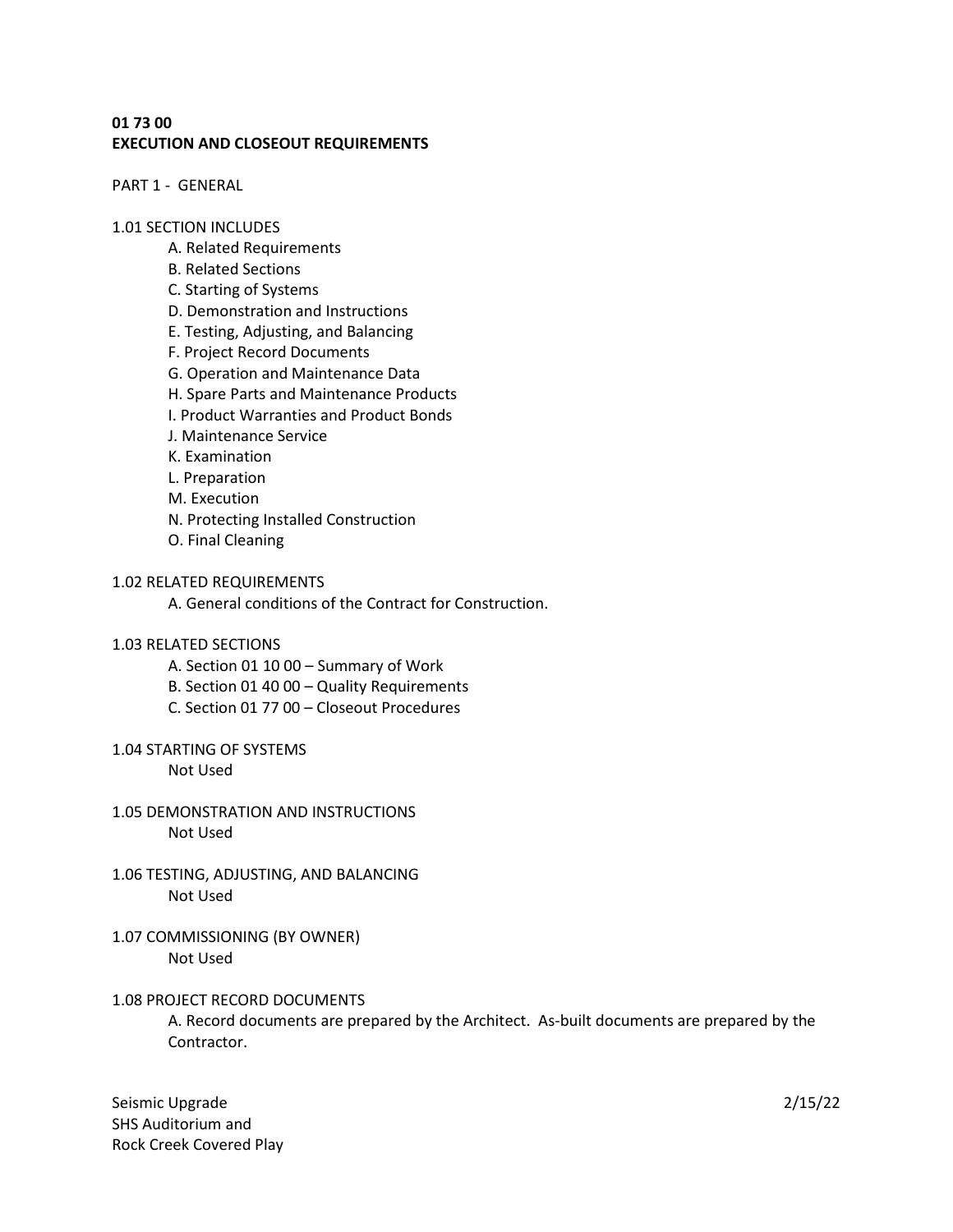B. Maintain on Site one set of the following documents as a basis for as-built documents; record actual revisions to the Work:

- 1. Drawings.
- 2. Specifications.
- 3. Addenda.

4. Change Orders and other modifications to the Contract.

- 5. Reviewed Shop Drawings, product data, and Samples.
- 6. Manufacturer's instruction for assembly, installation, and adjusting.

C. Ensure entries are complete and accurate, enabling future reference by Owner.

D. Store as-built documents separate from documents used for construction.

E. Record information concurrent with construction progress, not less than weekly.

F. Specifications: Legibly mark and record, at each product Section, description of actual products installed, including the following:

- 1. Manufacturer's name and product model and number.
- 2. Product substitutions or alternates used.
- 3. Changes made by Addenda and modifications.

G. As-Built Drawings and Shop Drawings: Legibly mark each item to record actual construction as follows:

1. Include Contract modifications such as Addenda, supplementary instructions, change directives, field orders, minor changes in the Work, RFI's, and change orders.

2. Include locations of concealed elements of the Work.

3. Identify depth of buried utility lines and provide dimensions showing distances from permanent facility components that are parallel to utilities.

4. Dimension ends, corners, and junctions of buried utilities to permanent facility components using triangulation.

5. Identify and locate existing buried or concealed items encountered during Project.

6. Measured depths of foundations in relation to finish main floor datum.

7. Measured horizontal and vertical locations of underground utilities and appurtenances, referenced to permanent surface improvements.

8. Measured locations of internal utilities and appurtenances concealed in construction, referenced to visible and accessible features of the Work.

9. Field changes of dimension and detail.

10. Details not on original Drawings.

H. As-built document submittal requirements specified in Section 01 77 00 – Closeout Procedures: Closeout Requirements.

I. The contractor will be required to learn and use Owner Project Management database (e-Builder) for this project. Refer to Section 01 31 23 – Project Management Database.

### 1.09 OPERATION AND MAINTENANCE DATA

A. Submit in PDF composite electronic indexed file.

B. Internally subdivide contents with pdf bookmarks, logically organized as described below;

C. Drawings: Provide hyperlinked electronic pdf drawings.

D. Contents: Prepare hyperlinked table of contents with each product or system description identified, in two parts as follows:

1. Part 1: PDF directory, listing names, addresses, and telephone numbers of Architect/Engineer, Contractor, Subcontractors, and major suppliers.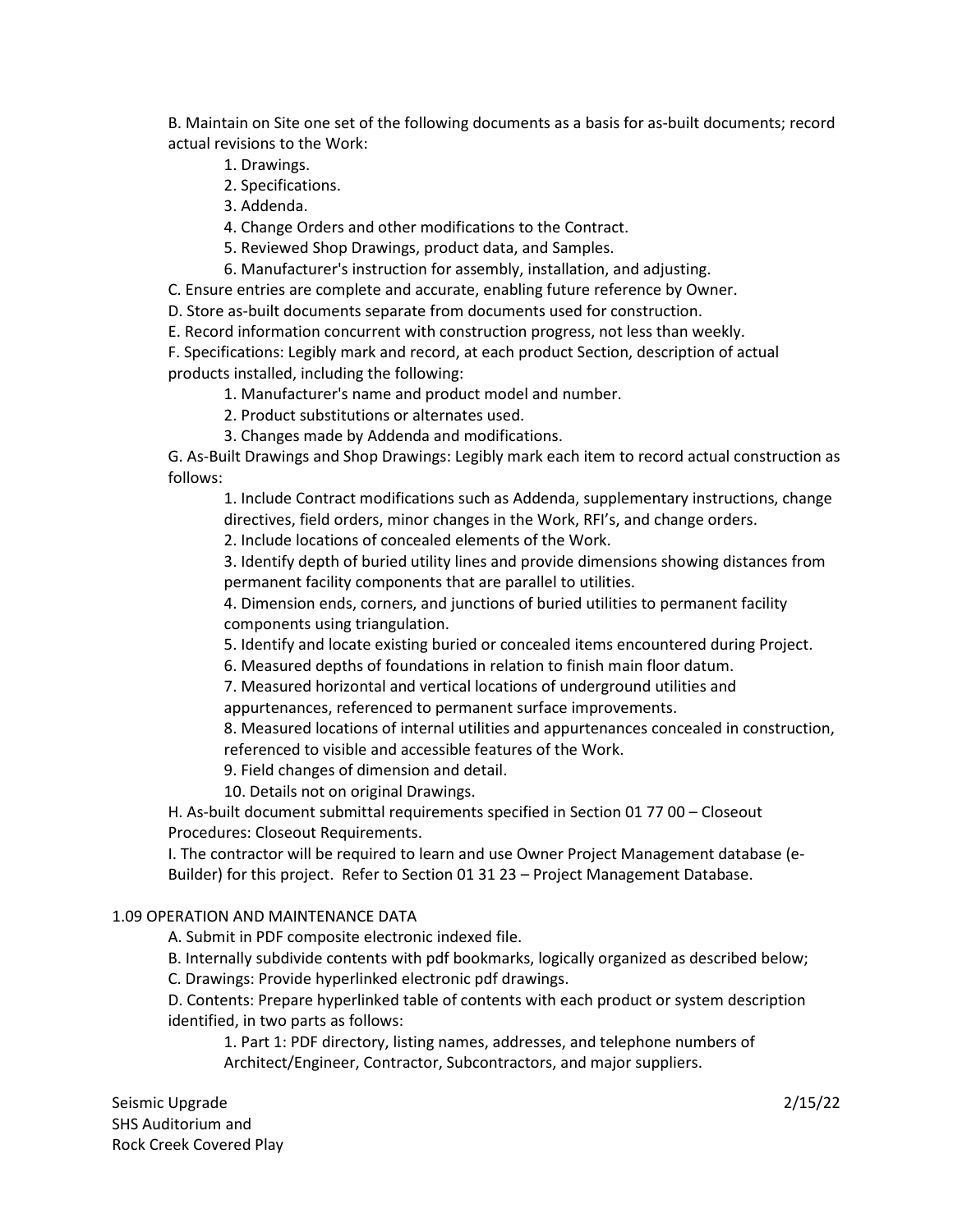2. Part 2: PDF of the Operation and maintenance instructions arranged and by system and subdivided /hyperlinked by Specification Section. For each category, identify names, addresses, and telephone numbers of Subcontractors and suppliers. Include the following:

a. Significant design criteria.

b. Maintenance instructions for finishes, including recommended cleaning methods and materials, and special precautions identifying detrimental agents.

### 1.10 SPARE PARTS AND MAINTENANCE PRODUCTS

A. Furnish maintenance, and extra products in quantities specified in individual Specification Sections.

B. Deliver to Project Site or another location as directed by Owner; obtain receipt prior to final payment.

### 1.11 PRODUCT WARRANTIES AND PRODUCT BONDS

A. Obtain warranties and bonds executed in duplicate by responsible Subcontractors suppliers, and manufacturers within ten days after completion on applicable item of Work.

B. Execute and assemble transferable warranty documents and bonds from Subcontractors, suppliers, and manufacturers.

- C. Verify documents are in proper form, contain full information, and are notarized.
- D. Co-execute submittals when required.
- E. Time of Submittals:

1. For equipment or component parts of equipment put into service during construction with Owner's permission, submit documents within ten days after acceptance.

2. Make other submittals within ten days after date of Substantial Completion, prior to final Application for Payment.

3. For items of Work for which acceptance is delayed beyond Substantial Completion, submit within ten days after acceptance, listing date of acceptance as beginning of warranty or bond period.

# 1.12 MAINTENANCE SERVICE

A. Furnish service and maintenance of components indicated in Specification Sections for one (1) year from date of Substantial Completion during warranty period.

B. Do not assign or transfer maintenance service to agent or Subcontractor without prior written consent of District.

PART 2 - PRODUCTS - NOT USED

PART 3 - EXECUTION

# 3.01 EXAMINATION

A. Verify that existing Site conditions and substrate surfaces are acceptable for subsequent Work. Beginning new Work means acceptance of existing conditions.

B. Verify that existing substrate is capable of structural support or attachment of new Work being applied or attached.

C. Examine and verify specific conditions described in individual Specification Sections.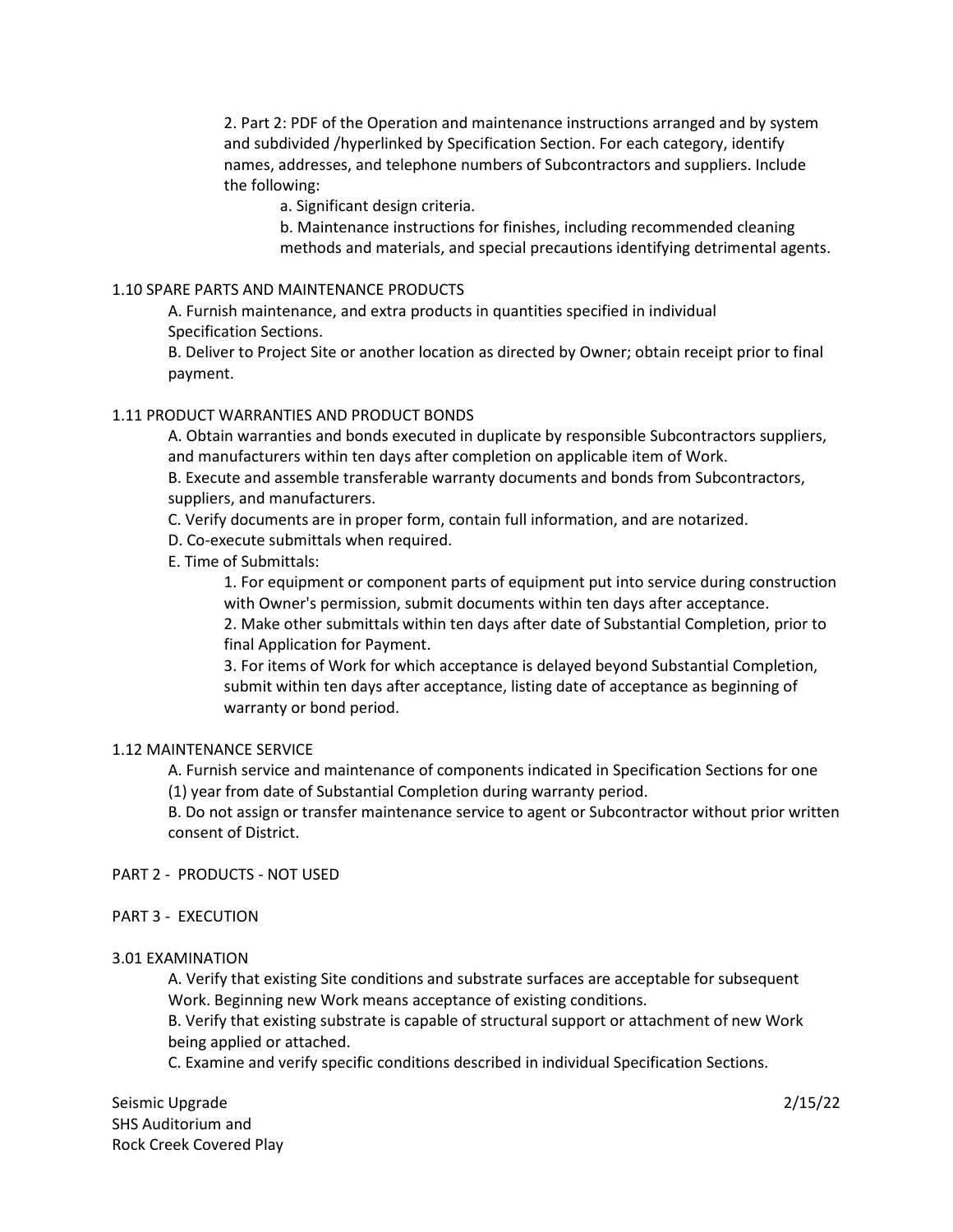### 3.02 PREPARATION

A. Clean substrate surfaces prior to applying next material or substance according to manufacturer's instructions.

B. Seal cracks or openings of substrate prior to applying next material or substance.

C. Apply manufacturer-required or -recommended substrate primer, sealer, or conditioner prior to applying new material or substance in contact or bond.

### 3.03 EXECUTION

A. Comply with manufacturer's installation instructions, performing each step in sequence. Maintain one set of manufacturer's installation instructions at Project Site during installation and until completion of construction.

B. When manufacturer's installation instructions conflict with Contract Documents, request clarification from Architect/Engineer before proceeding.

C. Verify that field measurements are as indicated on approved Shop Drawings or as instructed by manufacturer.

D. Secure products in place with positive anchorage devices designed and sized to withstand stresses, vibration, physical distortion, or disfigurement.

1. Secure Work true to line and level and within specified tolerances, or if not specified, industry-recognized tolerances.

2. Physically separate products in place, provide electrical insulation, or provide

protective Coatings to prevent galvanic action or corrosion between dissimilar metals.

3. Exposed Joints: Provide uniform joint width and arrange to obtain best visual effect.

Refer questionable visual-effect choices to Architect/Engineer for final decision.

E. Allow for expansion of materials and building movement.

F. Climatic Conditions and Project Status: Install each unit of Work under conditions to ensure best possible results in coordination with entire Project.

1. Isolate each unit of Work from incompatible Work as necessary to prevent deterioration.

2. Coordinate enclosure of Work with required inspections and tests to minimize necessity of uncovering Work for those purposes.

G. Mounting Heights: Where not indicated, mount individual units of Work at industry recognized standard mounting heights for particular application indicated.

1. Refer questionable mounting heights choices to Architect/Engineer for final decision.

2. Elements Identified as Accessible to Handicapped: Comply with applicable codes and regulations.

H. Adjust operating products and equipment to ensure smooth and unhindered operation. I. Clean Project site and work areas daily, including common areas. Enforce requirements strictly. Dispose of materials lawfully.

# 3.04 PROTECTING INSTALLED CONSTRUCTION

A. Protect installed Work and provide special protection where specified in individual Specification Sections.

B. Provide temporary and removable protection for installed products. Control activity in immediate Work

area to prevent damage.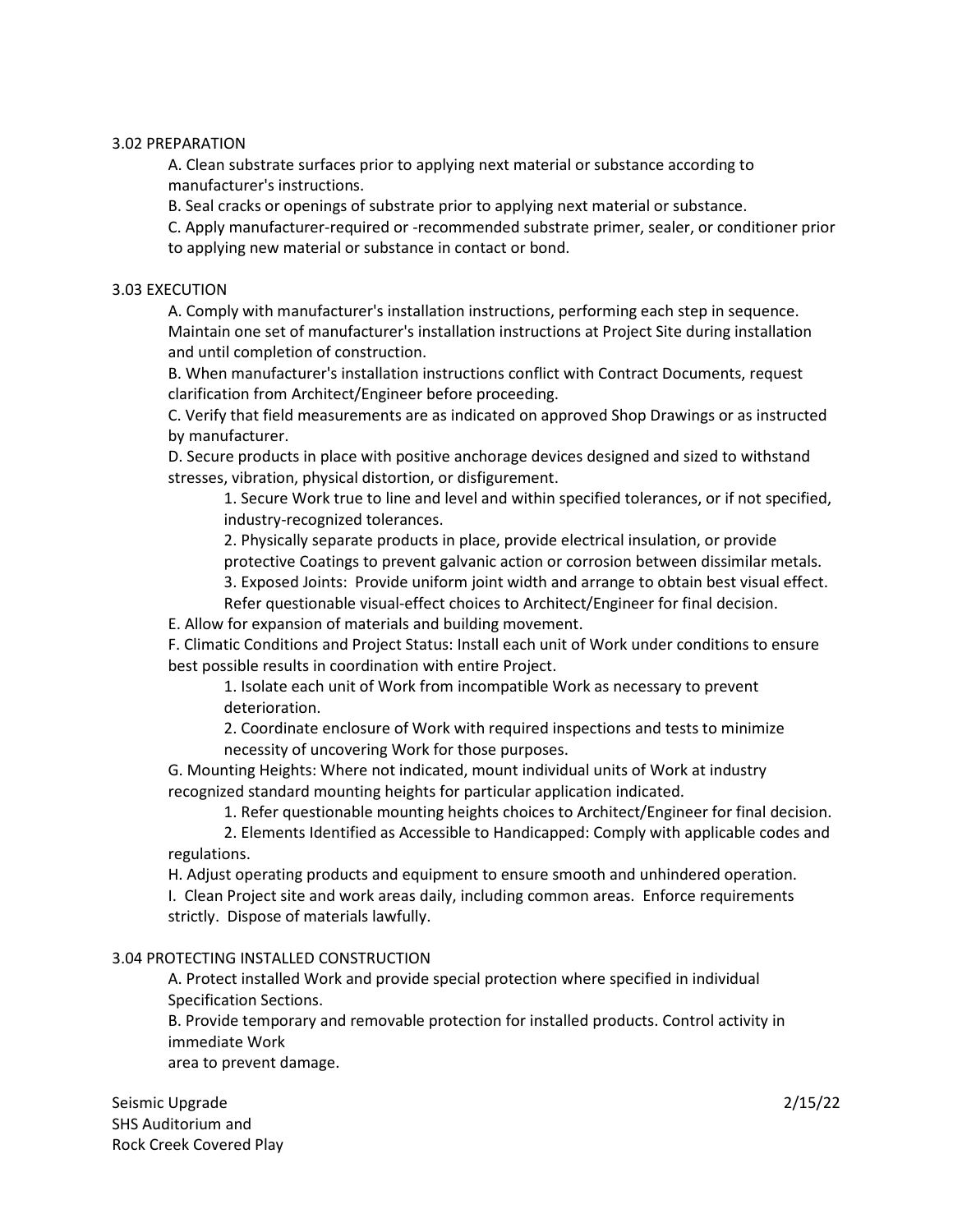C. Provide protective coverings at walls, projections, jambs, sills, and soffits of openings.

D. Use durable sheet materials to protect finished floors, stairs, and other surfaces from traffic, dirt, wear, damage, or movement of heavy objects.

E. Prohibit traffic or storage upon waterproofed or roofed surfaces. When traffic or activity is necessary, obtain recommendations for protection from waterproofing or roofing material manufacturer.

F. Prohibit traffic from landscaped areas.

G. Refer for Section 01 10 00 – Summary of Work for more information.

# 3.05 FINAL CLEANING

A. Execute final cleaning prior to final Project assessment.

B. Employ experienced personnel or professional cleaning firm.

C. Clean equipment and fixtures to sanitary condition with appropriate cleaning materials.

D. Clean permanent filters of operating equipment.

E. Clean debris from roofs, gutters, downspouts, and drainage systems.

F. Verify industry standard approach for addressing excess granular fines, so as not to void roof warranty. Vacuum loose granular fines from the cap sheet of new roofs so that they don't wash down the roof drains.

G. Clean Site; sweep paved areas, rake clean landscaped surfaces.

H. Remove waste and surplus materials, rubbish, and construction facilities from Site.

I. Repair, patch, and touch up marred surfaces.

# 3.06 CORRECTION OF WORK

 A. Repair or remove and replace damaged, defective, or nonconforming Work. Restore damaged substrates and finishes.

END OF SECTION 01 73 00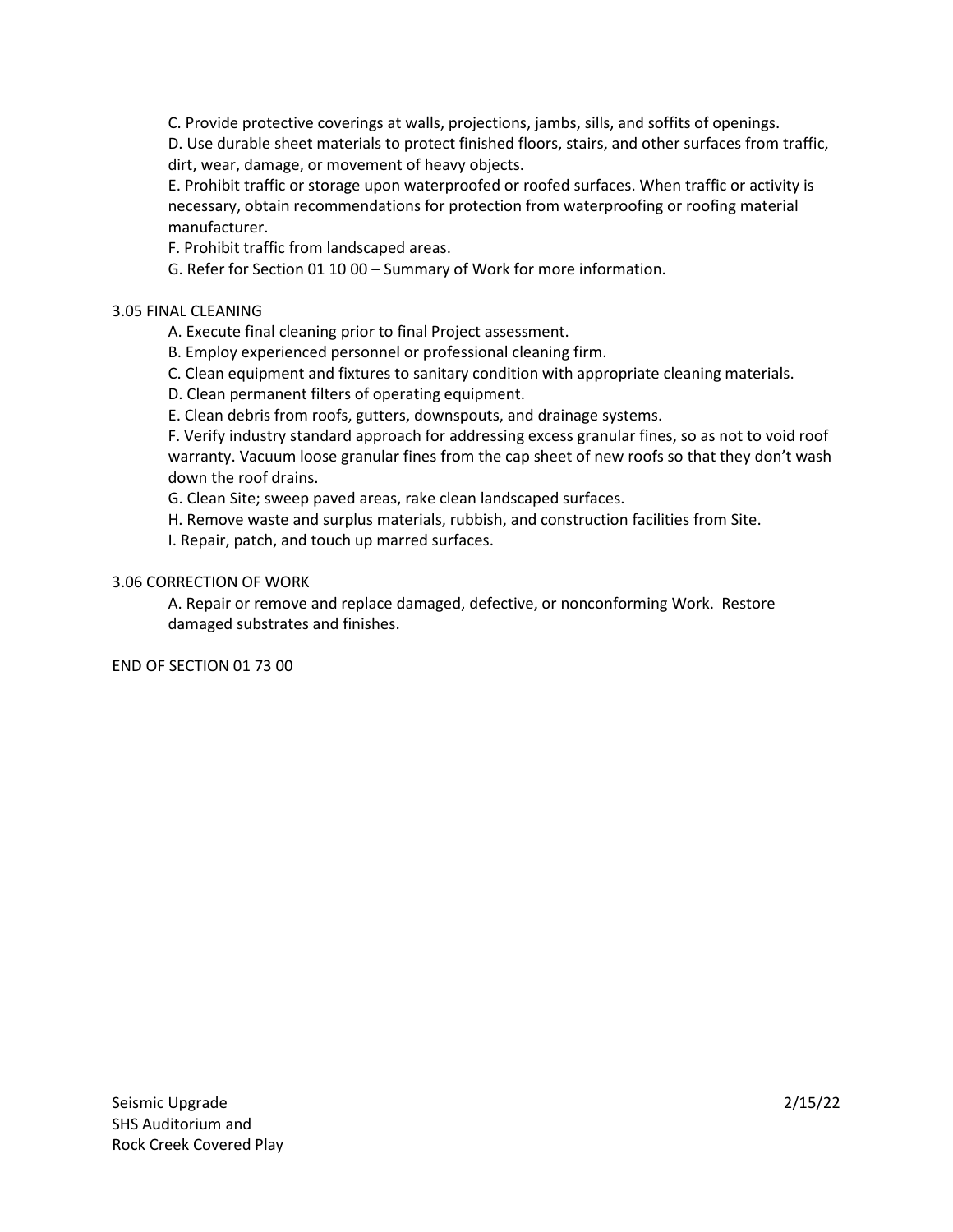# **01 77 00 CLOSEOUT PROCEDURES**

PART 1 – GENERAL

### 1.01 SECTION INCLUDES

- A. Related Sections
- B. Preliminary Closeout Reviews
- C. Substantial Completion Documentation
- D. Closeout Requirements

# 1.02 RELATED SECTIONS

A. Section 01 73 00 - Execution and Closeout Requirements

# 1.03 PRELIMINARY CLOSEOUT REVIEWS

A. Submit a closeout submittal log prior to the first payment application for review and approval by the District.

B. When Contractor considers Work Substantially Complete, submit written certification that:

1. Contract Documents have been reviewed.

2. Contractor has inspected Work for compliance with Contract Documents.

3. Work has been completed in accordance with Contract Documents.

4. The Project, properties, and streets are finally cleaned of debris and dirt caused by Contractor operations.

5. Work is substantially complete and ready for final inspection.

6. Provide preliminary punch list identifying any known corrective items

C. District Representative will coordinate inspection of the Work to verify completion status as soon as possible after receipt of Contractor's certification.

D. Should District Representative consider Work incomplete or defective:

1. Representative will promptly notify Contractor in writing incomplete or defective work.

2. Contractor shall immediately remedy deficiencies and send second written certification that Work is complete.

3. Representative will coordinate re-inspection of the Work.

E. When District, District Representative and Architect/Engineer find Work acceptable under Contract Documents, they will jointly request Contractor to make closeout submittals. F. Re-inspection Fees: Should more than two Substantial inspections or one Final inspection be required due to Contractor's failure to correct specified deficiencies, the Contractor shall bear all costs (including compensation for the Construction Manager, Architect, and Engineer's additional services) made necessary thereby.

# 1.04 SUBSTANTIAL COMPLETION DOCUMENTATION

A. General: Contractor shall submit documentation for Substantial Completion when it is evident that the Project can be occupied for its intended use and Final Completion can be achieved within thirty (30) days.

B. Complete the following before requesting review for certification of Substantial Completion, either for entire Work or for portions of Work.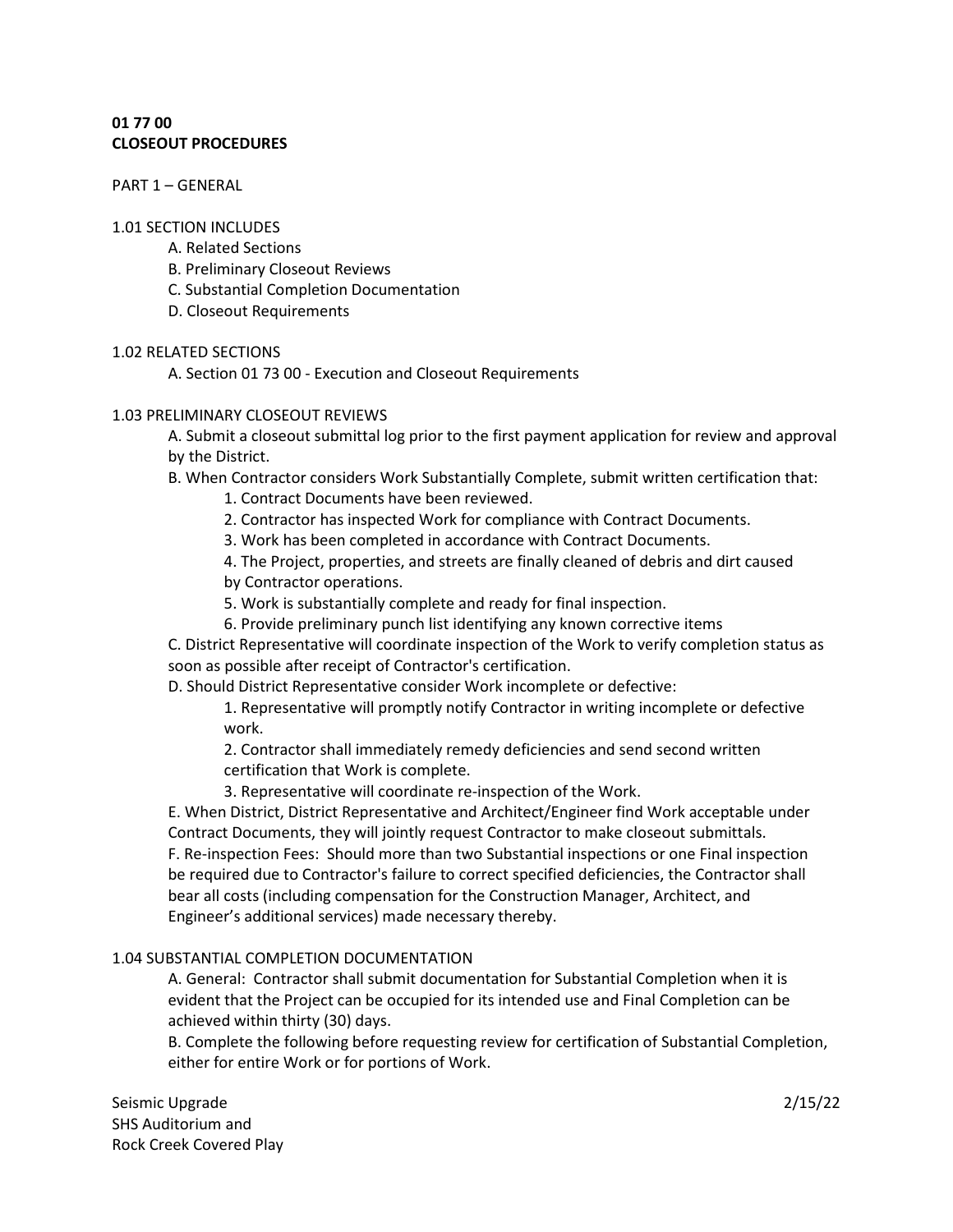1. Create a list of items that are incomplete with the request. Include the value of incomplete Work, and reason for Work being incomplete.

2. Include supporting documentation for completing as indicated in these Contract Documents.

3. Submit statement showing accounting of changes to Contract Sum.

4. Submit specific warranties, workmanship/maintenance bonds, maintenance agreements, final certifications and similar documents.

5. Deliver tools, spare parts, extra stock of material and similar physical items as directed by the Owner.

6. Complete final cleanup requirements.

7. Obtain Authorities Having Jurisdiction (AHJ) approvals as required and submit signed final permit in Closeout Documents.

8. Complete major punch list items.

9. Provide all certifications, reports and inspection records confirming that all work has been completed in accordance with the Contract Documents.

# 1.05 CLOSEOUT REQUIREMENTS

A. Subsequent to final punch list sign-off and prior to Application for Final Payment, submit all record documents to District that are required by governing or other authorities.

B. Deliver salvaged materials, extra stock materials, and maintenance supplies to Owner.

C. Remove all temporary services and contractor property from premises and affected areas restored.

D. Provide the following Closeout Documents. All documents are to be uploaded to e-Builder.

1. Closeout pdf documentations;

a. A Table of Contents, tab dividers for each item, and divider sheets describing the information to follow behind each tab divider.

b. A list of subcontractors with contact information (including emergency phone number), and a summary description of their scope of work. c. A list of manufacturers with phone numbers and addresses of local distributers, service representatives and parts dealers. Include 24-hour service representatives when available.

d. Warranties and guarantees from all subcontractors and suppliers including contact information for each warranty and a detailed description of their scope of work.

e. The letter from the Contractor stating that the Work is Substantially Complete.

f. The Architect's and Engineer's Substantial Completion Observation Reports and punch lists.

g. The signed Substantial Completion Certificate.

h. Record of the final punch list work being completed and accepted by Owner, Construction Manager, Architect, and Engineers.

i. The final Application for Payment.

j. Contractor's affidavit of payment of debts and claims.

k. Certificate of consent of surety company to final payment.

l. Contractor's certificate of completion and release of liens.

m. Final permit(s) with all required signatures.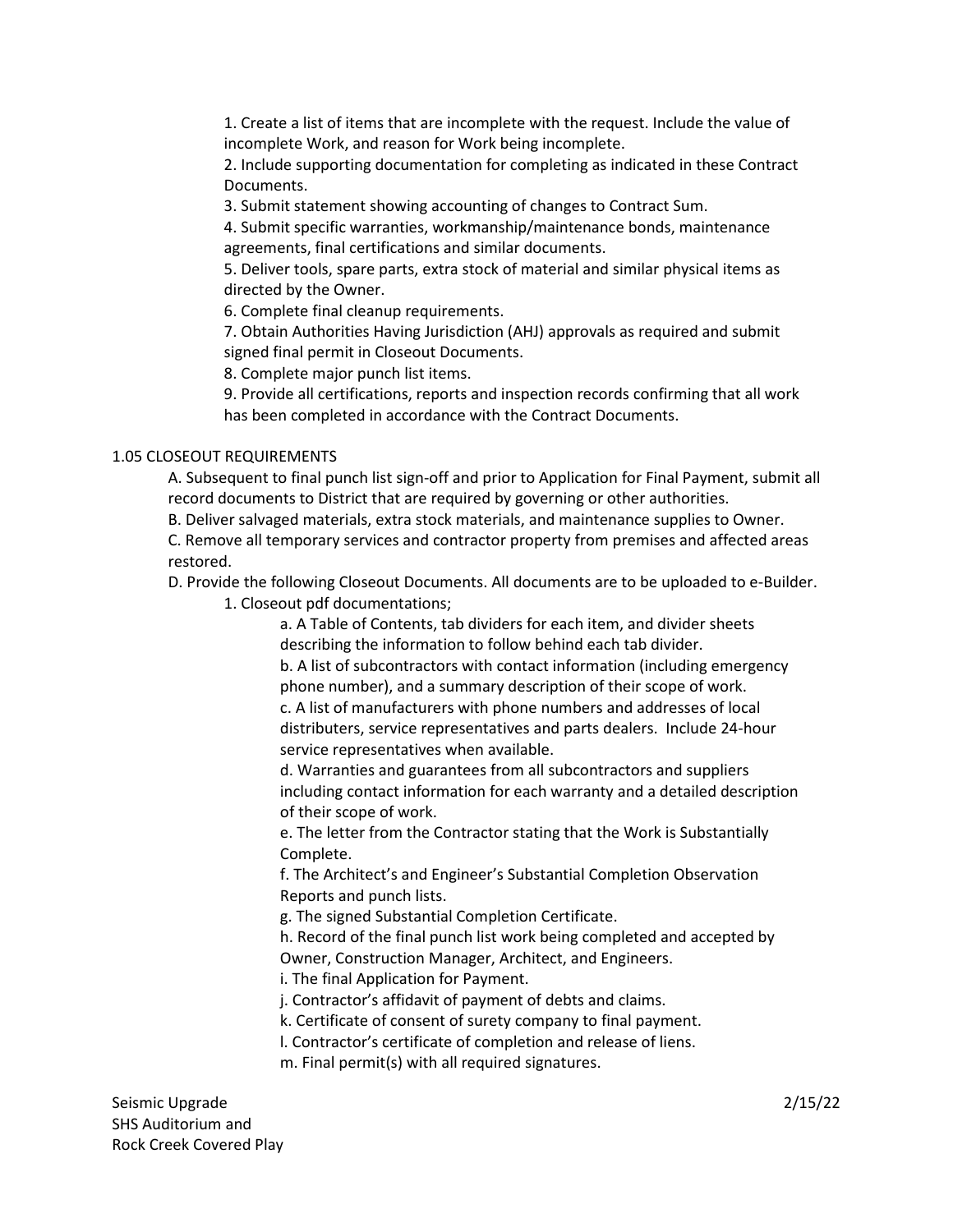n. Temporary Certificate of Occupancy and/or Certificate of Occupancy (if applicable).

o. Special inspector's final report.

p. Structural engineer's final sign-off.

q. Signed transmittal for delivery of salvaged parts, extra stock materials, and maintenance supplies to BSD.

r. A summary of trainings completed and participants.

2. As-built Drawings (one electronic copy):

a. Contractor shall submit a color scan of their fully-updated as-built drawings as defined in Section 01 73 00 - Execution and Closeout Requirements.

b. Architect will use Contractor's as-built drawings as the basis for project Record Drawings.

3. As-built Specifications (one electronic copy):

a. Contractor shall submit a color scan of their fully-updated Record Specifications as defined in Section 01 73 00 - Execution and Closeout Requirements.

b. Architect will use Contractor's as-built specifications as the basis for project Record Specifications.

4. Operation and Maintenance Manuals (one electronic copy):

a. Contractor shall submit O&M manuals as defined in Section 01 73 00 – Execution and Closeout Requirements.

H. Final Payment Documentation: The final payment for the remaining retained percentages shall not become due until the Contractor submits:

1. An affidavit that all payrolls, bills for materials and equipment, and other indebtedness connected with the Work for which the Owner or the Owner's property might in any way be responsible, have been paid or will be paid or otherwise satisfied within thirty (30) days after receipt of final payment from the Owner.

2. Consent of surety to final payment.

3. Certificate of Completion and Release of Liens.

4. All Closeout Documents have been accepted by the Owner.

5. If any third party fails or refuses to provide a release of claim or waiver of lien as required by the Owner, the Contractor shall furnish a bond satisfactory to the Owner to indemnify the Owner from liability.

PART 2 – PRODUCTS - NOT USED

PART 3 - EXECUTION - NOT USED END SECTION 01 77 00